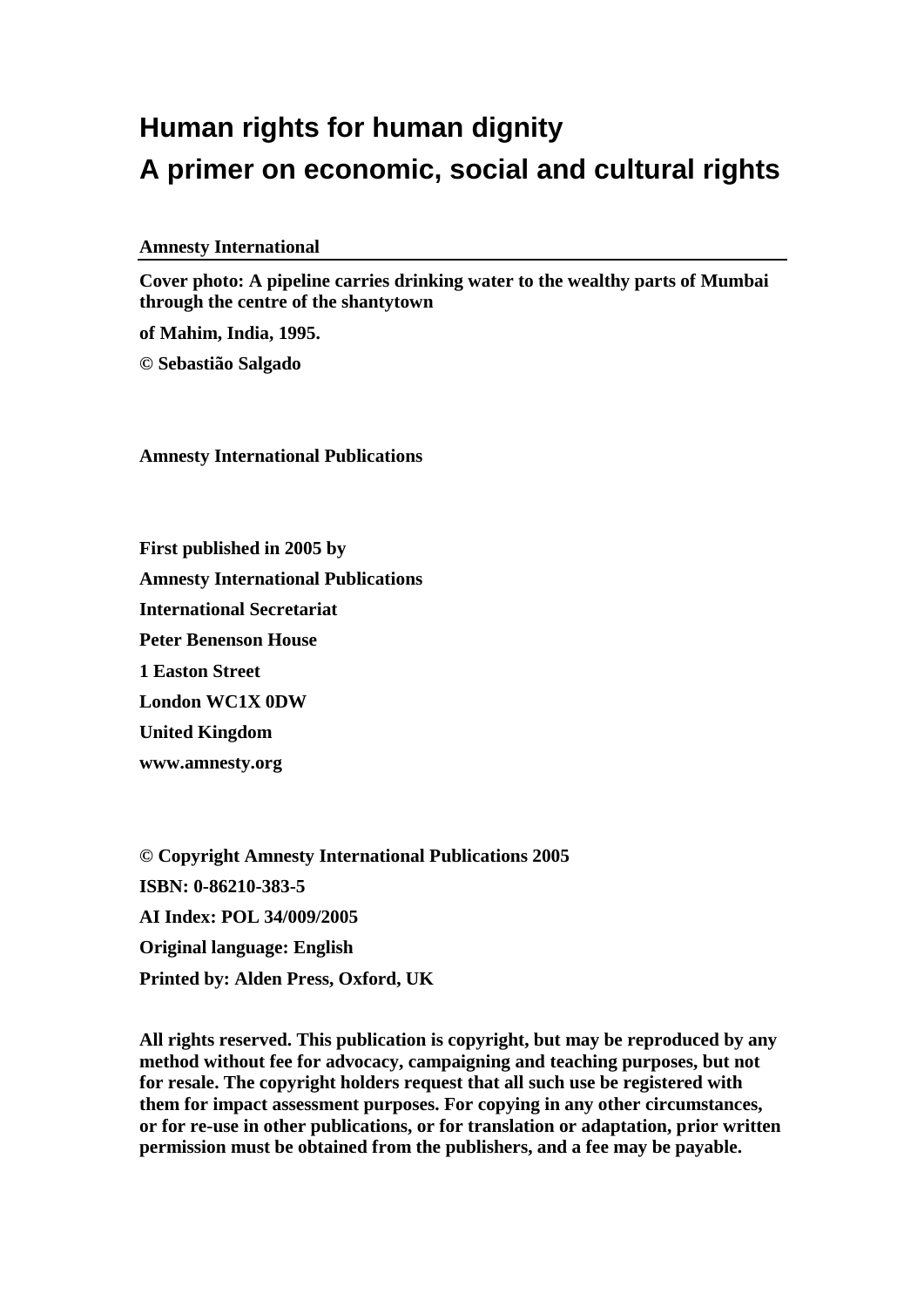## **Contents**

**Introduction 1 1. Reclaiming economic, social and cultural rights 7 The origins of economic, social and cultural rights 7 After the Cold War 9 Current challenges 12 2. Economic, social and cultural rights in focus 15 Cultural rights 15 The right to adequate food 17 The right to adequate housing19 The right to education 20 The right to health 20 The right to water 23 The right to work and rights at work 24 3. Obligations under international law 26 Duties to respect, protect and fulfil rights 26 Immediate obligations and 'progressive realization' 28 Obligations beyond borders 30 4. Identifying violations of economic, social and cultural rights 34 Armed conflict is no pretext 38 Insufficient resources are no excuse 41 5. Who is responsible? 43 6. All rights for all people 48 Children 49 Women 50 Indigenous peoples 52 Migrants 54 Refugees and internally displaced people 55 7. Defending economic, social and cultural rights 59 Working for change through individual cases 61 Documenting abuses 63 Working in partnership 65 Lobbying for constitutional guarantees 65 Examining budgets 66 Time for action 66 Endnotes 69**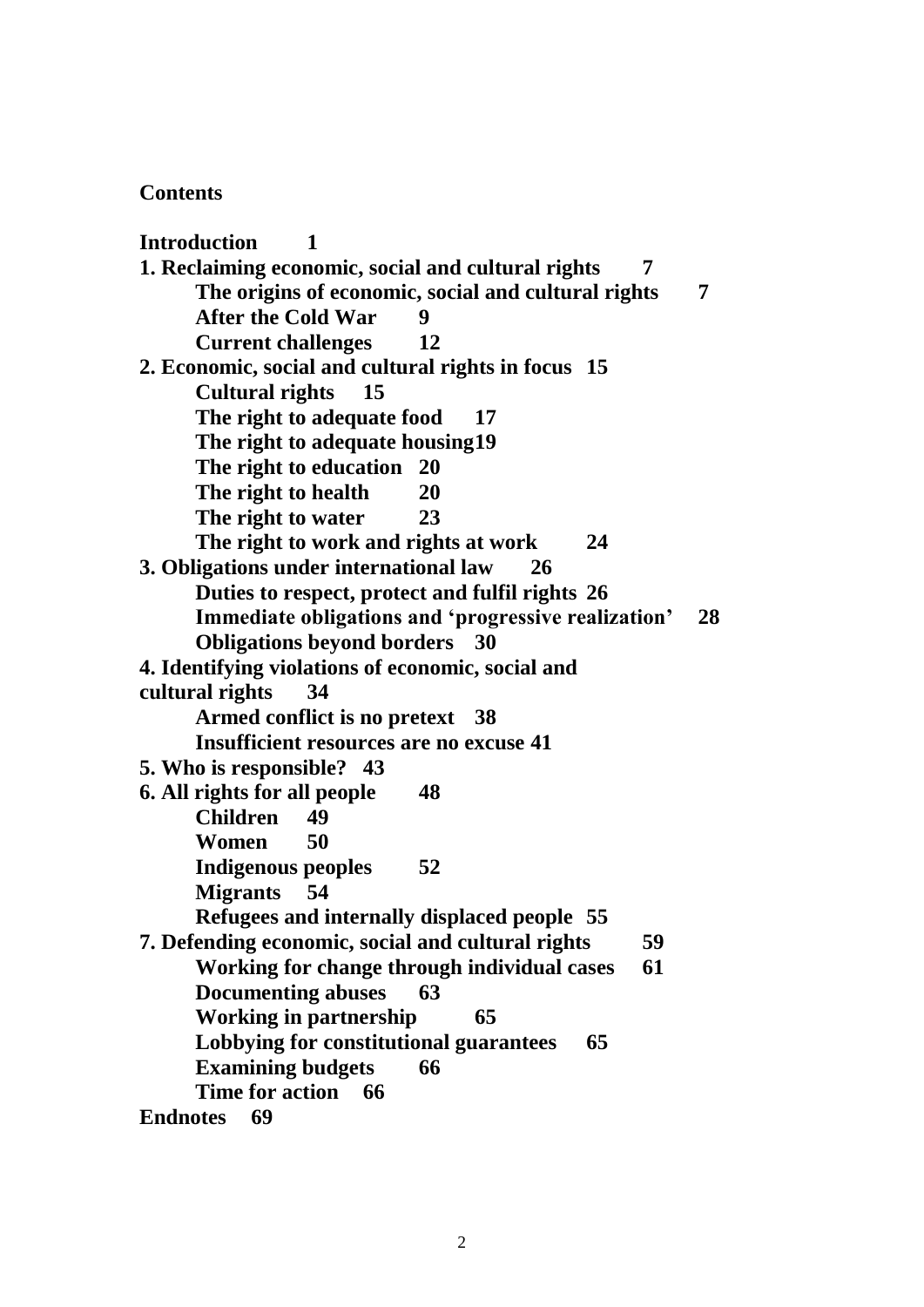## **Introduction**

**"***The last 25 years have seen the most dramatic reduction in extreme poverty the world has ever experienced. Yet dozens of countries have become poorer. More than a billion people still live on less than a dollar a day. Each year, 3 million people die from HIV/AIDS and 11 million children die before reaching their* 

*fifth birthday."*

## **Kofi Annan, UN Secretary-General<sup>1</sup>**

Across the world, 840 million people are chronically malnourished.<sup>2</sup> Nearly 11 million children die before the age of five each year.<sup>3</sup> Over 100 million (more than half of whom are girls) do not have access even to primary education.<sup>4</sup> This is not just an unfortunate reality of life. It is a human rights scandal of shocking proportions. There is therefore a responsibility to respond – a responsibility rooted not only in the demands of human decency, but also in legally binding international human rights obligations.

Gross economic and social inequality is an enduring reality in countries of all political colours, and all levels of development. In the midst of plenty, many are still unable to access even minimum levels of food, water, education, health care and housing. This is not only the result of a lack of resources, but also unwillingness, negligence and discrimination by governments and others. Many groups are specifically targeted because of who they are; those on the margins of society are often overlooked altogether.

The full realization of economic, social and cultural rights – including rights to food, housing, health, education and work – requires significant human, economic, technological and other resources. Yet limited resources are not the principal cause of widespread violations of economic, social and cultural rights, and cannot be used as an excuse to deny specific individuals and groups these rights. Ethnic minorities, indigenous peoples, women, members of opposition or religious groups, people living with HIV/AIDS or mental disabilities and many others risk deprivation as a result of discrimination and injustice.

Even wealthy and powerful governments have manifestly failed to meet their obligations to end hunger and preventable disease, and to eliminate illiteracy and homelessness in their own countries as well as internationally. Despite expressions of concern and statements of good intent, the international community has stood by while individual governments have disregarded the human rights of millions of people.

#### **BOX:**

## **Denied farmland, seed grain and food aid in Zimbabwe**

CK is 70 years old. She lives on a former large-scale commercial farm, where she has lived and worked all her life. When she retired, the farmer gave her a small piece of land for her food needs on the edge of the farm and a small stipend to support herself and her husband in their old age. Between 2000 and 2003 all of CK's children and their partners died of AIDS, leaving 12 grandchildren aged between three and 16 in her care. In 2003 the farm was acquired for resettlement and the farmer was forced to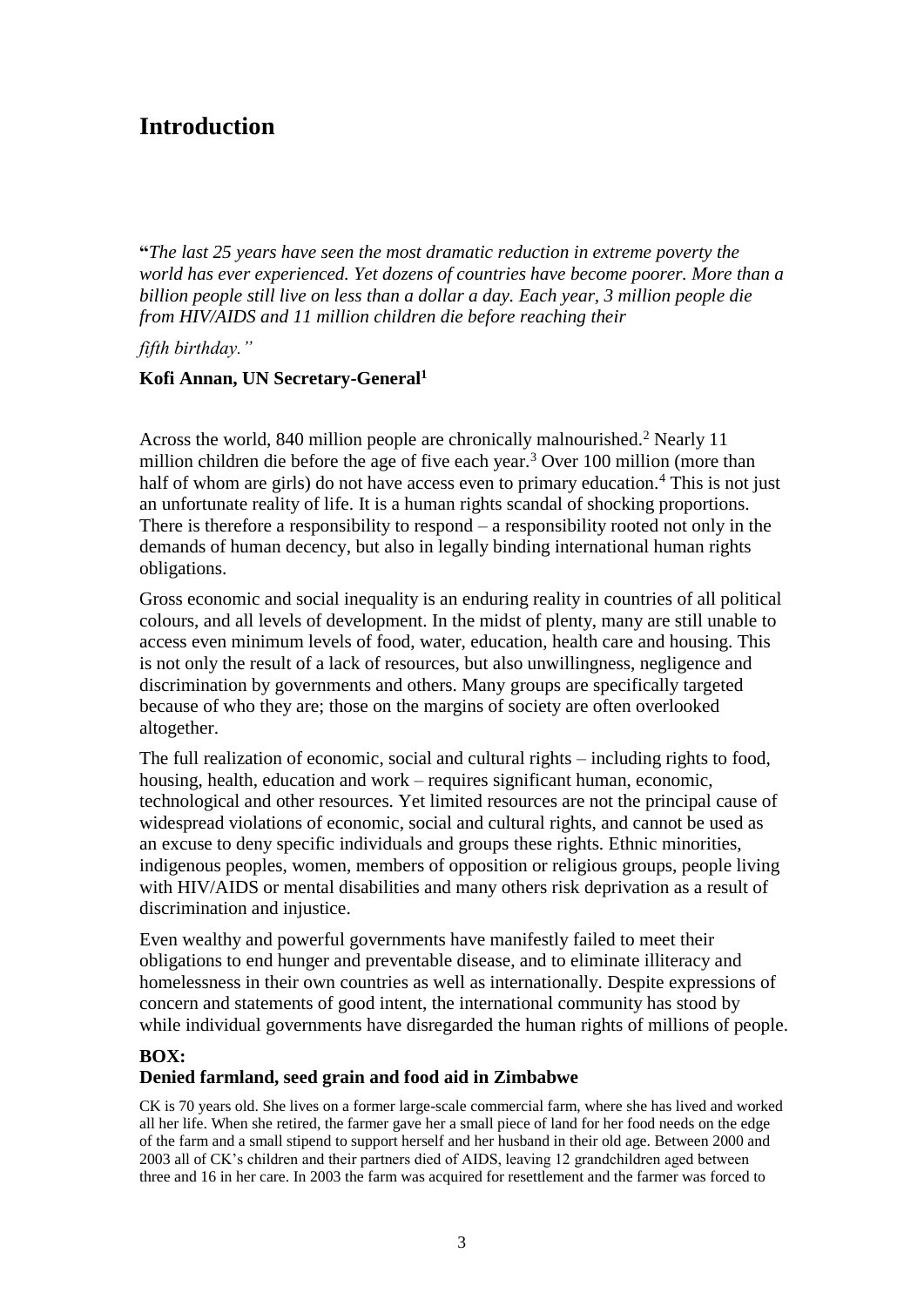leave. The farm was subdivided and plots allocated to new farmers, including the land previously used by the farm workers. CK and the other farm workers could stay in their houses, but none was allocated a plot. CK now cannot grow food for her family. She was refused entry to the government's "food for work" programme or an allocation of maize from the government controlled Grain Marketing Board.

The government of Zimbabwe has failed to ensure food security during its "fast-tracked" land reform programme, which was ostensibly launched to address the massive inequality in land ownership. It redistributed large areas of previously productive land without ensuring that new occupiers had the seeds, fertilizer, tools or intention to grow crops. Together with the drought that afflicted southern Africa, this led to a huge reduction in available food. Food scarcity was exacerbated by the government's refusal of international humanitarian food relief and its use of hunger for political gain. Those considered opposition sympathizers faced significant obstacles in obtaining food through government operated distribution services.

Among groups most affected by the food crisis were farm workers who continued to live on expropriated land and often had no security of tenure. Not only did the government overlook them, but they were also occasionally excluded from humanitarian assistance, as some international donors were apparently keen not to be seen to condone land occupation**.** 5 **]**

Governments keen to encourage investment have often failed to ensure that big business respects its human rights responsibilities. They have exposed the population to danger through pollution, and to exploitation through denial of the right to a fair wage and decent working conditions. Acting alone or through international financial institutions, governments have often disregarded the rights of people elsewhere, supporting large-scale development projects which have resulted in widespread homelessness and violation of indigenous peoples' rights.

Violations of economic, social and cultural rights are not just a matter of inadequate resources; they are a matter of policy.<sup>6</sup>

## **[Picture: A pregnant woman has to wait for an ambulance to collect her at the Jubara checkpoint near Tulkarem, West Bank, 2004. Severe restrictions on the movement of Palestinians in the Israeli-Occupied Territories have had tragic consequences, with babies dying after their mothers were forced to give birth at checkpoints. © Machsom Watch]**

Human rights are indivisible – all rights are of equal value and cannot be separated. Violations of economic, social and cultural rights – such as failure to protect the land rights of indigenous peoples, denying minorities' education rights and inequitable provision of health care – are often linked with civil and political rights violations in patterns of denial. No human right can be realized in isolation from other rights. Just as full enjoyment of the right to freedom of expression requires concerted efforts to realize the right to education, so the right to life requires steps to reduce infant mortality, epidemics and malnutrition.<sup>7</sup>

In adopting the Universal Declaration of Human Rights in 1948, the international community recognized that human beings can only achieve freedom from fear and want, as well as freedom of speech and belief, if conditions are created whereby all people can enjoy all human rights. Despite this commitment to the indivisibility of human rights, international attention has largely concentrated on certain violations of civil and political rights such as torture and ill-treatment, extrajudicial killings, "disappearances" and abuses of the right to fair trial. For more than 40 years, Amnesty International has played a leading role in putting these issues on the international agenda.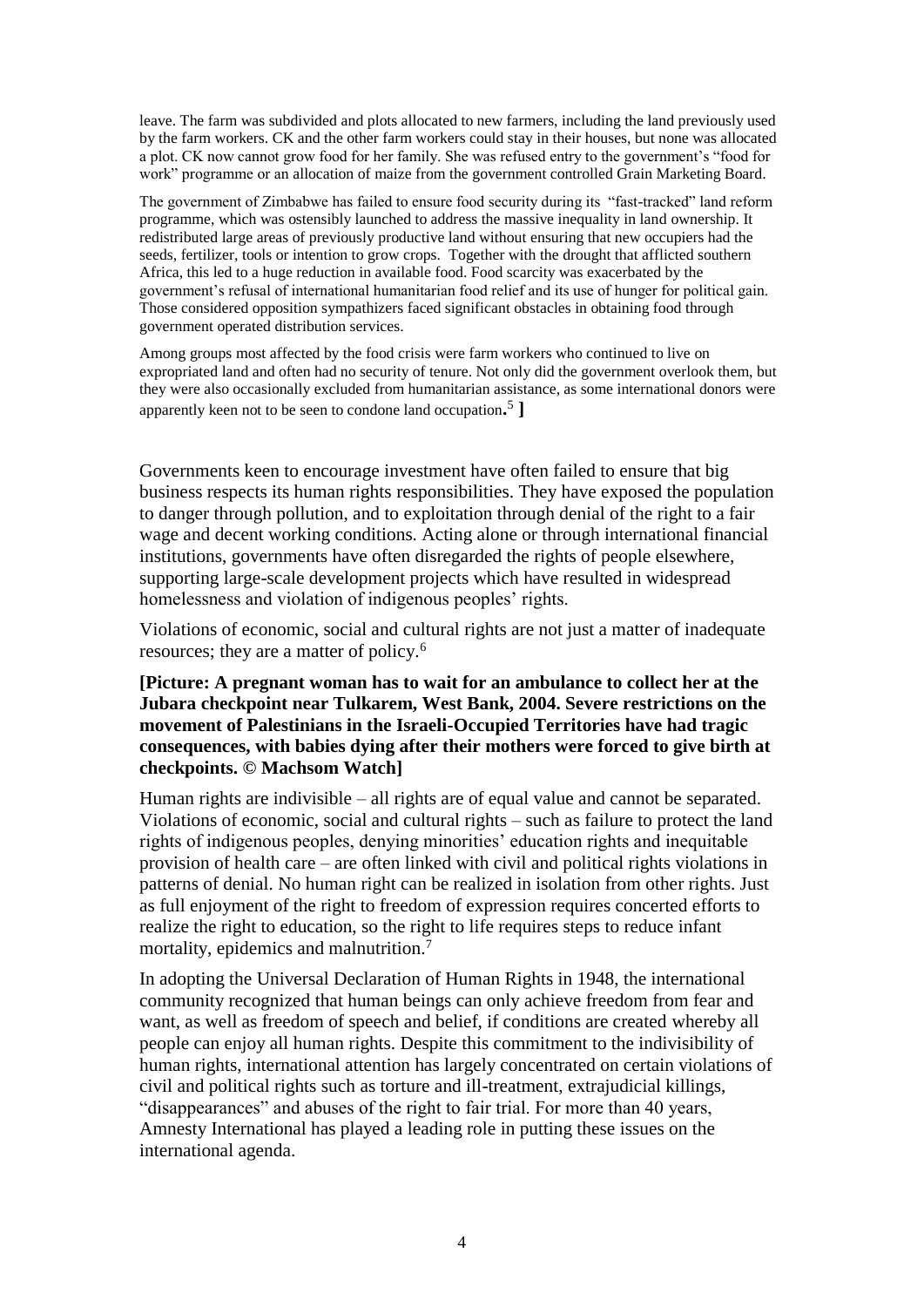Since the end of the Cold War, however, the persistent denial of economic, social and cultural rights has raised increasing international concern. In all states, excluded or marginalized people still face barriers to realizing even minimum levels of their economic, social and cultural rights. Given this reality, campaigners are increasingly pointing to the imperative to recognize and combat such obstacles as human rights issues.

In recent years Amnesty International has broadened its mission in recognition that there are many more prisoners of poverty than prisoners of conscience, and that millions endure the torture of hunger and slow death from preventable disease. Given the interconnected nature of all human rights violations, engaging with economic, social and cultural rights has enabled Amnesty International to address complex human rights problems in a more holistic and comprehensive manner. For example, Amnesty International's long-standing work on abuses in the Israeli-Occupied Territories has more recently addressed the impact of curfews and closures on the right to work and the right to health of the Palestinian population.

*"The arbitrary deprivation of life is not limited to the illicit act of homicide; it extends itself to the deprivation of the right to live with dignity. This outlook conceptualizes the right to life as belonging, at the same time, to the domain of civil and political rights, as well as economic, social and cultural rights, thus illustrating the interrelation and indivisibility of all human rights."* 

**Antônio Cançado Trinidade, President of the Inter-American Court of Human Rights<sup>8</sup>**

#### **[BOX:**

#### **Denial of rights in the Israeli-Occupied Territories**

In the Occupied Territories, restrictions on movement imposed by the Israeli army have frustrated the efforts of Palestinian farmers to grow and sell crops, and have denied Palestinians access to jobs and to health and education facilities. Blockades and other restrictions – including a 600 kilometre fence/wall under construction since 2002 – are imposed to keep Palestinians away from Israeli settlements and roads used by Israeli settlers. These settlements are illegal under international law and have deprived the local Palestinian population of water, land and other key resources.<sup>9</sup>

Women have been forced to give birth at checkpoints, sometimes with fatal consequences, because of their limited access to emergency medical care. Rula Ashtiya was forced to give birth on a dirt road by the Beit Furik checkpoint, in the West Bank, after Israeli soldiers refused her passage from her village to the nearby town of Nablus.

"We took a taxi and got off before the checkpoint because cars are not allowed near the checkpoint and we walked the rest of the way; I was in pain. At the checkpoint there were several soldiers; they were drinking coffee or tea and ignored us. Daoud approached to speak to the soldiers and one of them threatened him with his weapon… I was lying on the ground in the dust and I crawled behind a concrete block by the checkpoint to have some privacy and gave birth there, in the dust, like an animal. I held the baby in my arms and she moved a little but after a few minutes she died in my arms."<sup>10</sup> **]**

Campaigners around the world have mobilized since the mid-1980s in international networks to advance economic, social and cultural rights, sharing skills and experience learned over many years and in all parts of the world. Their efforts have led to improvements for certain individuals who have been targeted for abuse, recognition of the particular barriers faced by some groups within society, and greater awareness of the importance of these rights to the achievement of human dignity.

Economic, social and cultural rights are not mere aspirations, or goals to be achieved progressively over time. Under international law, states have immediate obligations, as well as longer-term duties. Regardless of their stage of development, states must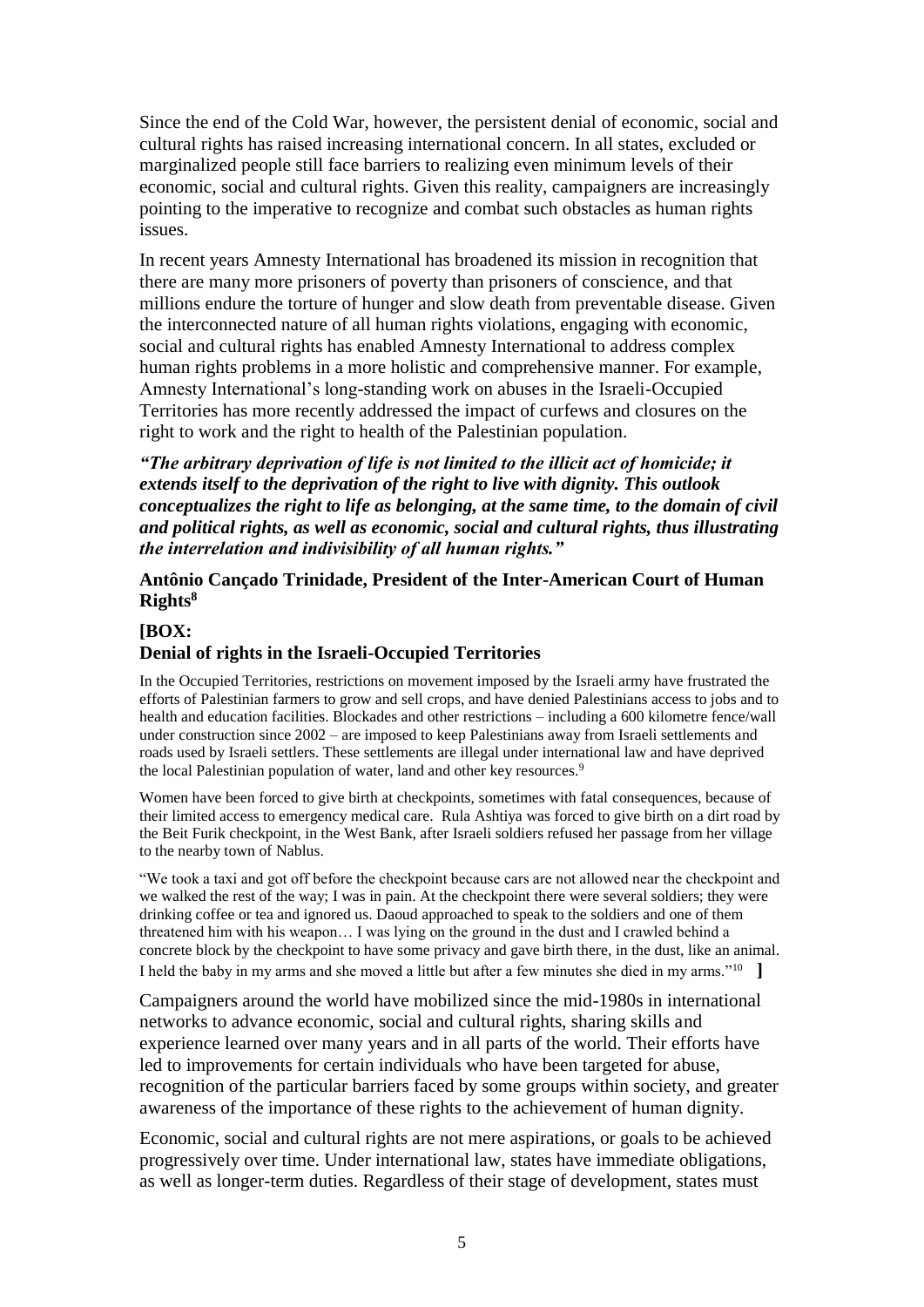take action to fulfil economic, social and cultural rights (including reviewing their laws and policies), and must refrain from violating these rights. States must ensure that there is no discrimination, whether direct or indirect, in the realization of these rights. Governments must also regulate the behaviour of private individuals, businesses and other non-state actors to ensure that they respect human rights.

**"The dignity of an individual cannot and should not be divided into two spheres – that of civil and political and that of economic, social and cultural. The individual must be able to enjoy freedom from want as well as freedom from fear. The ultimate goal of ensuring respect for the dignity of an individual cannot be achieved without that person's enjoying all of his or her rights."**

#### **Circle of Rights: Economic, Social and Cultural Rights Activism: A Training Resource<sup>11</sup>**

As Amnesty International joins local communities and activists worldwide in campaigning for economic, social and cultural rights, this primer outlines some of the key features of these rights. It presents an overview of economic, social and cultural rights, outlines their scope and content, and gives examples of violations and what can be done to address them.

Amnesty International is convinced of the indivisibility of human rights, and the importance of campaigning to secure respect, protection and fulfilment of all human rights for all people. This primer highlights not only the obligations of governments within their own countries but also their international obligations, and the human rights responsibilities of a wider orbit of actors including international organizations and corporations.

As the international community has repeatedly recognized, all human rights are universal, indivisible, interdependent and interrelated.<sup>12</sup> Human dignity requires respect for all human rights of all people: there can be no higher priority than the right to live with dignity.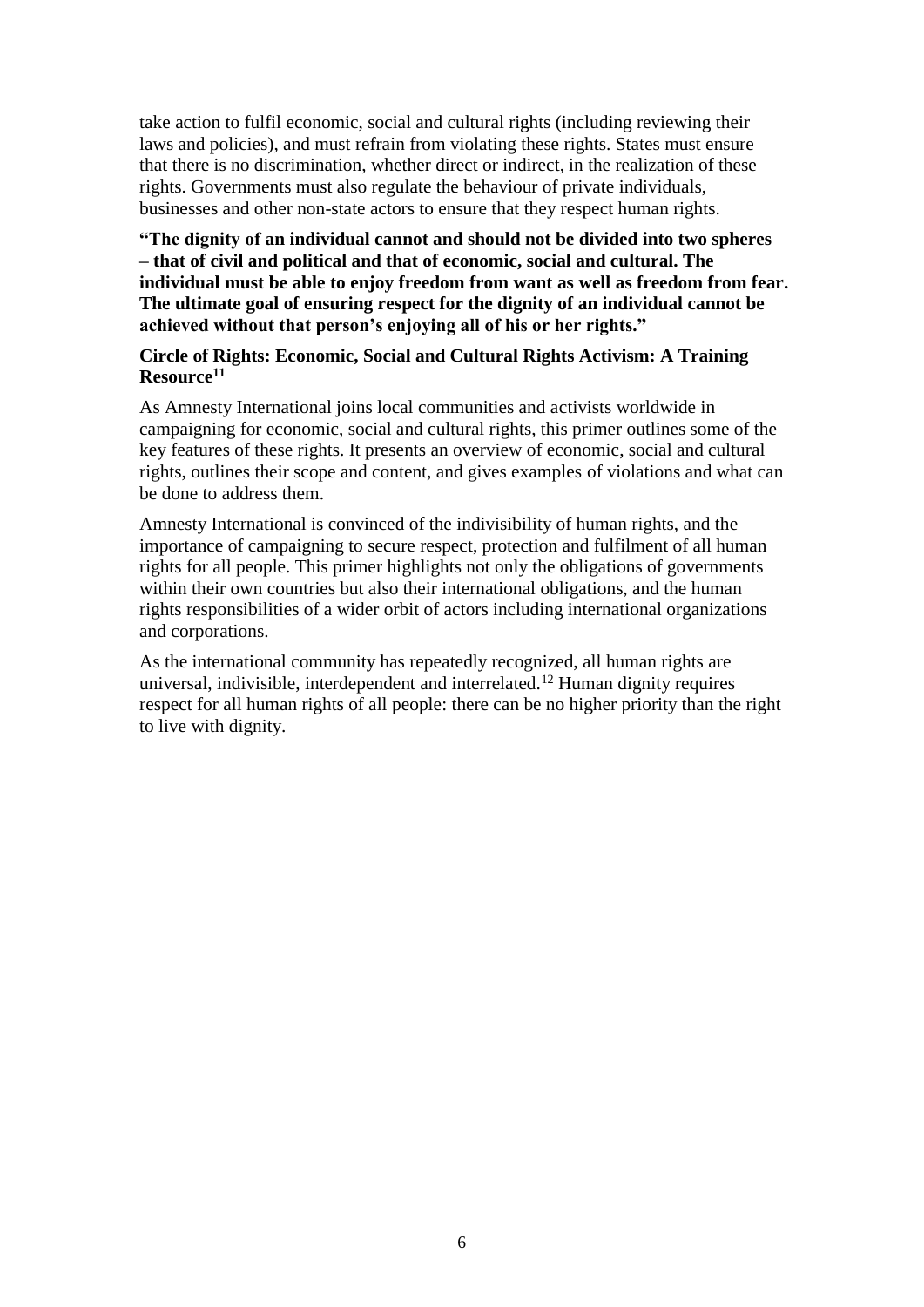## **1. Reclaiming economic, social and cultural rights**

Economic, social and cultural rights were marginalized for large parts of the 20th century, despite the recognition of the indivisibility of rights in the Universal Declaration of Human Rights. Human rights were not immune to the polarization of the world during the Cold War. On one side the achievement of economic, social and cultural rights was presented as requiring a political commitment to socialism. On the other, civil and political rights were portrayed as a luxury that could only be afforded once a certain level of economic development had been achieved.

Reclaiming economic, social and cultural rights as human rights has been achieved largely through the action of a large number of social activists around the world. Their messages gained greater resonance during the 1980s as global politics began to thaw and as concern grew at the collapse in social conditions and the prioritization of economic development over human dignity.

## **The origins of economic, social and cultural rights**

Although economic, social and cultural rights are often described as "new" or "second generation" rights, they have in fact been recognized for centuries. Both the French and American national rights declarations in the late 18th century included concepts such as "the pursuit of happiness" and "égalité et fraternité" (equality and brotherhood), and the rights to form trade unions, to collective bargaining and to safe labour conditions. The first global human rights institution, the International Labour Organization (ILO), has protected workers' rights and a broader compass of human rights since 1919. Its Constitution recognizes that "universal and lasting peace can be established only if it is based upon social justice".<sup>13</sup>

The Universal Declaration of Human Rights<sup>14</sup> reiterated that "recognition of the inherent dignity and of the equal and inalienable rights of all members of the human family is the foundation of freedom, justice and peace in the world".<sup>15</sup> It went on to place a number of economic, social and cultural rights side by side with civil and political rights.

These include:

- the right to work, to just and fair conditions of employment, and to protection against unemployment
- the right to form and join trade unions
- the right to a standard of living adequate for health and well-being, including food, clothing, housing, medical care and social services, as well as security in the event of loss of livelihood, whether because of unemployment, sickness, disability, old age or any other reason
- the right to education, which shall be free and compulsory in its "elementary" and fundamental" stages
- $\bullet$  the right to participate in cultural and scientific life

From 1948 to 1966 the international community struggled to agree an international covenant on human rights to turn this declaration into binding international law. Ultimately, the intense ideological cleavages of the time led to the adoption of two separate covenants, one on economic, social and cultural rights and the other on civil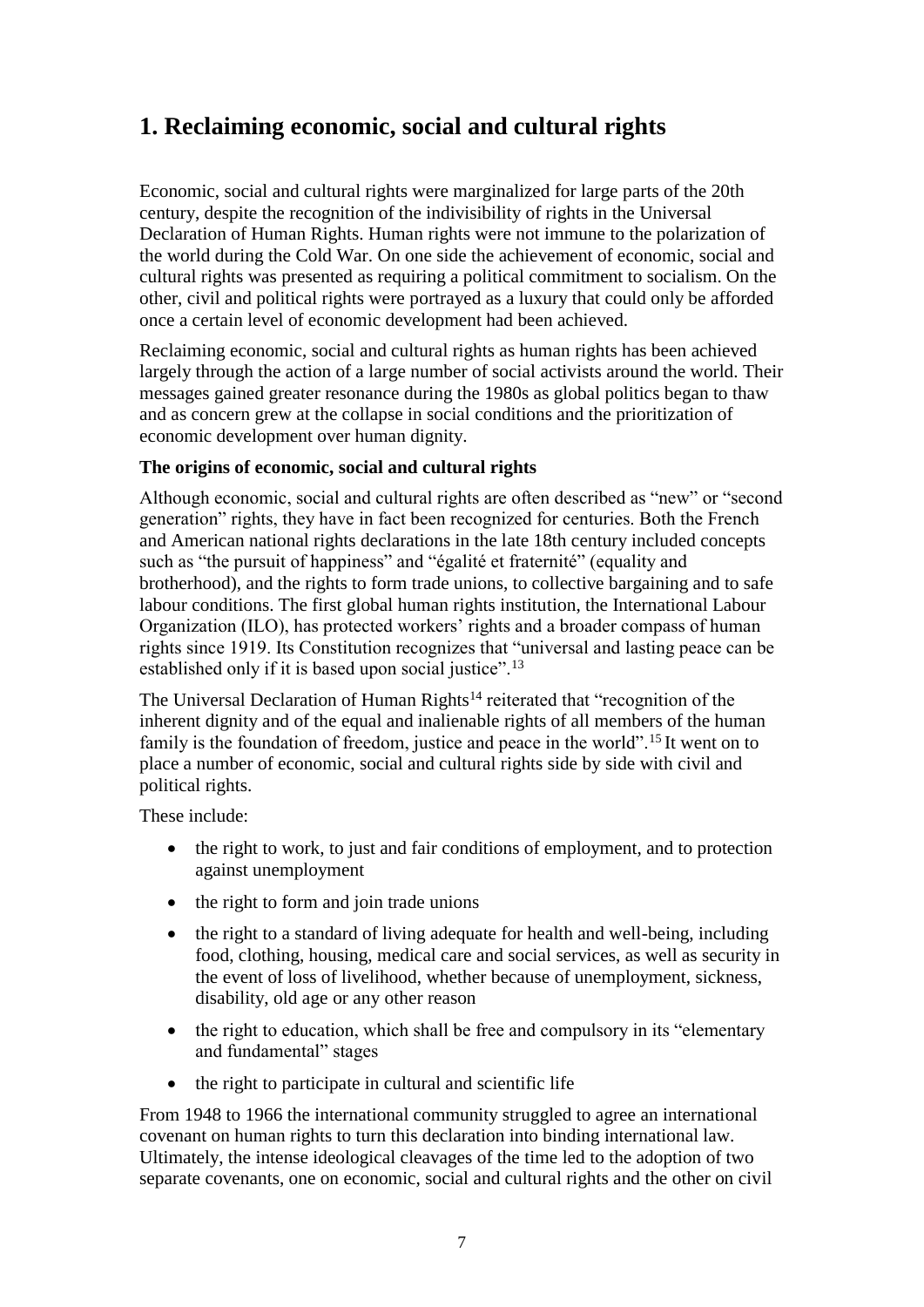and political rights. Differing approaches were taken in each. While states are required to "respect and ensure" civil and political rights, they are required only to "achieve progressively the full realization of" economic, social and cultural rights. Nevertheless, as shown below, both contain immediate obligations and obligations to be achieved progressively.

The International Covenant on Economic, Social and Cultural Rights, adopted in 1966, enshrines the economic, social and cultural rights contained in the Universal Declaration of Human Rights in more developed and legally binding form.<sup>16</sup> At the time of writing, 151 states had ratified the Covenant.<sup>17</sup>

The Covenant was, and remains, the most complete international standard on economic, social and cultural rights. However, international standards developed at around the same time in specialized agencies, such as the ILO and the UN Educational, Scientific and Cultural Organization (UNESCO), detailed specific human rights within their mandates. Also, since 1965 the international community has developed standards on rights relating to specific groups within society, for example, racial and ethnic groups, women, indigenous peoples and children. These standards contain relevant provisions on the application of economic, social and cultural rights to these groups. Regional human rights treaties in Africa, the Americas and Europe also provide protection for certain economic, social and cultural rights, as does a revised Arab Charter on Human Rights.

## **After the Cold War**

Recognition and understanding of economic, social and cultural rights has strengthened in the last two decades in response to grassroots and broader civil society action. Social movements around the world increasingly mobilized from the mid-1980s against the stark social impact of rapid economic reform programmes, largescale infrastructure projects, corruption and the unsustainable debt burden. Structural Adjustment Programmes promoted by international financial institutions, such as the World Bank, encouraged aid recipient countries to reduce social spending in sectors such as health and education and to devote a significant portion of their budget to managing their international debt. Countries instituted "cost-sharing" mechanisms that required people to pay for social services (often regardless of their ability to pay), resulting in collapses in primary school enrolment and obstructing access to health care. Claims opposing these policies were articulated in terms of social justice and, ultimately, human rights.

In the 1960s and 70s, certain civil and political rights violations quickly caught the imagination of politically conscious professionals – who were among those most affected. Similarly, the denial of economic, social and cultural rights required articulation by those most affected – by definition those with little access to political platforms – before being commonly understood as a human rights issue. During the late 1980s and the 1990s local and national activists were joined by international nongovernmental organizations (NGOs) devoted to defending economic, social and cultural rights. An emerging movement culminated in global social forums and an international network where civil society organizations, committed to an array of social justice concerns, gathered to share experiences and build alliances.

Reclaiming rights as entitlements through public action gives legitimacy to calls for social justice. It stresses the accountability of a range of actors and duty-bearers, and has the power to mobilize global activism. Where the marginalized and dispossessed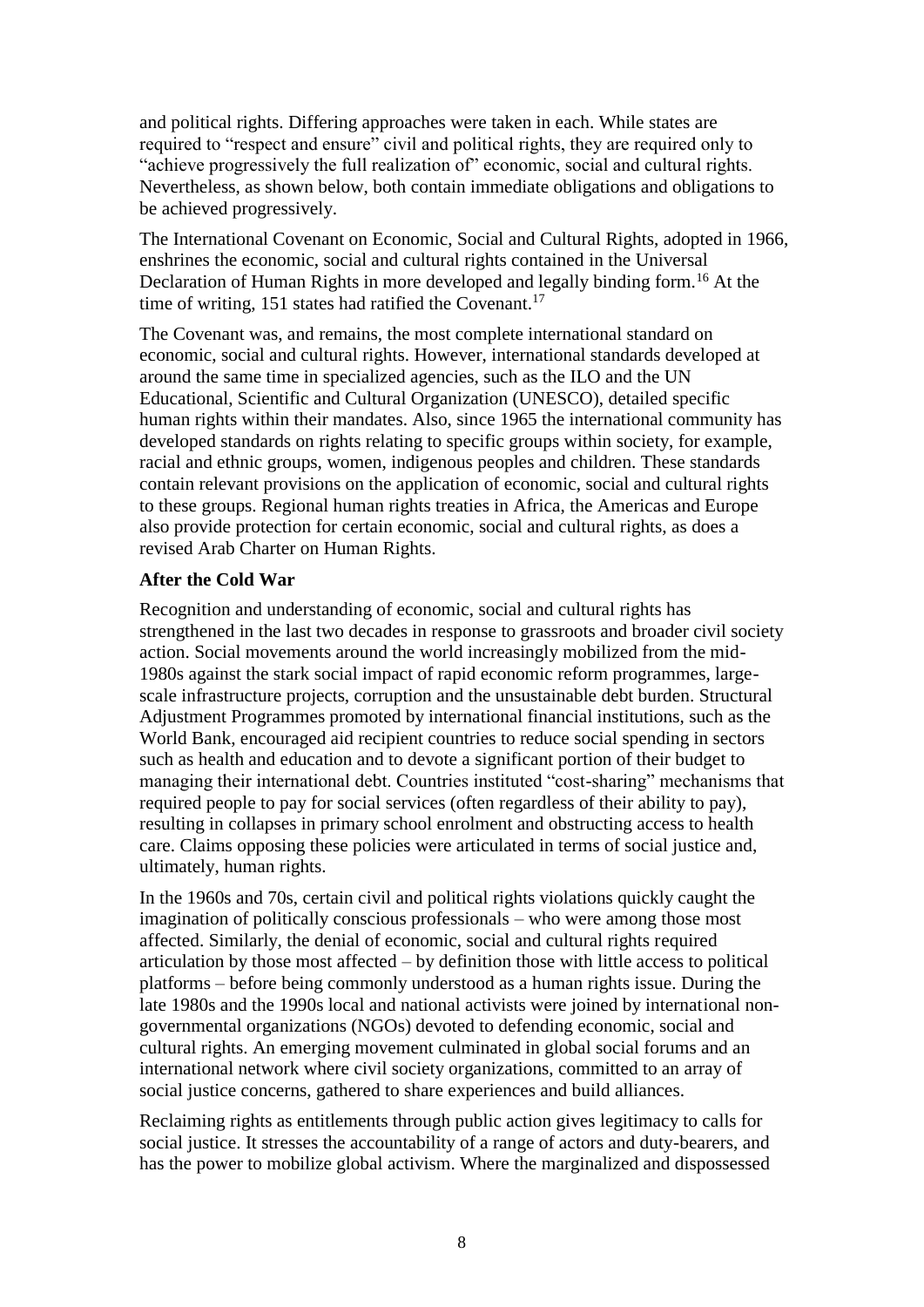cannot look to their own government to respect, protect and fulfil these entitlements, duties of international cooperation and assistance demand action from those states that are in a position to assist.

The late 1980s also saw the establishment by the UN of an independent committee to monitor states' compliance with the International Covenant on Economic, Social and Cultural Rights, some 10 years later than the equivalent committee for the International Covenant on Civil and Political Rights. The Committee on Economic, Social and Cultural Rights analyses states' reports, makes recommendations for change, and issues General Comments on the scope of rights and obligations under the treaty.<sup>18</sup> General Comments aid international understanding of the nature of these rights and the obligations of states that have agreed to be bound by the Covenant.

Recognition of economic, social and cultural rights is not limited to grassroots campaigners, human rights defenders or UN bodies. Nobel Prize winning economist Amartya Sen, for example, defines famine in terms of a lack of entitlements. He considers that the right of access to food, and to the productive resources (such as land) that allow people to feed themselves, is essential to combating famine; food may be available, or even abundant, but often is still not accessible to all.<sup>19</sup>

Economic, social and cultural rights are now widely recognized as enforceable in the courts (justiciable) under both national and international law. In public interest litigation before the Supreme Court of India, the right to life has been broadly interpreted to cover rights including those to education, health and freedom from the harmful effects of environmental degradation. Likewise, the Constitutional Court of South Africa has upheld economic, social and cultural rights included in the 1996 Constitution. It has developed an understanding of the state's duty to act "reasonably" to progressively ensure access to essential medicines and adequate housing, in particular through prioritizing the most vulnerable people.

#### [PICTURE:

**A settlement of makeshift shelters houses a Roma community in the Patras area of Greece, January 2005. In June 2005, members of the Roma community in Patras were evicted and their houses torn down. In December 2004 the European Committee on Social Rights found that Greece had contravened the European Social Charter's commitment to uphold "the right of the family to social, legal and economic protection".The Committee stated that there were not enough good quality dwellings for settled Roma or stopping places for itinerant communities, and that Roma had been forcibly evicted from their homes in violation of the Charter. © AI]**

At the regional level, the African Commission on Human and Peoples' Rights has found Nigeria in violation of several rights, including to health, housing and life, through failing to take sufficient measures to protect the Ogoni people from adverse impacts of oil exploration in the Niger Delta.<sup>20</sup> The European Court of Human Rights has also increasingly recognized the interdependence of human rights. Where the state failed to protect the population from the health impact of a polluting business, the Court found this to be in violation of their right to private, family life and the home.<sup>21</sup>

In addition, new mechanisms have been developed to allow victims of violations to enforce their economic, social and cultural rights. Both the Americas and Europe have adopted complaints procedures.<sup>22</sup> The UN Commission on Human Rights is also considering an Optional Protocol to the International Covenant on Economic, Social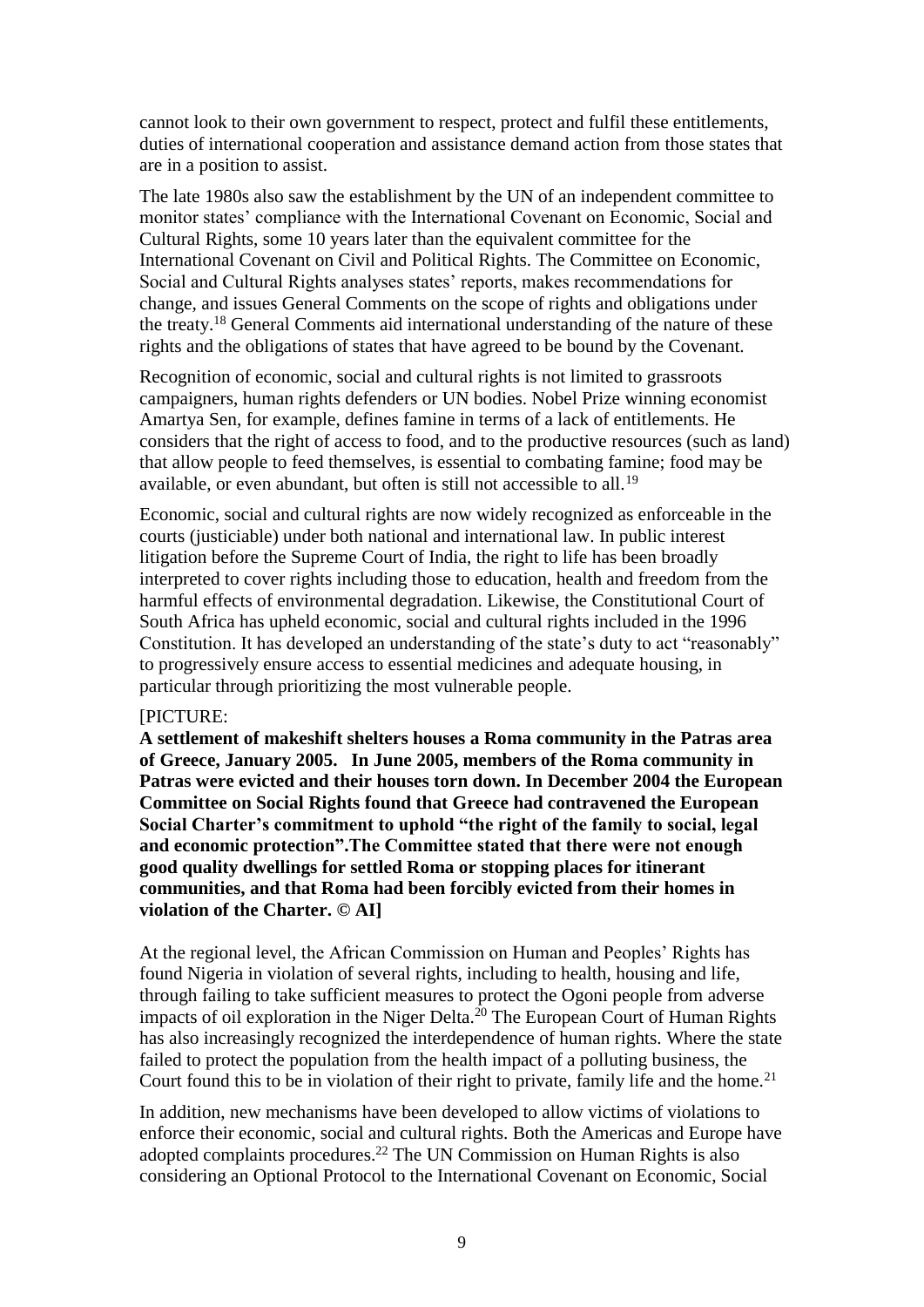and Cultural Rights, which would allow an international remedy for victims who are denied remedies at the national level.<sup>23</sup> The Commission has also appointed a series of independent experts as Special Rapporteurs on the rights to education, adequate housing, adequate food and health, who report each year on the realization of these rights and carry out country visits.

## **Current challenges**

Despite the advances, great challenges remain. Some influential states continue to be sceptical about the validity of individual claims to recognition and defence of these human rights. The USA, for example, has stated that,

*"at best, economic, social and cultural rights are goals that can only be achieved progressively, not guarantees. Therefore, while access to food, health services and quality education are the top of any list of development goals, to speak of them as rights turns the citizens of developing countries into objects of development rather than subjects in control of their own destiny."*24

Consequently the USA has not ratified significant economic, social and cultural rights standards, and is opposed to developing international mechanisms to enforce these rights, including the Optional Protocol.

The view that economic, social and cultural rights are mere aspirations of development draws attention away from violations of those rights in both poor and wealthy states. A key challenge for human rights activists is to reclaim the universality of rights by spotlighting and campaigning against abuses of economic, social and cultural rights around the world.

#### $[ROX]$

#### **Pursuing rights before regional bodies**

Human rights organizations, including the Centre for Justice in International Law (CEJIL) and the International Centre for the Legal Protection of Human Rights (Interights), have intervened in economic, social and cultural rights cases before regional human rights mechanisms. They have submitted opinions known as amicus curiae (literally, friend of the court) briefs, and have represented victims of human rights violations.

CEJIL – along with the Movement of Dominico-Haitian Women Inc. (MUDAH) and the Human Rights Clinic of the University of California at Berkeley – is, at the time of writing, representing two young girls, Dilcia Yean and Violeta Bosico, before the Inter-American Court of Human Rights. The two girls have been denied nationality registration by the Dominican Republic, allegedly on the basis that they are of Haitian descent. Without registration, they will not be allowed to enrol in school, in violation of their right to education.<sup>25</sup>]

Yet the importance of integrating human rights into development cooperation is now recognized by UN agencies and various donor governments. The UN Development Programme (UNDP), in its Human Development Report, for example, has stated:

"*A decent standard of living, adequate nutrition, health care and other social and economic achievements are not just development goals. They are human rights inherent in human freedom and dignity. But these rights do not mean an entitlement to a handout. They are claims to a set of social arrangements – norms, institutions, laws and enabling economic environment – that can best secure the enjoyment of these rights. It is thus the obligation of governments and others to implement policies to put these arrangements in place.*" 26

However, implementation of the rights-based approach to development has been uneven at best.<sup>27</sup> Also, some UN agencies – including the World Bank Group and the International Monetary Fund – have not integrated this rights-based approach, even in areas where their work clearly has direct human rights implications.<sup>28</sup>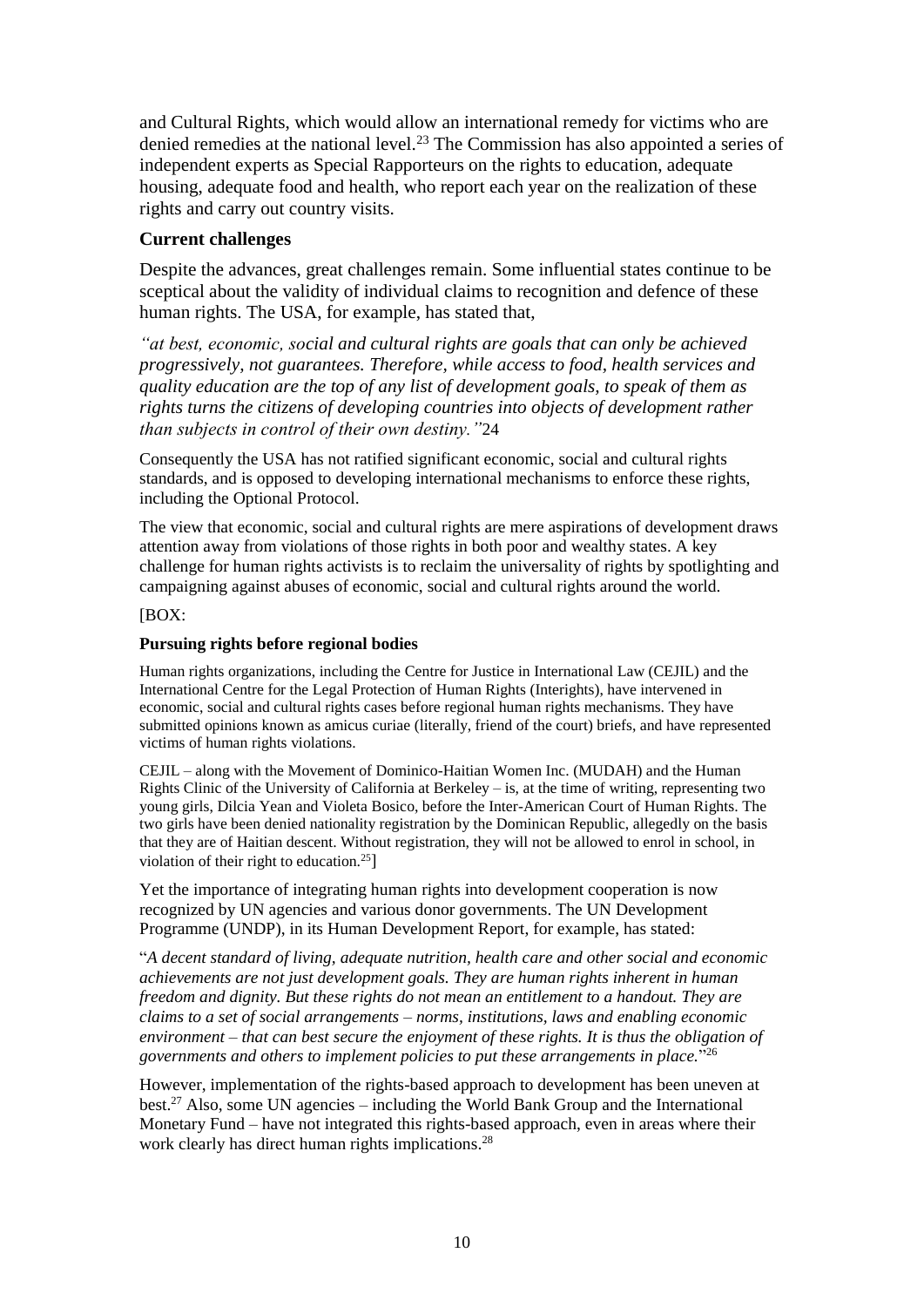In addition to international development, the processes associated with economic globalization – the integration of the global economy, trade liberalization and the trend towards privatization of core public services – have brought new challenges to defending economic, social and cultural rights. Public service privatization is increasingly the norm, for example, and includes services essential for ensuring economic, social and cultural rights. Encouraging states to live up to international obligations to ensure that privatization does not negatively affect access to services such as water, health care and education is one of the priorities of campaigners for economic and social justice. Human rights activists bring an independent rights-based critique to such campaigns by highlighting the result of deregulation on the realization of human rights and compliance with the state's obligations under international law.

While trade liberalization may offer greater opportunities for access to previously closed markets for producers from developing countries, trade agreements often safeguard the interests of wealthy states, and their businesses, at the expense of people in developing countries. Human rights activists have increasingly voiced concern at the impact of international, regional and bilateral free trade agreements on the realization of human rights, particularly as regards access to essential medicines and respect for labour rights.<sup>29</sup>

The great advances in understanding and defence of economic, social and cultural rights, over the past two decades in particular, continue to be threatened by scepticism and denial. Selfinterest is still prominent, and undermines international obligations to fulfil human rights. In response to global opportunities, as well as global threats, human rights and social justice activists have increasingly "globalized" in international partnerships to defend the rights of the marginalized.

Remaining scepticism about economic, social and cultural rights as full and legitimate human rights is based on the perception that their scope and content is unclear and that (unlike civil and political rights) it is often not possible to identify a clear violation, a violator and a remedy. The work done over the last two decades has to a great extent laid these misperceptions to rest.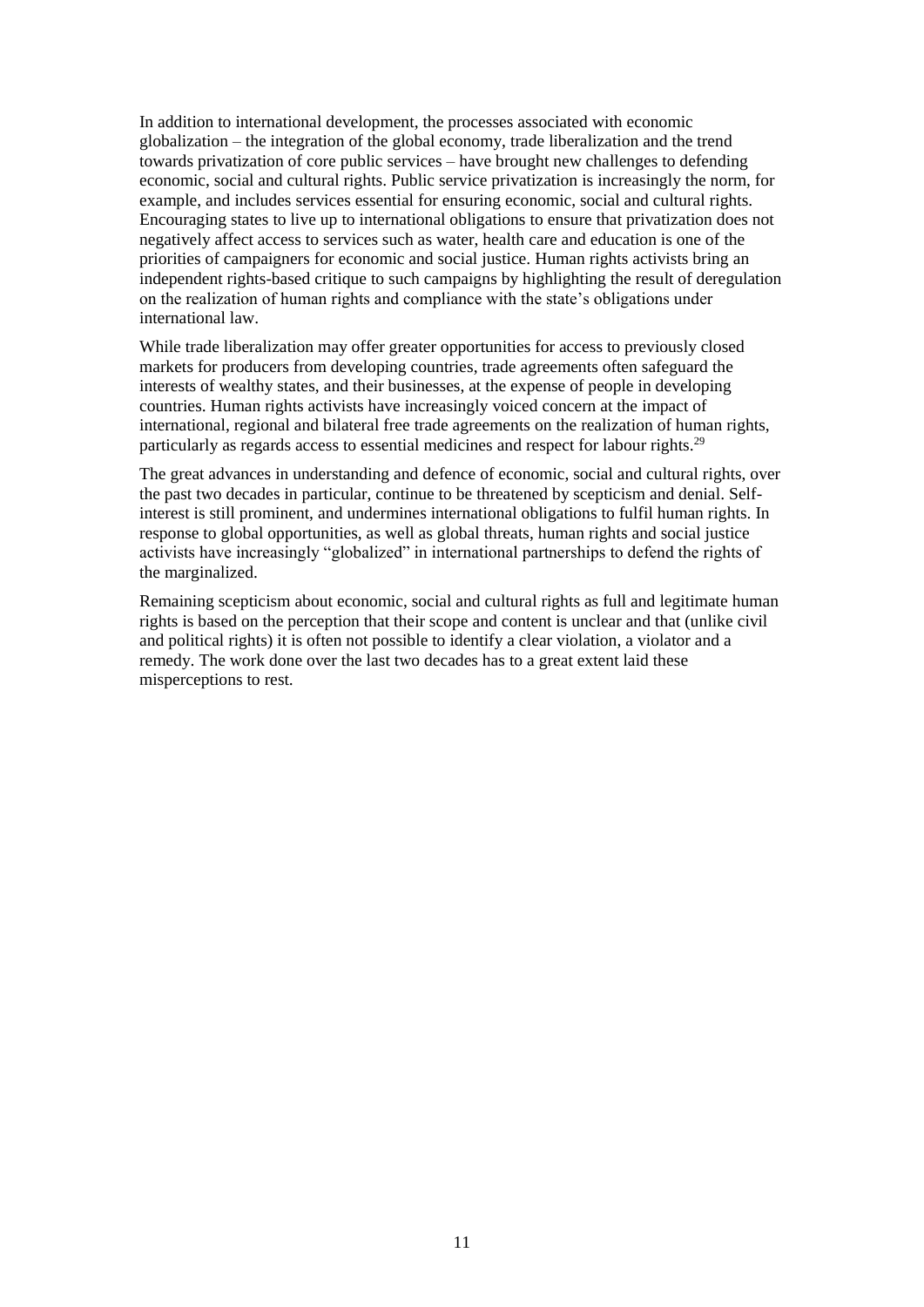## **2. Economic, social and cultural rights in focus**

*"There is no water-tight division between civil and political and economic, social and cultural rights".* 

## **European Court of Human Rights**<sup>30</sup>

In many ways an arbitrary classification, the term "economic, social and cultural rights" covers a range of human rights, from rights to education, adequate housing, health, food and water, to the right to work and rights at work, as well as the cultural rights of minorities and indigenous peoples. The Universal Declaration of Human Rights did not divide rights into clusters of civil and political on the one hand and economic, social and cultural on the other, and for good reason. Some rights, including those of freedom of association and labour rights, are found in both international Covenants. Others, such as the right to education, include aspects that are traditionally perceived as civil rights and others as social rights. An outline of some of those rights generally classified as economic, social and cultural is presented here.

## **Cultural rights**

Culture – the context of individuals' lives in their communities – can affect all aspects of human life from housing, food, the relationship with land and the natural environment, health care, religion, education and the arts. Related rights, such as the right to adequate food and to education, require that food and education policies be culturally appropriate.<sup>31</sup> Determining cultural appropriateness is complicated as "cultures" are never monolithic. Genuine opportunities for participation of minorities and indigenous peoples in particular, through respect for freedom of expression, freedom of association and the right to take part in political life, are thus a central element of respect for cultural rights.<sup>32</sup>

#### [PICTURE:

**Members of the Xavante indigenous people confront a police line during a protest in Porto Seguro, Brazil, 22 April 2000. Thousands of individuals and several grassroots movements demonstrated against the celebrations of the 500th anniversary of the discovery of Brazil by Europeans. Hundreds of marchers were beaten by police officers who blocked them from going near the official parade. © Reuters**]

Cultural rights are protected in international standards in a diffuse way. The International Covenant on Economic, Social and Cultural Rights protects the right to participate in cultural life and to enjoy the benefits of science and culture. It outlines the duty of the state to preserve, develop and disseminate science and culture. More concrete provisions are found in international law relating to indigenous peoples (see Chapter 6) and in minority rights standards and those relating to the elimination of racial discrimination. Individuals and groups defending cultural rights internationally most often rely on the International Covenant on Civil and Political Rights (Article 27) which protects the rights of members of minorities, in community with others, to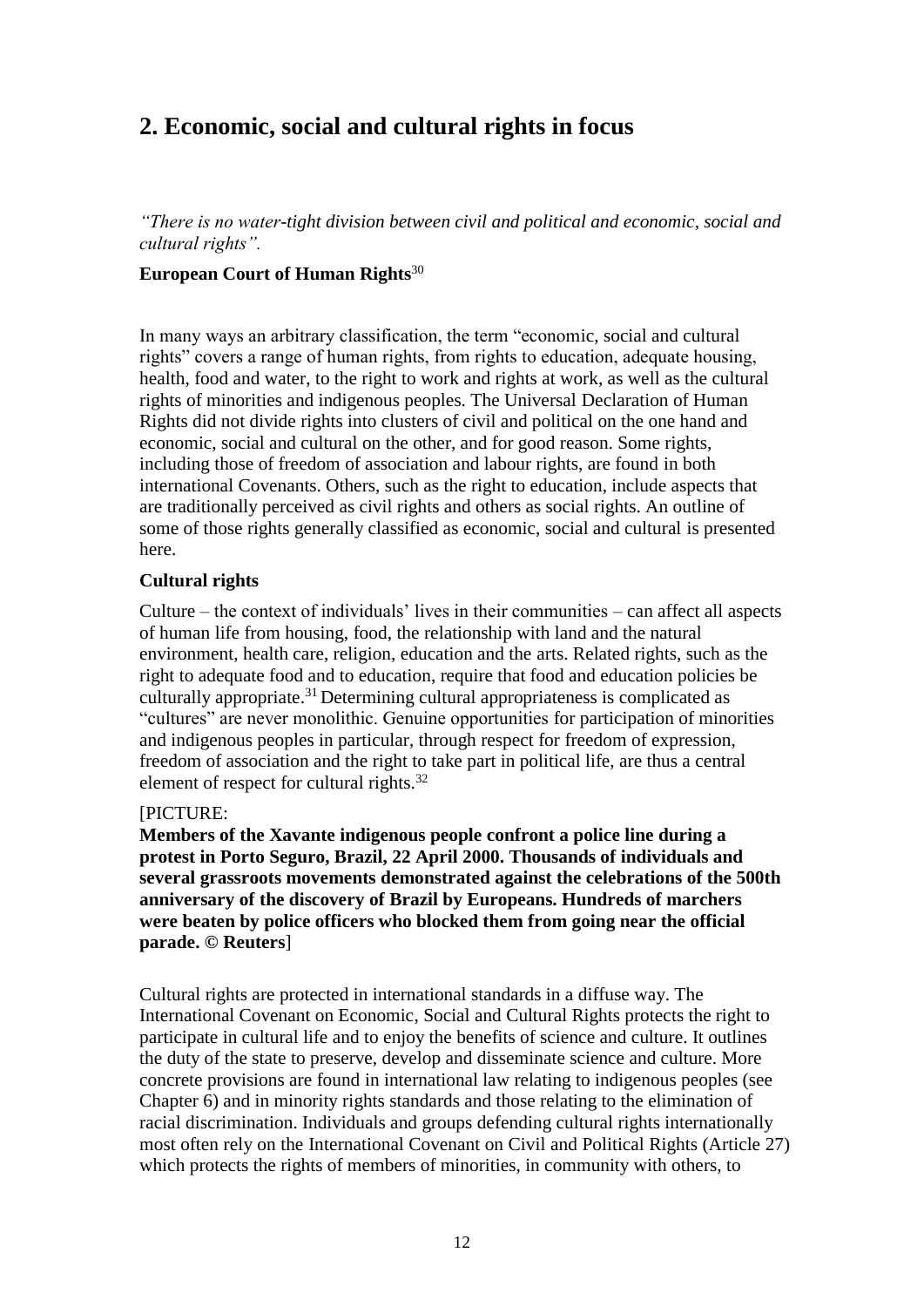enjoy their own culture, to profess and practice their own religion, and to use their own language.<sup>33</sup>

Protecting the cultural rights of groups, communities and peoples must be balanced with the rights of individuals. The African Charter on Human and Peoples' Rights, which obliges members to promote and protect "morals and traditional values recognised by the community", has been applied to differentiate "positive" from "negative" cultural practices. Some, such as those that clearly subordinate women, may be in breach of other provisions of the African Charter. The Arab Charter on Human Rights requires that the measures adopted by state parties to achieve the right to the highest attainable standard of physical and mental health include "suppression of traditional practices which are harmful to the health of the individual".<sup>34</sup>

International standards to protect children's rights specifically oblige states to take steps to eliminate traditional or cultural practices harmful to children.<sup>35</sup>

## **The right to adequate food**

There is more than enough food produced in the world to feed everyone, and yet hundreds of millions are chronically malnourished.36 To comply with obligations related to the right to adequate food,  $37$  states must immediately tackle hunger and progressively ensure that "every man, woman and child, alone or in community with others, has physical and economic access at all times to adequate food or means for its procurement".<sup>38</sup>

Obligations to realize the right to food require the state to ensure:

- Availability: possibilities either for feeding oneself directly from productive land or other natural resources, or from well-functioning distribution, processing and market systems. This includes obligations of the state when acting internationally to ensure respect for the right to food in other countries, to protect that right, to facilitate access to food, and to provide the necessary aid when required.<sup>39</sup>
- Accessibility: both economic accessibility (through economic activity, appropriate subsidies or aid) and physical accessibility (in particular for vulnerable groups). The socially vulnerable or otherwise disadvantaged may need attention through special programmes. They include victims of natural disasters and people living in disaster-prone areas.
- Acceptability: "The availability of food in a quantity and quality sufficient to satisfy the dietary needs of individuals, free from adverse substances, and acceptable within a given culture."<sup>41</sup>

As the African Commission on Human and Peoples' Rights found, in a case involving abuses surrounding oil exploration in Ogoniland, Nigeria:

*"The African Charter and international law require and bind [states] to protect and improve existing food sources and to ensure access to adequate food for all… [Among other requirements] the right to food requires that the [government] should not destroy or contaminate food sources. It should not allow private parties to destroy or contaminate food sources, and prevent peoples' efforts to feed themselves."*42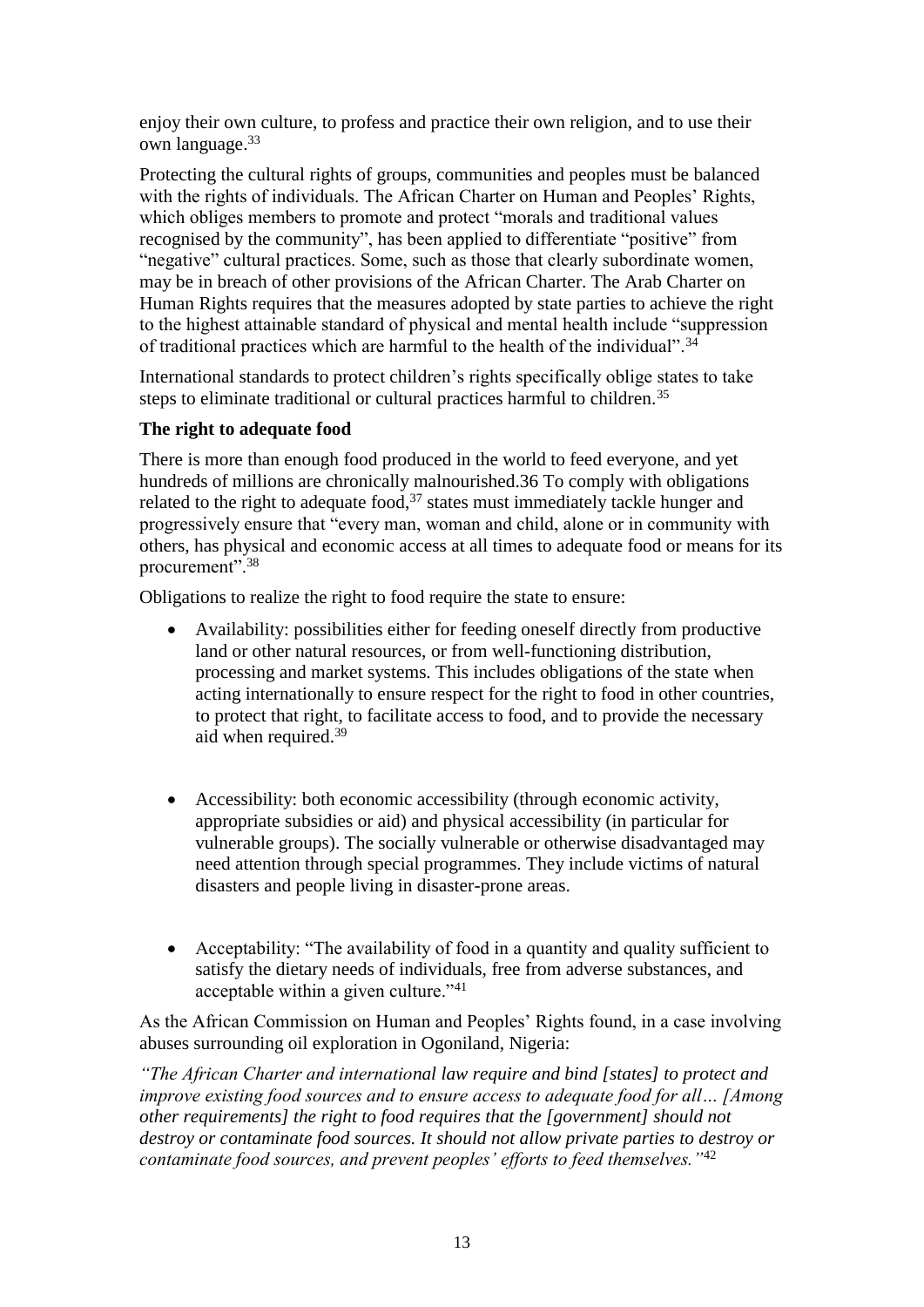## [BOX: **Starvation as punishment in North Korea**

"We were given corn-rice in small quantities. At times we got only salt soup with cabbage leaves. No meat was served. We were always hungry, and resorted to eating grass in spring. Three or four people died of malnutrition. When someone died, fellow prisoners delayed reporting his death to the authorities so that they could eat his allocated breakfast."

Kim spent four years in a penal labour colony for political prisoners at Yodok in the Democratic People's Republic of Korea (North Korea) after being repatriated from China and charged with treason. Hundreds of thousands of people died and many millions suffered chronic malnutrition in a famine in North Korea exacerbated by the actions of the authorities. The government prevented swift and equitable distribution of food aid, and prohibited the freedom of movement that would have allowed people to go in search of food.<sup>40</sup> Refugees forcibly returned to North Korea are routinely jailed and subjected to degrading treatment, including being seriously deprived of food. ]

One of the most basic obligations under the right to food is the duty on states not to starve those within their control, such as prisoners. As the UN Human Rights Committee has established, when the state arrests and detains individuals, it takes on direct responsibility to care for their lives, for example to provide adequate medical treatment, living conditions and food.<sup>43</sup> Human rights standards also speak to genderspecific aspects of the right to food, requiring states to meet the needs of women during pregnancy, confinement and after giving birth.<sup>44</sup>

#### **The right to adequate housing**

The Committee on Economic, Social and Cultural Rights has noted that more than one billion people worldwide lack adequate housing and that over 100 million are homeless.<sup>45</sup> "Without adequate housing, employment is difficult to secure and maintain, physical and mental health is threatened, education is impeded, violence is more easily perpetrated, privacy is impaired and relationships are strained."<sup>46</sup> Under the right to adequate housing, everyone should have a degree of security of tenure, protecting them from forced eviction, harassment and other threats. Services available should include safe drinking water, sanitation and energy. Housing should be accessible to all, including the poor, and priority should be given to the most vulnerable. According to international standards, states should take steps to ensure that housing is located in safe areas, away from military sites, dangerous emissions or pollution; is near transport links and employment opportunities; and respects cultural rights.

#### [BOX: **Forced evictions and housing rights in Angola**

Between 2001 and 2003, an estimated 5,500 families were evicted from their homes in the informal urban settlements, or musséques, around Luanda, Angola's capital. Most of the musséque dwellers had sought safety in the city during the 27-year conflict, and built homes wherever they could find space. The government made no attempt to regulate house building or to provide amenities. From the late 1990s, Angola's oil boom created a demand for land. The musséque dwellers, who had no security of tenure, were vulnerable to developers.

In 2001 families in Boavista, an area near a cliff, were told that they were being evicted to save them from landslides. No attempt was made to secure the cliff or to hold meaningful consultations with residents. Instead, more than 4,000 families were moved to an area 40 kilometres away. There they lived in rotting tents for over two years while homes were built for them.

Residents of Soba Kapassa tried hard to obtain security of tenure, and carefully planned the roads and houses. Discussions with the authorities faltered, and in December 2002 residents were surprised by police and soldiers who surrounded the area while a demolition squad bulldozed houses. Altogether, 1,167 houses were destroyed. None of the Soba Kapassa residents was rehoused or otherwise compensated.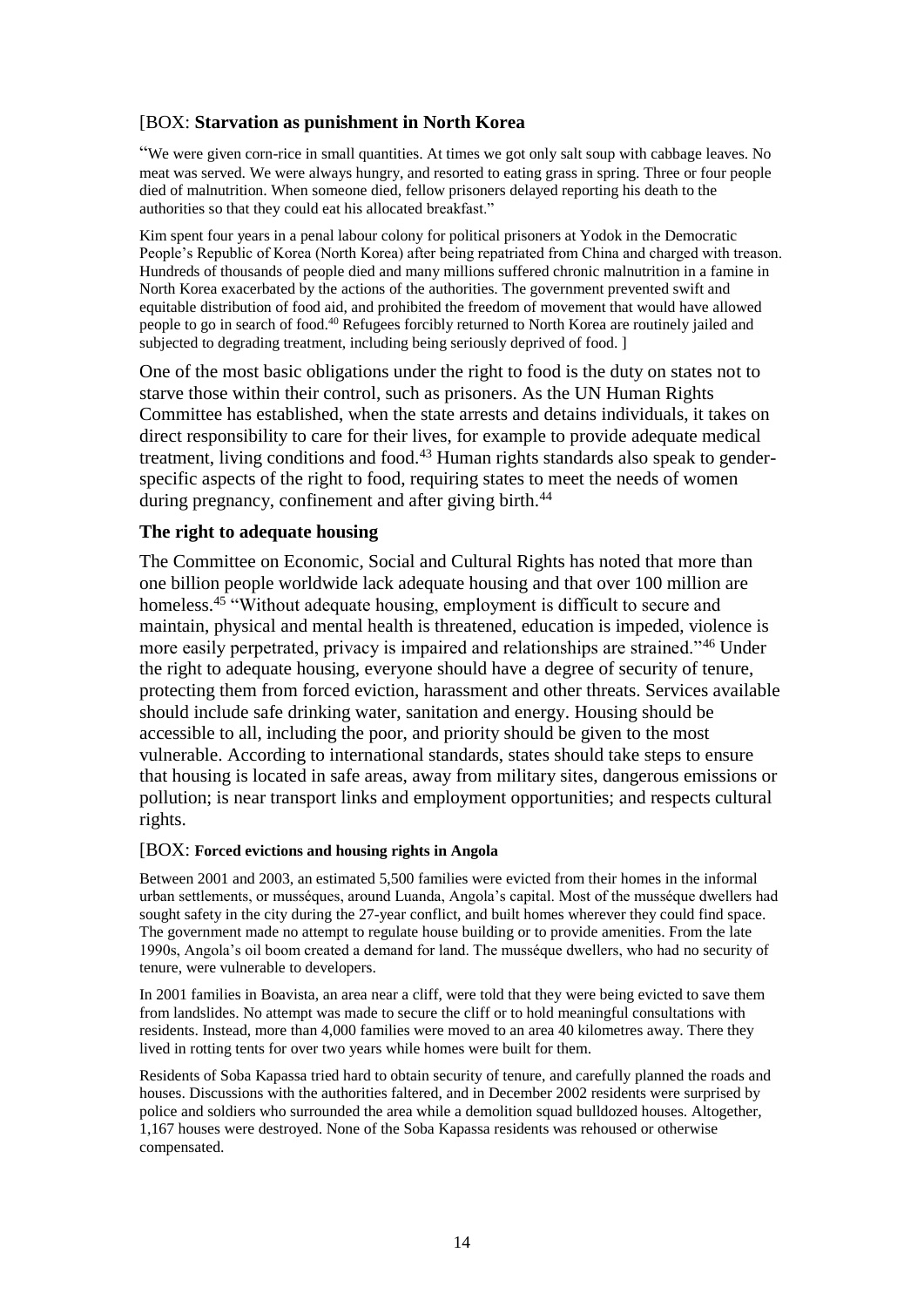Over 470 houses were demolished in Benfica Commune between 2001 and 2003, again without meaningful consultations or prior notice. Most of those evicted were settled in new houses, some of which already had large lateral cracks in the walls, and in an area without schools or health facilities.

Forced evictions, whereby people are removed involuntarily from their homes without legal protection or the assurance of alternative accommodation, are a gross violation of a range of human rights.<sup>47</sup> They often leave people at risk of damage to their health, unemployment and sexual abuse, and children unable to continue with their education. The Committee on Economic, Social and Cultural Rights has clarified that human rights law requires that people be ensured the greatest possible security of tenure, and that strict controls be placed on the circumstances in which evictions can take place.<sup>48</sup>

## **The right to education**

The right to education encompasses the right to free and compulsory primary education, and increasing access to secondary, technical, vocational and higher education.<sup>49</sup> It cuts across the false divide between human rights, as it has civil, cultural, economic, political and social elements. Realizing people's right to education reduces their vulnerability to child labour, early marriage, discrimination and many other human rights abuses. It also increases their opportunities to realize other human rights, including the right to health and the right to participate in public affairs.<sup>50</sup>

## [BOX: **The right to education of minorities: Croatia**

Within Europe, Romani communities face particularly widespread and grave violations of a compass of human rights, including the right to education.<sup>51</sup> Estimates suggest that up to a third of all Romani children in Croatia are completely excluded from the school system. Often Romani children who attend primary schools are in separate classes, where they are taught a reduced curriculum. The Croatian authorities seem willing to accommodate the demands of parents of non-Romani children that Roma be taught separately. Romani parents have pursued claims of segregation and discrimination through the Croatian court system and to the European Court of Human Rights. The lower Croatian courts rejected their complaints on the grounds that Romani children had inadequate knowledge of the Croatian language. A complaint that such segregation was unconstitutional, filed before the Croatian Constitutional Court in December 2002, was still pending in mid-2005.

In October 2003 the Croatian government adopted a National Program for Roma which, if implemented, may be a first step towards greater integration of members of Romani communities in Croatian schools and in Croatian society in general. The UN Committee on the Rights of the Child has pointed to the importance of ensuring this programme is properly resourced, in order to respect the right to education of Croatian Roma.<sup>52</sup>]

States must ensure free and compulsory primary education as a matter of priority, and freedom of education (the right of parents to ensure education in conformity with their religious and philosophical convictions). To accord with human rights obligations, governments must ensure that education is adequately available; accessible (financially as well as physically); acceptable (it should respect cultural rights and the human rights of learners); and adaptable.

Minimum core elements of the right to education include prioritizing free and compulsory primary education for all children, and ensuring that educational content accords with human rights principles. This includes fostering diversity and understanding, rather than segregation and prejudice.

## **The right to health**

The right to health is the right to the "highest attainable standard of physical and mental health" given the individual's genetic make-up and lifestyle choices, as well as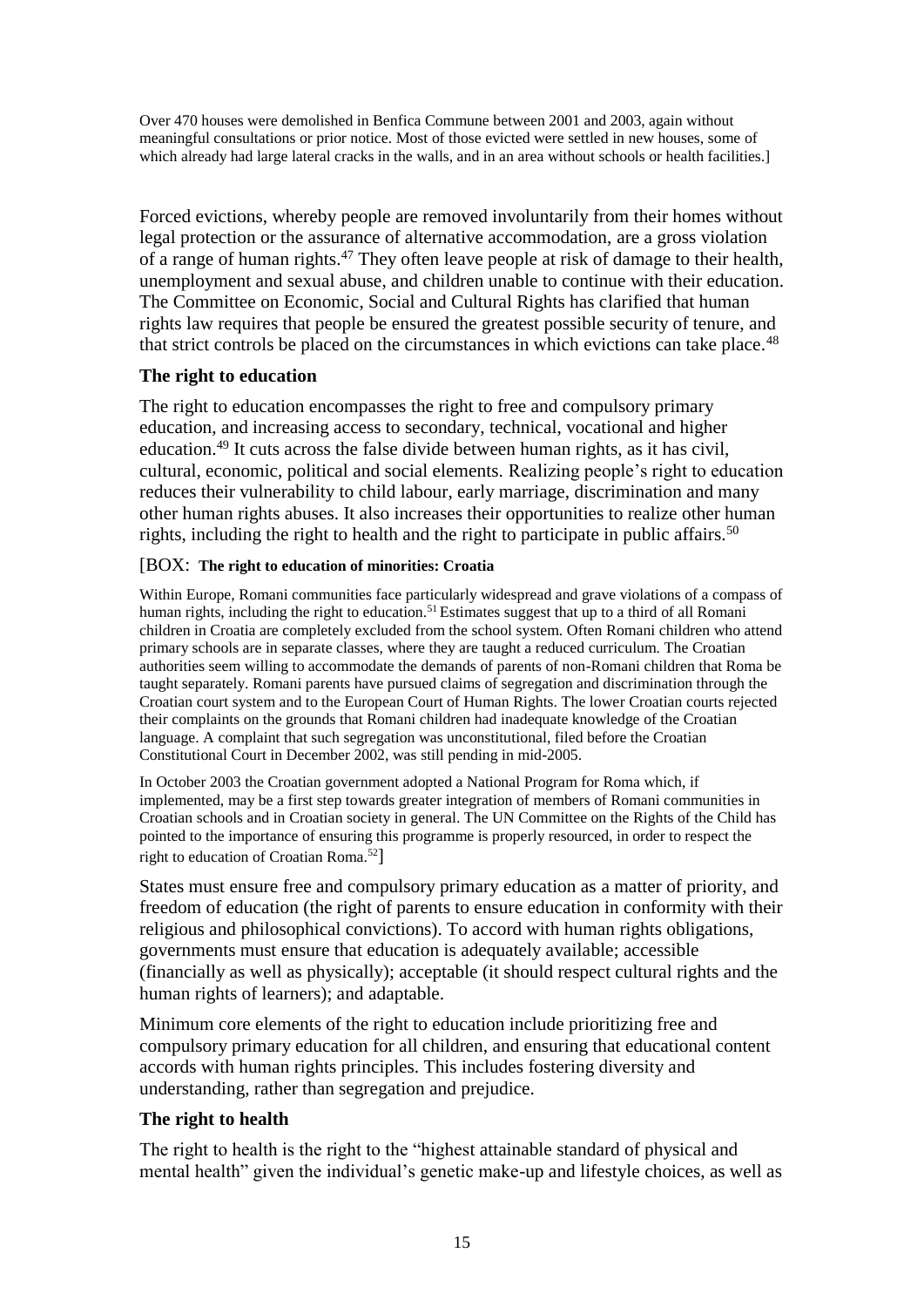the extent of scientific understanding and the maximum of resources available to the state. It encompasses freedoms (such as the right to control one's health and body) and entitlements (for example, to equality of access to health care), and consists of two basic components: healthy living conditions and health care.<sup>53</sup>

The Committee on Economic, Social and Cultural Rights has adopted a broad conception of the right to health, recognizing it as:

*"an inclusive right extending not only to timely and appropriate health care but also to the underlying determinants of health, such as access to safe and potable water and adequate sanitation, an adequate supply of safe food, nutrition and housing, healthy occupational and environmental conditions, and access to health-related education and information, including on sexual and reproductive health. A further important aspect is the participation of the population in all health-related decision-making at the community, national and international levels."*<sup>54</sup>

To guide interpretation of the obligations under the right to health, the Committee outlined the following elements:<sup>55</sup>

- Adequate health care facilities, trained professionals and essential medicines must be available.
- Health facilities, goods, services and information on health must be physically and economically accessible to everyone without discrimination.
- Health facilities, goods, services and information must respect medical ethics, be culturally appropriate and sensitive to gender and life-cycle requirements in order to be acceptable.
- Health facilities, goods, services and information must also be scientifically and medically appropriate and of good quality. This requires, among other things, skilled medical personnel, scientifically approved and unexpired drugs and hospital equipment, safe and potable water, and adequate sanitation.<sup>56</sup>

Potential violations of the right to health include:

- deliberately withholding or intentionally misrepresenting information essential for the prevention or treatment of illness or disability
- promoting harmful substances
- failing to ban or discourage harmful cultural practices
- failing to control activities of corporations that have adverse impacts on health
- failing to adopt a detailed plan for realizing the minimum core obligations of the right to health <sup>57</sup>

The UN Special Rapporteur on the right of everyone to the highest attainable standard of physical and mental health (Special Rapporteur on the right to health) has enhanced understanding of the right to health, including sexual and reproductive health, and mental health. According to the Special Rapporteur's most recent annual report, while about 450 million people suffer from some form of mental disorder, over 90 per cent of countries have no mental health policy for children.<sup>58</sup> More than 40 per cent of countries have no mental health policy at all.<sup>59</sup> The report examines how people with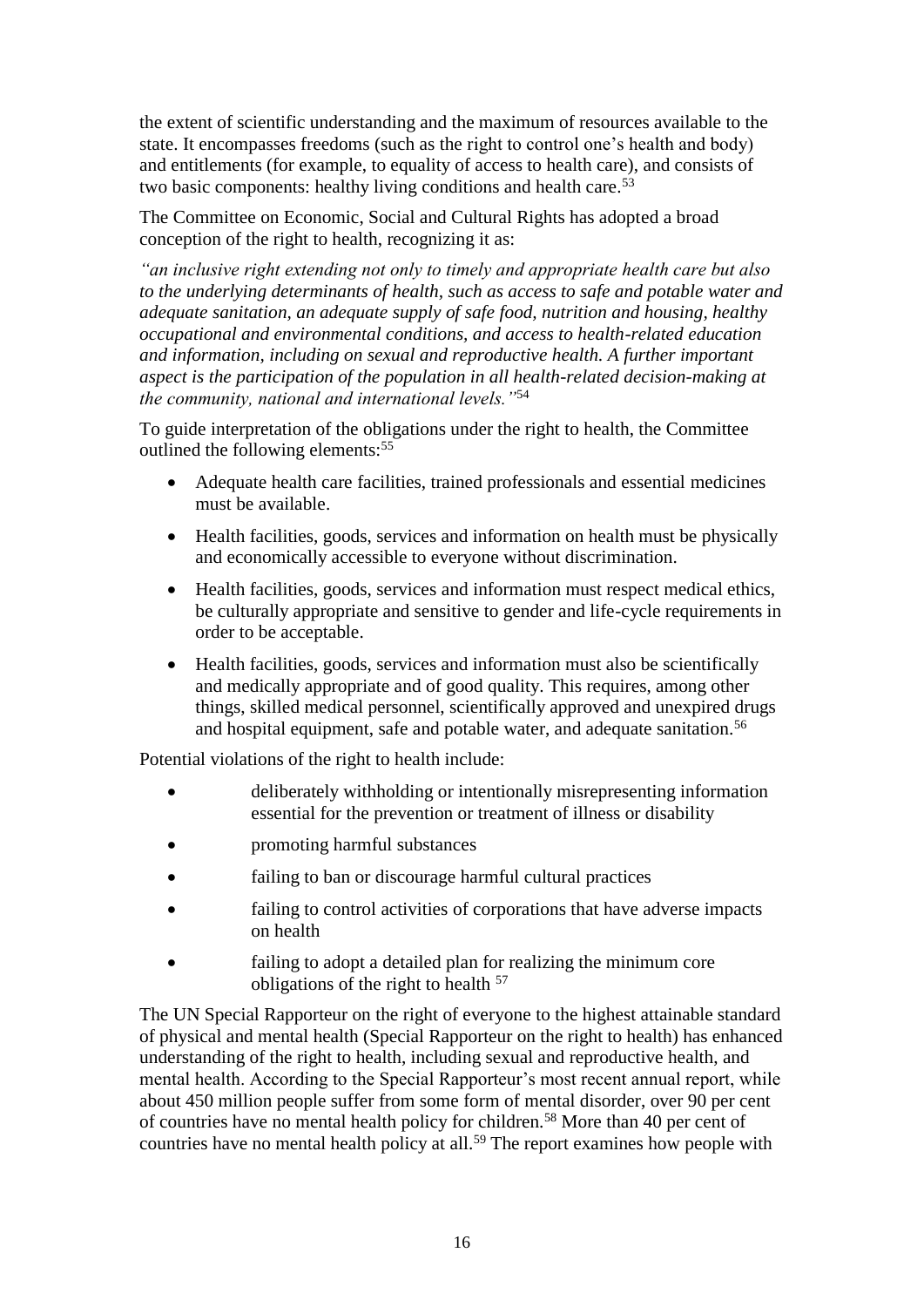mental health disorders are often denied equality in realizing numerous human rights, including rights to education, work, privacy, housing and liberty.

The Special Rapporteur has also explored the relationship between the right to health and the agenda of the World Trade Organization. Many free trade agreements restrict the production of generic medicines and greatly extend patent protections, and are likely to result in more expensive medicines that are less accessible to the poor without effective state subsidies.

The resulting conflict between states' human rights obligations to ensure that essential medicines are available to all, and the ratification of these trade agreements, has led to pressure for a public health exception to international patent protection rules. This exception is however frequently not replicated in regional or bilateral agreements.<sup>60</sup>

## **The right to water**

In 2000 the World Health Organization estimated that 1.1 billion people did not have access to a water supply capable of providing them with the safe drinking water necessary for a life with dignity.<sup>62</sup> Lack of safe water is a cause of serious illnesses such as diarrhoeal diseases, which kill over 2 million people every year (the vast majority children, mostly in developing countries).<sup>63</sup>

#### [BOX:

#### **Contamination and corporate accountability in India**

The chemical plant explosion in Bhopal, India, in 1984 left thousands of people dead, many more ill, and pollution that continues to contaminate the air and fresh water supplies. "When you look at the water, you can see a thin layer of oil on it. All the pots in my house have become discoloured… We have to travel at least two kilometres to get clean water – to Chola Nakka. My health is so bad that it prevents me from carrying the water I need from there." Hasina Bi of Atal Ayub Nagar, a neighbourhood in Bhopal near the plant, has been drinking the water from the hand-pump near her house for 18 years.

Faujia, a 15-year-old girl, complained that "water is red here and it smells… like there is some medicine in it". Munni Bi said the water "is bitter… difficult to swallow." Their families live in Annu Nagar, an area in Bhopal, and the government freshwater tankers rarely, if ever, enter their neighbourhoods.<sup>61</sup>

The chemical plant was operated by Union Carbide India Limited, under the effective control of Union Carbide Chemical Corporation, a company based in the USA that has since been taken over by Dow Chemical Company. International human rights law places obligations on states, including India, to protect the population from human rights impacts of negligent company practice. Companies too have responsibilities to comply with human rights standards. Amnesty International is committed to working for corporate accountability for abuses of human rights, and has campaigned for the governments of India and of the USA (where Dow Chemical Company has its international headquarters) to comply with their international obligations to ensure that human rights are protected from corporate abuse.]

The right to water is increasingly recognized in international and regional human rights instruments, as well as in national constitutions.<sup>64</sup> Access to sufficient clean water and sanitation is essential to realize the right to health, to food and to secure livelihoods (for example, in food production). The right to water, like the right to food, has recently been interpreted to include securing sufficient availability, access (both physical and economic) and quality (free from harmful organisms or pollution).

As with other economic, social and cultural rights, priority should be given to the most vulnerable, that is to "those individuals and groups who have traditionally faced difficulties in exercising this right, including women, children, minority groups, indigenous peoples, refugees, asylum seekers, internally displaced persons, migrant workers, prisoners and detainees."65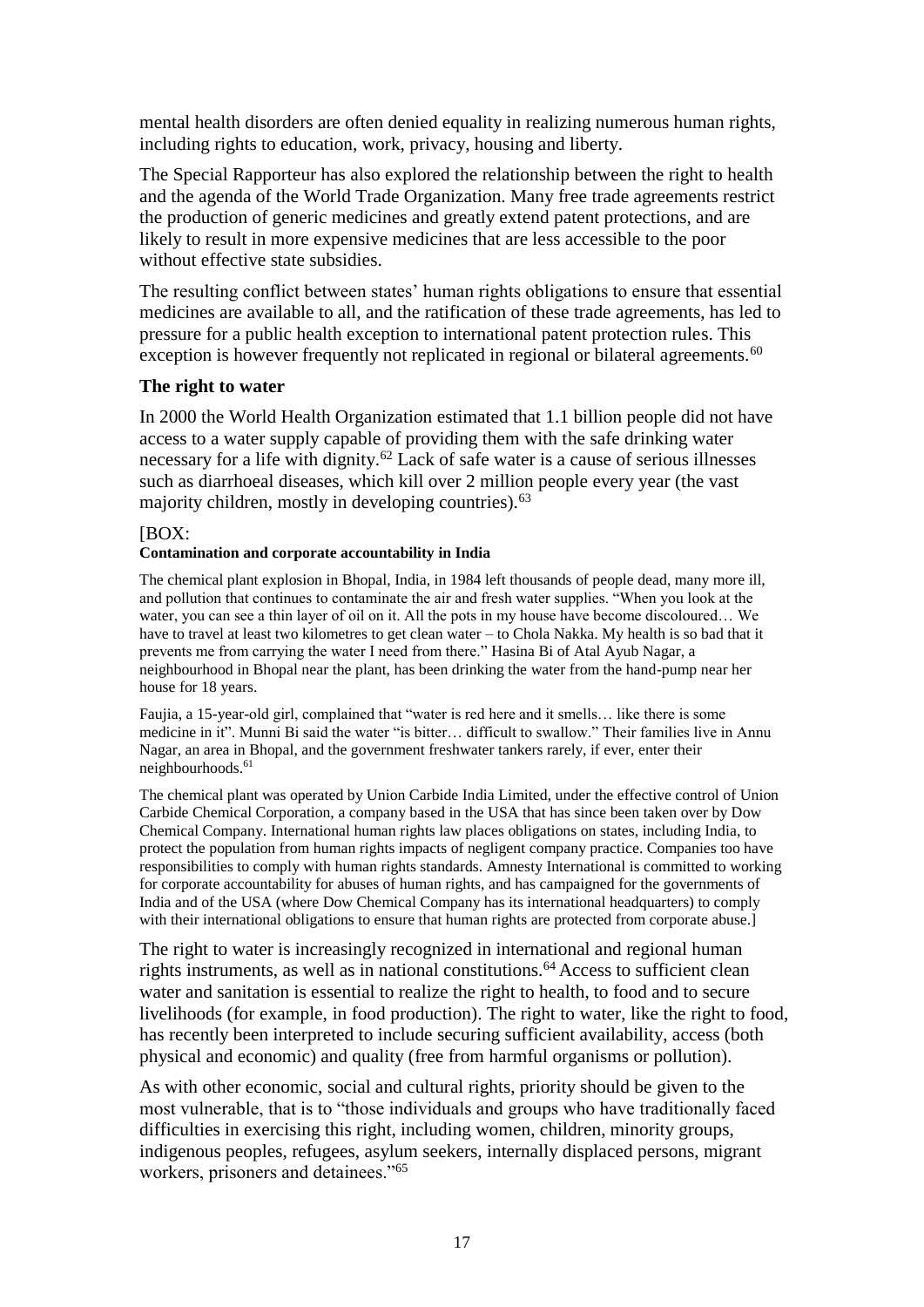### **The right to work and rights at work**

Often derided as the right to a job and an obligation to ensure full employment, the right to work is perhaps the least understood of the economic, social and cultural rights discussed here.66 Nevertheless, the right to work entails at least the right to access to employment without discrimination, free choice of employment, and a supportive structure that aids access to employment, including appropriate vocational education.68

Rights at work, on the other hand, are more detailed. They include the right to fair wages, to equal pay for work of equal value, to safe and healthy working conditions, and to reasonable limitations on working hours, the prohibition of dismissal on the grounds of pregnancy, as well as equality of treatment in employment.

#### [BOX:

#### **Forced labour in Myanmar (Burma)**

"Sometimes I had to work three times a week… Our NaSaKa [security forces] camp is large with 80 NaSaKa men, and 20 of them live in it with their families. There are a lot of houses in it and almost every day they need labour… The rich men can pay to avoid it and those connected to the authorities do not have to go. So the poor have to perform double duty. This is why I had to work up to three times a week. I also used to work as a sentry four times a month. So I did not have much time to work for my family. I could work for myself for about 15 days a month. I do not have any land and it was very difficult to survive."

A 50-year-old man from the Rohingya minority, Myanmar.<sup>67</sup>

Myanmar has long violated the prohibition of forced labour, among many other human rights violations. An ILO Commission of Inquiry found widespread and systematic abuses. Recent personal testimonies have confirmed reports that the army has deliberately targeted the Rohingya minority and that widespread corruption increases the disproportionate impact of forced labour on the poor.]

A particularly egregious violation of the right to free choice of work is forced labour – work exacted through the threat of some form of penalty, whether penal or the loss of rights or privileges.69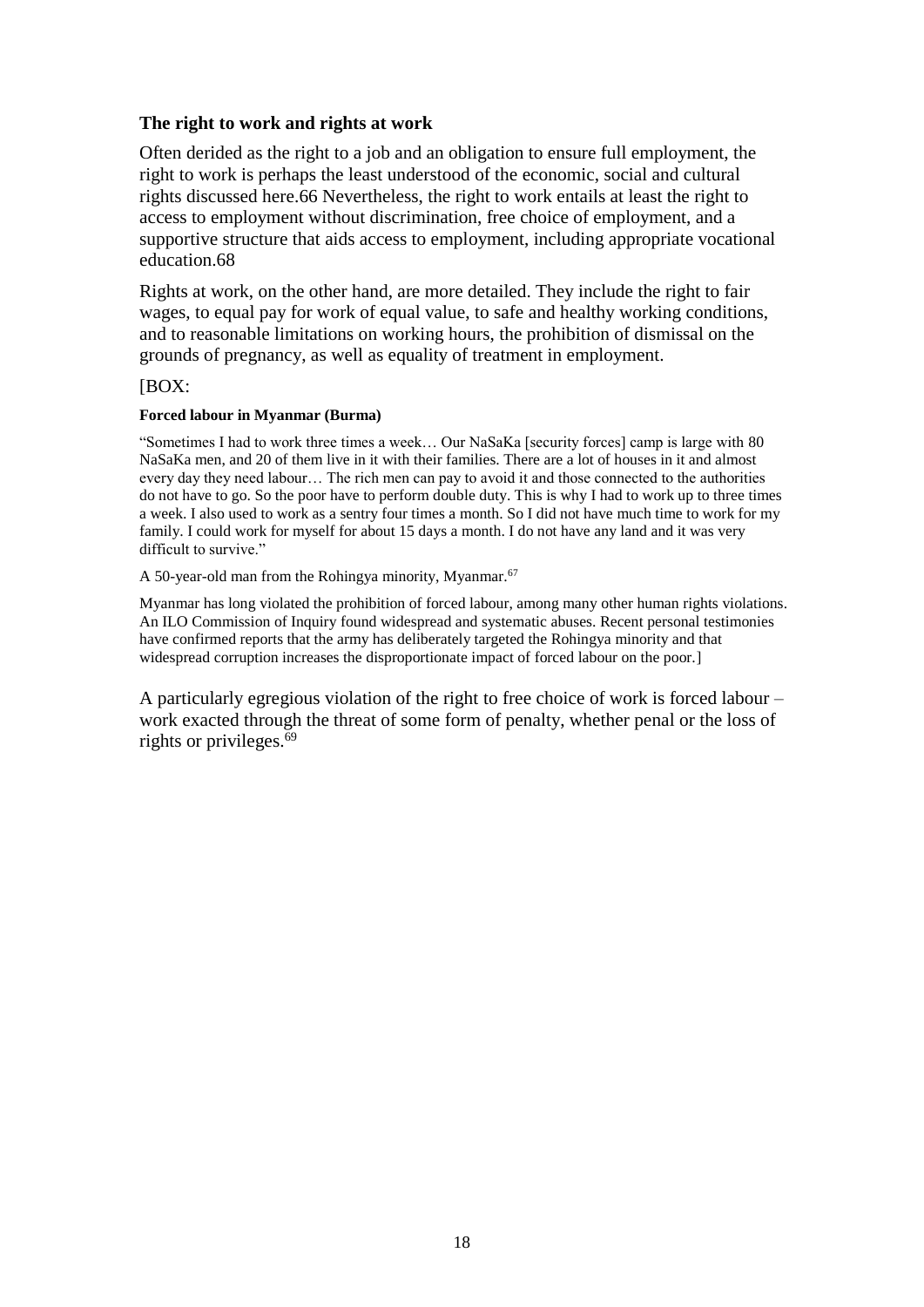## **3. Obligations under international law**

International standards on economic, social and cultural rights, although universally applicable, take into account the differing resources available to each state. They allow for the fact that full realization of these rights can only be achieved progressively over time, where sufficient human, technical and economic resources are available, including through international cooperation and assistance, such as development aid.

## **Duties to respect, protect and fulfil rights**

Economic, social and cultural rights have often been seen as primarily "positive" obligations on states and derided as a "wish list".<sup>70</sup> In fact, being the "provider of last resort<sup>"71</sup> (stepping in where individuals and communities are otherwise unable to realize their rights) is only one element of the state's obligations.

State obligations to realize all human rights are of three types:

- to respect: not to interfere with the exercise of a right
- to protect: to ensure others do not interfere, primarily through effective regulation and remedies, and
- to fulfil: including to promote rights, facilitate access to rights, and 9 provide for those unable to provide for themselves<sup>72</sup>

The obligation to **respect** human rights requires states to refrain from interfering directly or indirectly with people's enjoyment of human rights.<sup>73</sup> This is an immediate obligation. It includes respecting efforts people themselves make to realize their rights. Governments must not torture, unduly inhibit the right to strike, arbitrarily close private schools teaching in minority languages, or carry out forced evictions without due process of law or providing alternative accommodation, for example.

Under the obligation to **protect** human rights, states must prevent, investigate, punish and ensure redress for the harm caused by abuses of human rights by third parties – private individuals, commercial enterprises or other non-state actors. This is an immediate obligation. Governments must regulate and monitor, for instance, corporate use of private security firms, potentially hazardous industrial emissions, the treatment of workers by their employers, and the adequacy and appropriateness of services that the state delegates or privatizes, including private medical practices and private schools.<sup>74</sup>

States have an obligation to **fulfil** human rights by taking legislative, administrative, budgetary, judicial and other steps towards the full realization of human rights. This obligation should be realized progressively. This obligation includes duties to facilitate (increase access to resources and means of attaining rights) and provide (ensure that the whole population may realize their rights where they are unable to do so themselves). The authorities must, for example, provide defendants with any necessary interpretation so that they can understand court proceedings, or introduce meaningful vocational training to ensure that students benefit from education. Above all, governments must give priority to meeting the minimum essential levels of each right, especially for the most vulnerable.

## **[BOX:**

**Argentina: government ordered to produce vaccine**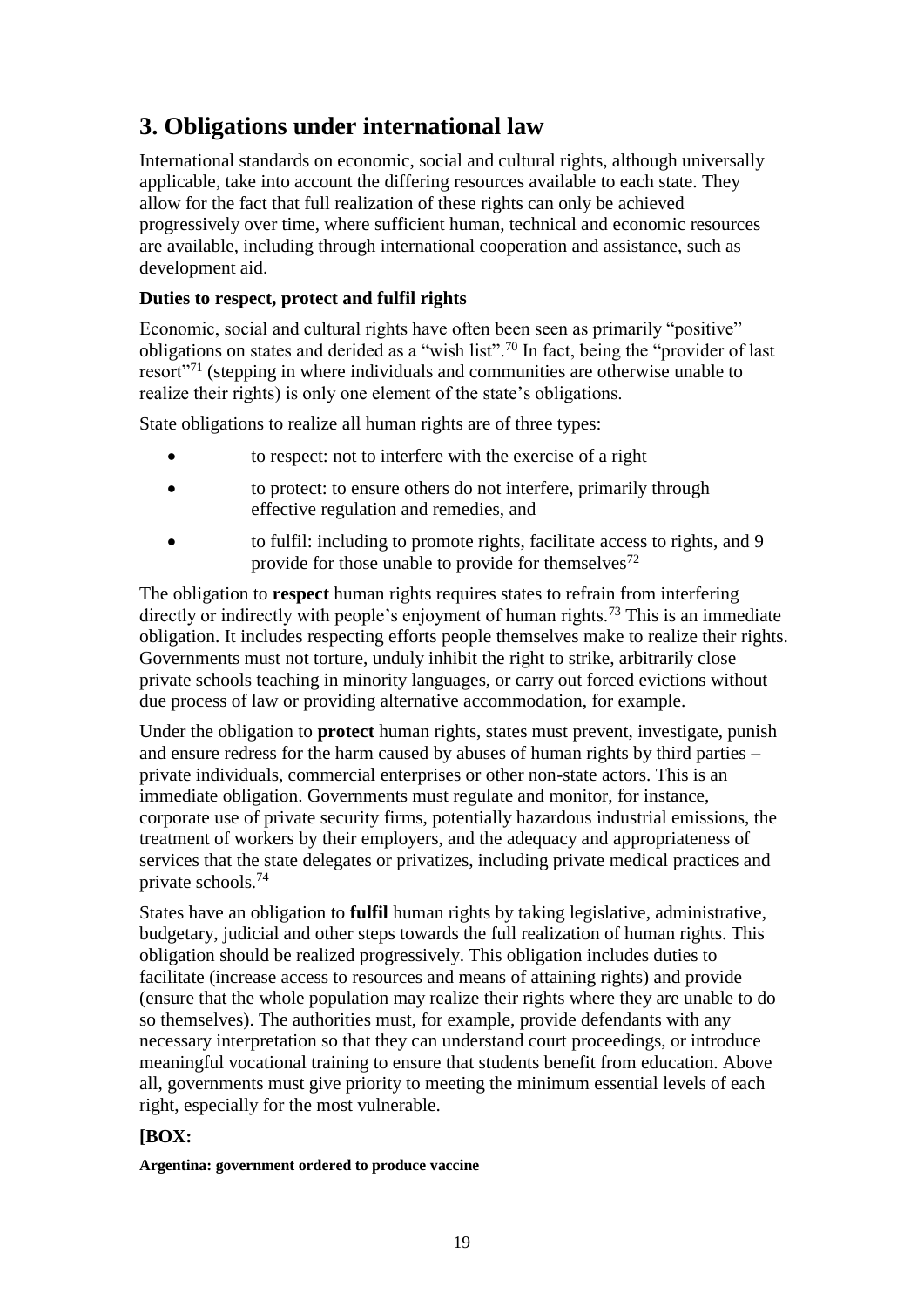Within the duty to fulfil rights, states must prioritize their minimum core obligations. For the right to health, these include responding to epidemics. In 1998 a law student in Argentina, Mariela Cecilia Viceconte, together with the National Ombudsman, used the power of amparo, a form of class action to uphold constitutional rights, to demand that the state take more effective action to realize the right to health, and to respond to an epidemic of Argentine haemorrhagic fever threatening 3.5 million people.

The Federal Court of Appeals ordered that the state produce a vaccine, as the epidemic was unique to Argentina and the private sector saw the development of a vaccine as unprofitable. The court empowered the Ombudsman to monitor the implementation of its order, and held the Minister of Health personally accountable.<sup>75</sup>

In this case the court found that the state should take specific, concrete measures (developing a vaccine) to combat an epidemic that was unique to the country and where the private sector was unwilling to intervene. ]

#### **Immediate obligations and 'progressive realization'**

The principal obligation on states under international human rights standards on economic, social and cultural rights is to achieve, progressively, the full realization of these rights according to the maximum of available resources ("progressive realization").<sup>76</sup> States have a duty to take deliberate, concrete and targeted steps, as "expeditiously and effectively as possible", towards fulfilling these rights.77 Such measures might include adopting legislation or administrative, economic, financial, educational or social reforms, or establishing action programmes, appropriate oversight bodies or judicial procedures.<sup>78</sup>

In addition to the duty of progressive realization, states have various immediate obligations related to economic, social and cultural rights which are not dependent on available resources.<sup>79</sup>

The duty to "take steps" is an immediate obligation. The concept of progressive realization of rights does not justify government inaction on the grounds that a state has not reached a certain level of economic development. Conversely, taking steps to limit a right or taking retrogressive steps, for example by massively reducing investment in education or health services, can only be justified by an analysis of all the resources available to the state (including those available through international cooperation) and of the full range of obligations the state faces.<sup>80</sup>

To rely on circumstances beyond its control to justify rolling back the realization of rights, the state has to show that it could not reasonably have prevented the negative impact on the right. For example, the African Commission on Human and Peoples' Rights found that Zaire (as the Democratic Republic of the Congo was then named) had violated the right to education when secondary schools and universities were closed for two years during a period of armed conflict. $81$ 

#### [PICTURE:

**The Aliev family, who were told that their home would be demolished as it had been built without official permission, Krasnodar Terroritory, southwest Russian Federation, May 2002. The largely Muslim Meskhetian community, although citizens of the former Soviet Union living in the Russian Federation when the 1992 Citizenship Law came into force, was denied citizenship. Without recognition as citizens, the family were unable to officially register their house or land. The state's duty to respect the right to adequate housing includes not**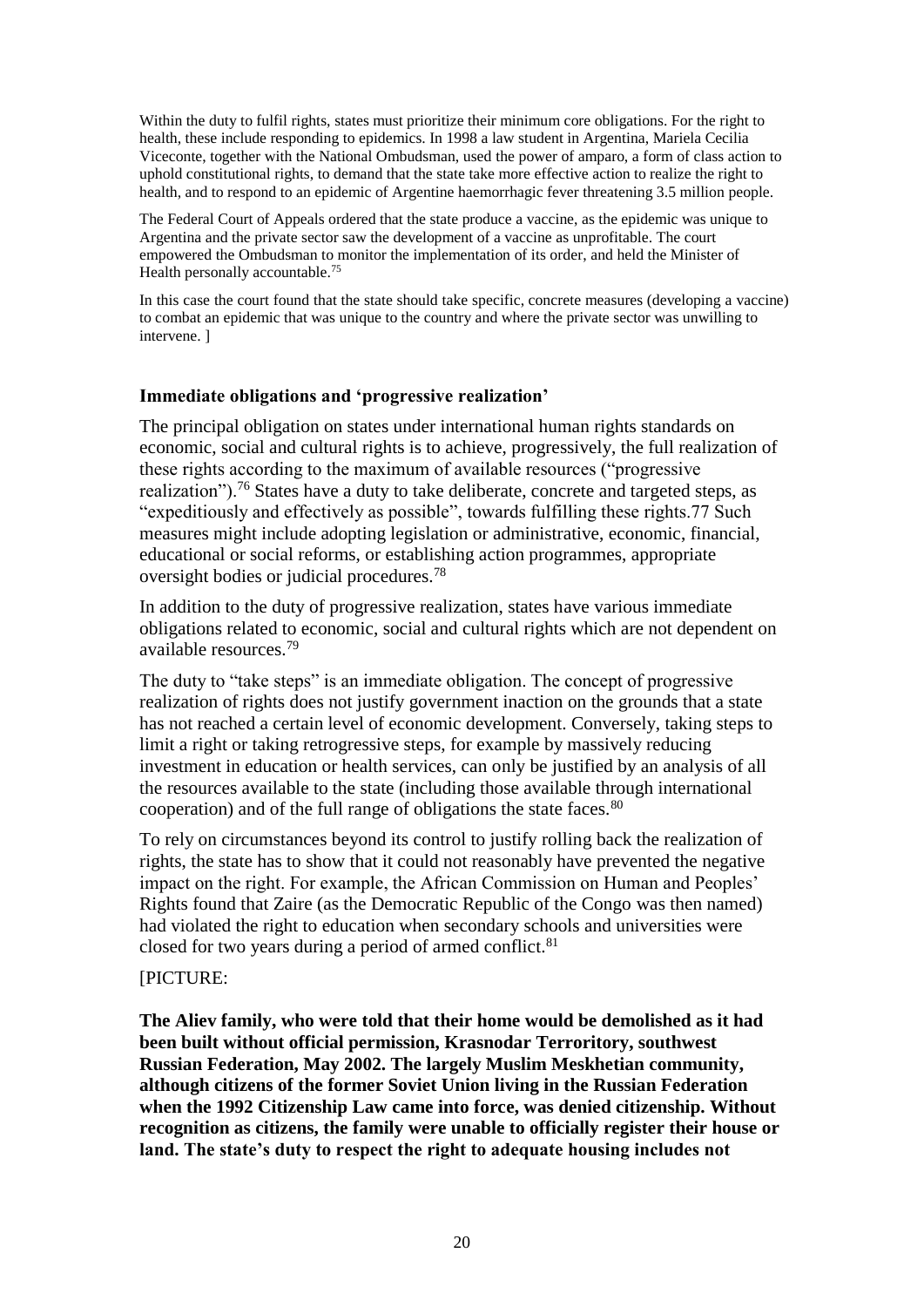## **evicting people without due process, warning or alternative accommodation. © AI]**

Another immediate obligation is the state's **duty to prioritize "minimum core obligations",** minimum essential levels of each of the rights. Under the right to education, for example, core obligations include the right to free and compulsory primary education, and ensuring that children are not taught in a racist, homophobic or otherwise discriminatory way. Under the right to health, states must ensure access to essential medicines, emergency care and pre- and post-natal care. To justify a failure to fulfil core obligations, states must show that they have done all within their power.

*"A State party in which any significant number of individuals is deprived of essential foodstuffs, of essential primary health care, of basic shelter and housing, or of the most basic forms of education is, prima facie, failing to discharge its obligations under the Covenant."*<sup>82</sup>

The **duty not to discriminate** is also an immediate obligation. The adoption of laws, policies or practices that have a direct or indirect discriminatory impact on the ability of people to realize their rights amounts to a human rights violation.

The **duty to prioritize the most vulnerable** is also an immediate obligation. The state should actively reach out to marginalized and excluded people, who face the greatest barriers in realizing their rights, and they should be given "first call"<sup>83</sup> when allocating resources.

*"Even in times of severe resources constraints…vulnerable members of society can and indeed must be protected by the adoption of relatively low-cost targeted programs.*" 84

## **Obligations beyond borders**

*"In addition to the separate responsibilities each state bears towards its own society, states are, collectively, the custodians of our common life on this planet – a life the citizens of all countries share."* 

## **Kofi Annan, UN Secretary-General<sup>85</sup>**

With the growing influence of transnational corporations, the globalization of labour and finance, and increasing moves to link development cooperation with human rights, the international dimensions of human rights obligations are more important than ever.

In view of the glaring economic power imbalances between countries of the north and south, international cooperation and assistance is crucial to realizing economic, social and cultural rights of all people. However international cooperation can have either positive or negative effects. It is not always based on human rights principles, such as non-discrimination or prioritizing minimum essential levels of each right. It does not always focus on those who are excluded, marginalized or the most vulnerable.

States' obligations to respect, protect and fulfil economic, social and cultural rights are not limited to their own jurisdictions and territories under their effective control, but extend to actions beyond their borders.<sup>86</sup> When state action in another country directly undermines the ability of that country's population to realize their rights (failure to respect rights abroad), or where failure to regulate domestic actors results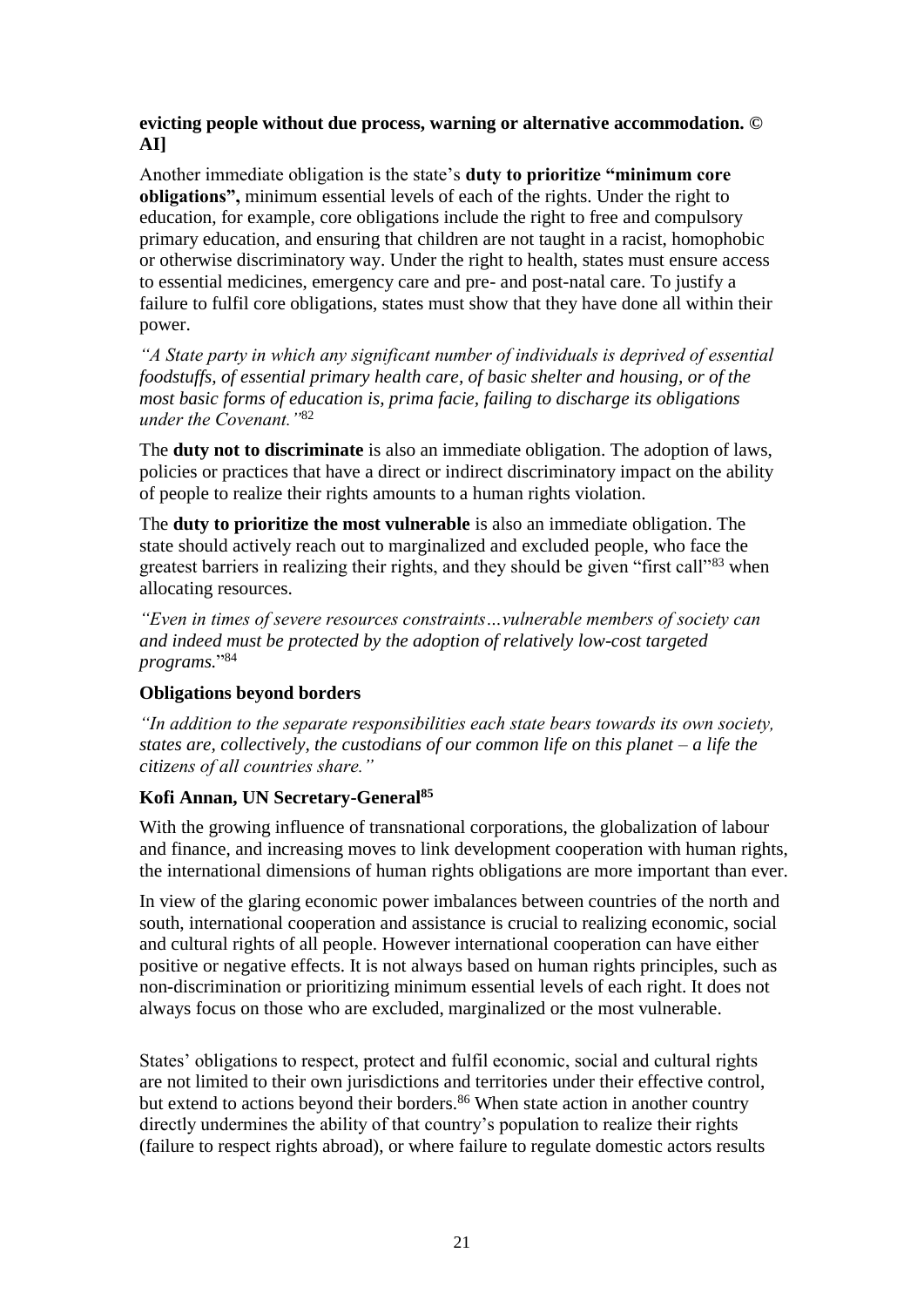in human rights abuse abroad (failure to protect rights abroad), states should be held to account.

Despite increasing attention to issues of development cooperation, there is little awareness that international assistance is a human rights obligation, and not merely a question of charity or enlightened self-interest.

All UN member states have pledged to take joint and separate action to achieve universal respect for, and observance of, human rights for all without distinction.87 International standards oblige states to take steps, individually and through international assistance and cooperation, according to the maximum of available resources, towards the full realization of economic, social and cultural rights.93

#### [BOX:

#### **Nigeria: forced evictions the price of development?**

A World Bank-funded project to improve drainage and sanitation in impoverished districts of Lagos, Nigeria, was halted after a local human rights group complained that thousands of people had been forcibly evicted from their homes. The Social and Economic Rights Action Center (SERAC) in 1998 petitioned the World Bank's Inspection Panel, a body created by the Bank to provide an independent forum to analyse complaints that projects supported by the World Bank have not followed the Bank's own operating policies, causing harm.<sup>88</sup>

A member of the Inspection Panel visited the affected site, talked with the local communities, World Bank staff, SERAC, officials and contractors. The Panel concluded that some of the affected communities had not received adequate notice of eviction or any compensation for their loss, in contravention of the Bank's own operating policies.89 The Panel sought to use its good offices to ensure that the failings were rectified.<sup>90</sup> The project was reported to have been halted, pending compensation and resettlement of those affected.<sup>91</sup> Nevertheless, SERAC continued to report mass evictions of residents who were part of these communities, even as litigation on their behalf continued.<sup>92</sup>

International cooperation must at all times be based on consent.94 However, states are required to seek international assistance where they cannot meet their minimum core obligations.<sup>95</sup> In the spirit of this international pledge, countries that are genuinely committed to realizing minimum essential levels of rights, and have taken all reasonable measures to do so, should be provided additional resources from those states "in a position to provide assistance".<sup>96</sup>

Confronting human rights failures of development cooperation has, until now, been achieved primarily through analysing whether development assistance policies are rights-based in practice.<sup>97</sup> Recently, however, the UN Committee on Economic, Social and Cultural Rights has begun to analyse states' development cooperation policies, and even to call for greater resources to be made available through international cooperation.<sup>98</sup>

#### [BOX:

#### Millennium Development Goals

All UN member states have pledged to achieve by 2015 the UN Millennium Development Goals, eight goals that represent an unprecedented international opportunity to ameliorate social conditions in developing countries:<sup>99</sup>

- halving extreme poverty and hunger
- achieving universal primary education
- promoting gender equality and empowering women
- reducing the mortality rate of children under five by two-thirds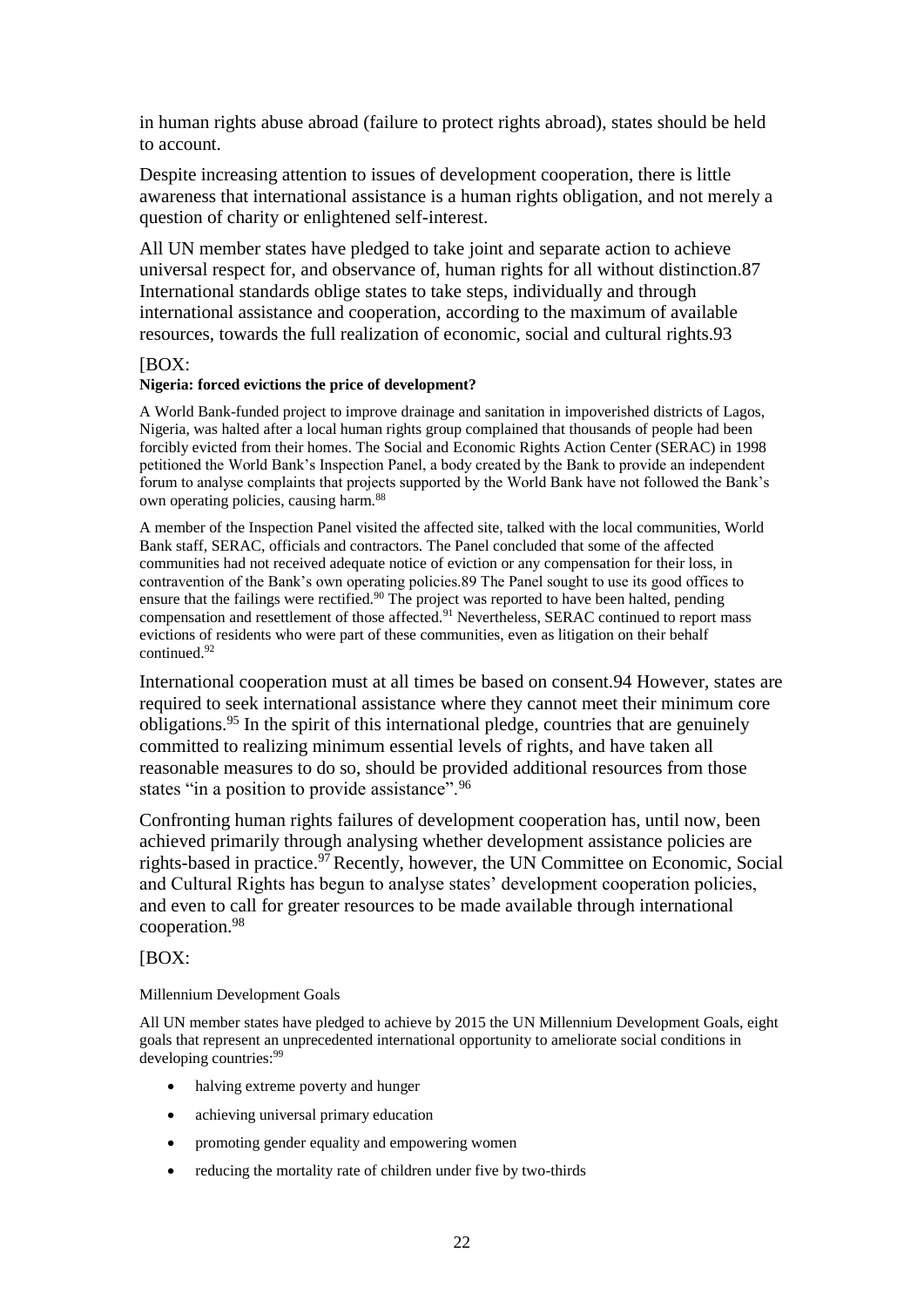- reducing the rate of women dying in childbirth by three-quarters
- reversing the spread of HIV/AIDS, malaria and other major diseases
- ensuring environmental sustainability, including by halving the proportion of people without access to safe drinking water
- developing a global partnership for development, with targets for aid, trade and debt relief]

The current global focus on achieving the UN Millennium Development Goals represents a tremendous opportunity for civil society to capitalize on the attention the Goals could potentially give to economic, social and cultural rights over the next 10 years. However, some of the Goals appear to set levels of expected achievement lower than those that states are required to meet under international law. The Goal of halving hunger, if met, would hugely increase life expectancy, health and human dignity. Yet the 151 states that have ratified the International Covenant on Economic, Social and Cultural Rights are already required to ensure, at the very least, that everyone is free from hunger. Such legal obligations are rarely integrated in the consideration of the achievement of the Goals. In addition, the Goals reflect only partially the spectrum of economic, social and cultural rights issues that states are obliged to address. Also, they exclude civil and political rights such as freedom of expression and association, despite global acceptance that rights are rarely realized where individuals are denied the freedom to mobilize in defence of their rights.

Moreover, concentrating on abstract and average targets such as this must not allow patterns of injustice to go unchallenged. Marginalized groups, including displaced people, indigenous peoples, migrants, minorities, refugees and women, are often overlooked. Progress towards these Goals needs to be analysed to see whether it is consistent with legal obligations to ensure non-discrimination. For example, increased numbers of children in school should not cloak the reality of an essentially unilingual, monocultural or segregated school system. The collection of data to identify progress towards each Goal among marginalized groups and the integration of human rights into monitoring the Goals are crucial to ensuring that the Goals contribute to the full realization of human rights.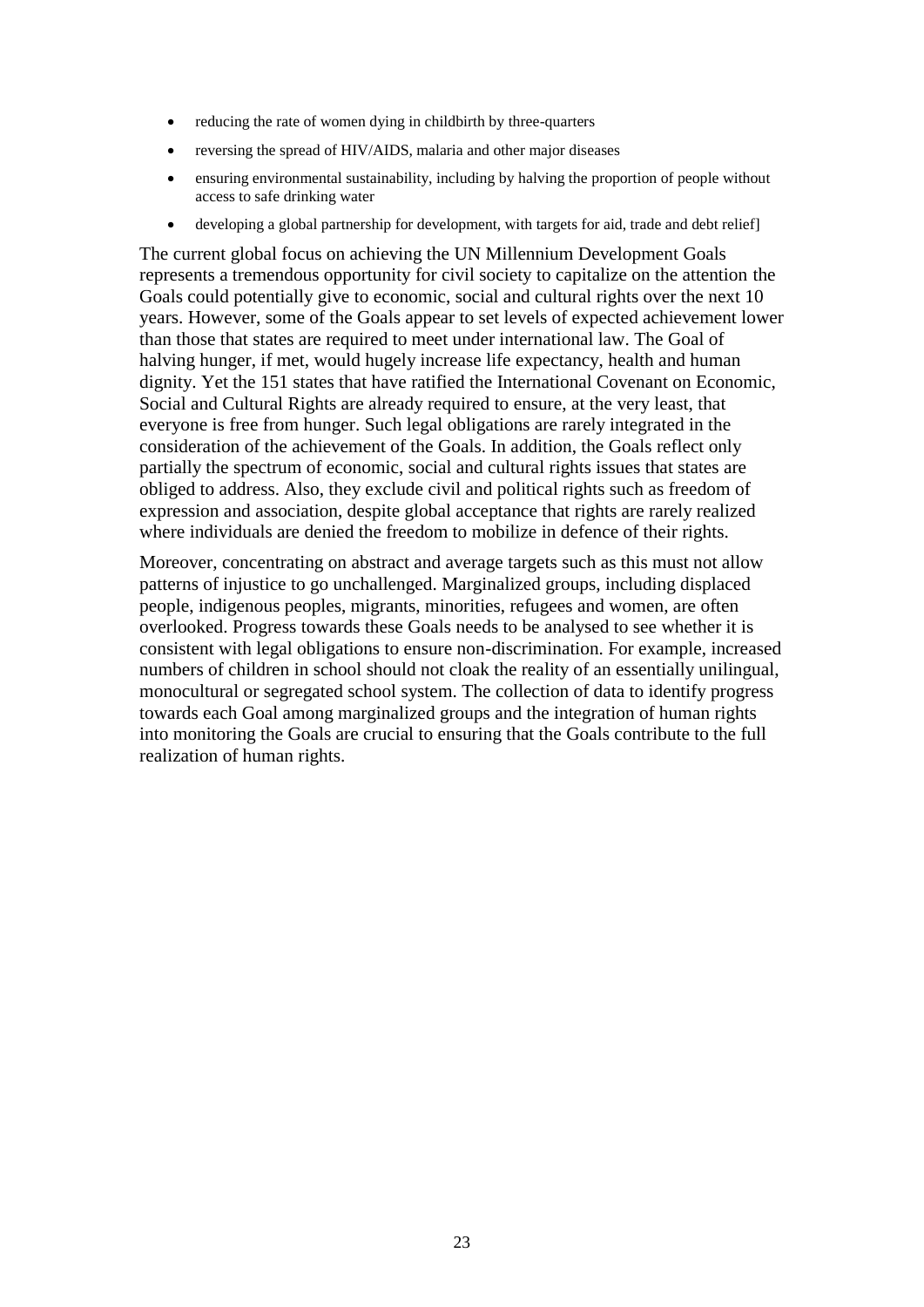## **4. Identifying violations of economic, social and cultural rights**

*"A violation of economic, social and cultural rights occurs when a State pursues, by action or omission, a policy or practice which deliberately contravenes or ignores obligations of the Covenant."* 

## **Maastricht Guidelines on Violations of Economic, Social and Cultural Rights<sup>100</sup>**

Much scepticism about economic, social and cultural rights is the result of feelings of helplessness or resignation in the face of overwhelming statistics on deprivation.<sup>101</sup> Can all 840 million people who do not have access to nutritionally adequate food be victims of human rights violations?

Initial resistance to the recognition of economic, social and cultural rights as human rights stemmed in part from the perceived difficulty of monitoring and assessing the "progressive realization" of these rights. This would require the collection of reliable data, appropriately disaggregated according to each of the prohibited grounds of discrimination, as well as effective indicators to identify progress (or lack of progress) towards full realization. Attempts to identify appropriate indicators have advanced slowly.<sup>102</sup>

However, faster progress has been made in developing a "violations based approach", identifying states' failures to meet immediate obligations or minimum core obligations.<sup>103</sup> Many organizations working on economic, social and cultural rights have adopted this approach, applying many of the techniques developed for monitoring civil and political rights violations.

#### [BOX:

What constitutes a violation?

A framework for assessing possible violations of economic, social and cultural rights has been developed through international expert seminars in 1986 and 1996, and confirmed by subsequent case law.<sup>104</sup> These include situations where a state:

- fails to respect or protect a right or to remove obstacles to its immediate fulfilment (for example, through forced eviction or failing to adequately regulate private service providers)
- employs policies or practices with the intent or effect of discriminating against certain groups or individuals on impermissible grounds (for example, where health care professionals speak only official languages, not minority languages)
- fails to realize without delay a minimum core obligation (for example, failing to prioritize free and compulsory primary education)
- fails to take prompt, concrete and targeted steps towards the full realization of a right (for example, failing to plan for essential medicines to be affordable and available to all)
- fails to adequately prioritize the realization of minimum essential levels of each right, particularly for marginalized people, the excluded and the vulnerable (for example, investing heavily in improving the environment of wealthier districts and little on ensuring the safety of shanty towns)
- places a limitation, not recognized in international law, on the exercise of a right $105$  (for example, restricting the right to security of tenure to citizens, and denying it to non-citizens)
- retards or halts the progressive realization of a right, unless it is acting within a limitation permitted by international law (because it lacks resources, or because of unforeseeable and uncontrollable events) (for example, closing all universities during an armed conflict)]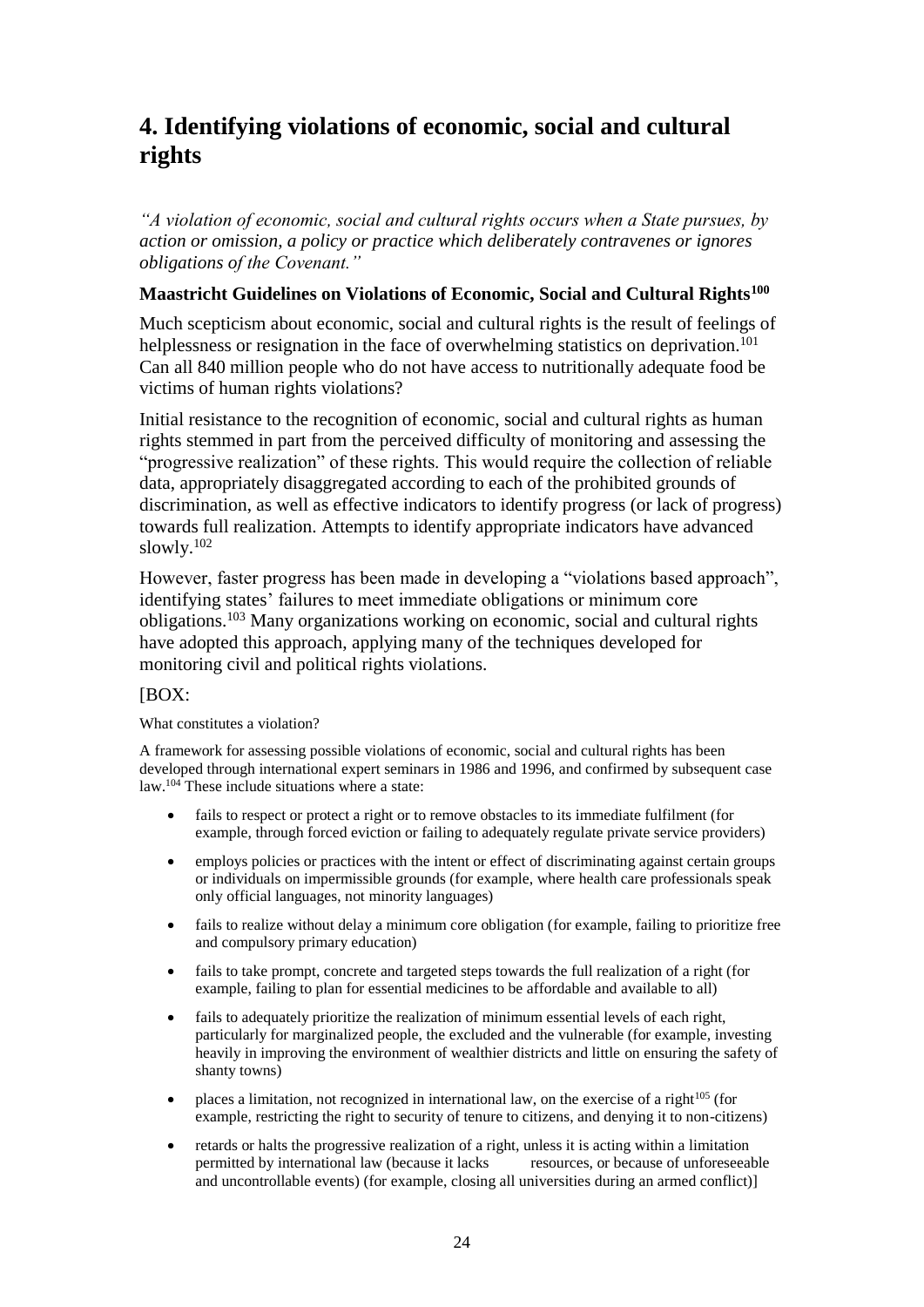A violation occurs either when a state has omitted to act to overcome deprivation or, alternatively, when it has actively impeded, or allowed others to impede, the realization of a right. Violations can be of duties to respect, protect or fulfil rights. Where denial of economic, social and cultural rights is a result of inability (where there are genuine resource constraints, or circumstances beyond the control or outside the knowledge of the state), a state cannot be said to have violated its international obligations. Violations are the result of unwillingness, negligence or discrimination.

Violations of economic, social and cultural rights can therefore occur across the breadth of states' obligations to respect, protect and fulfil human rights. They may include acts of direct obstruction or denial, and failures to act to prevent or redress denial of rights. As is the case for all human rights, many violations involve failures of the state to **desist** from a specific policy, legislative change or practice that is inconsistent with its obligations under international law. Allegations of this sort require proof that the act impedes realization of rights, and that a remedy lies in simply ceasing this course of action. Violations also often involve abuses by other actors, where the state has failed to regulate their conduct and has failed to ensure effective remedies for potential victims.

Allegations of failures to fulfil rights are harder to assess, as fulfilment of economic, social and cultural rights is more dependent on available resources. Nevertheless, three types of violations of the duty to fulfil economic, social and cultural rights can be identified:

- **retrogression**, which includes:
	- o developing and implementing new policies that move further from the full realization of rights
	- o large-scale disinvestment in social services not justified by a general economic downturn
	- o the reallocation of resources away from economic, social and cultural rights to other areas, such as unwarranted or excessive military expenditure
- **discriminatory non-fulfilment**. Non-discrimination is an immediate obligation that cuts across all obligations to respect, protect and fulfil rights. The adoption of laws, policies and practice that are inconsistent with the principle of non-discrimination amounts to a human rights violation.
- the **failure to prioritize minimum core obligations**, particularly for the most vulnerable, when deciding on action to fulfil rights is a human rights violation. In the Democratic Republic of the Congo, South Africa and Swaziland, Amnesty International has concentrated its campaigning on the duty to prioritize health care provision for rape survivors, particularly in the context of the HIV/AIDS pandemic.<sup>106</sup>

Other violations of the duty to fulfil may be more difficult to determine. Whether a state is in violation of its international obligations may involve judgements about resource allocation and policy prioritization. In adjudicating on such matters, courts in some countries have been reticent to intrude on the terrain of the executive or other public policy makers, or to issue rulings implying the redistribution of resources from one sector at the expense of another. However the standard of "reasonableness",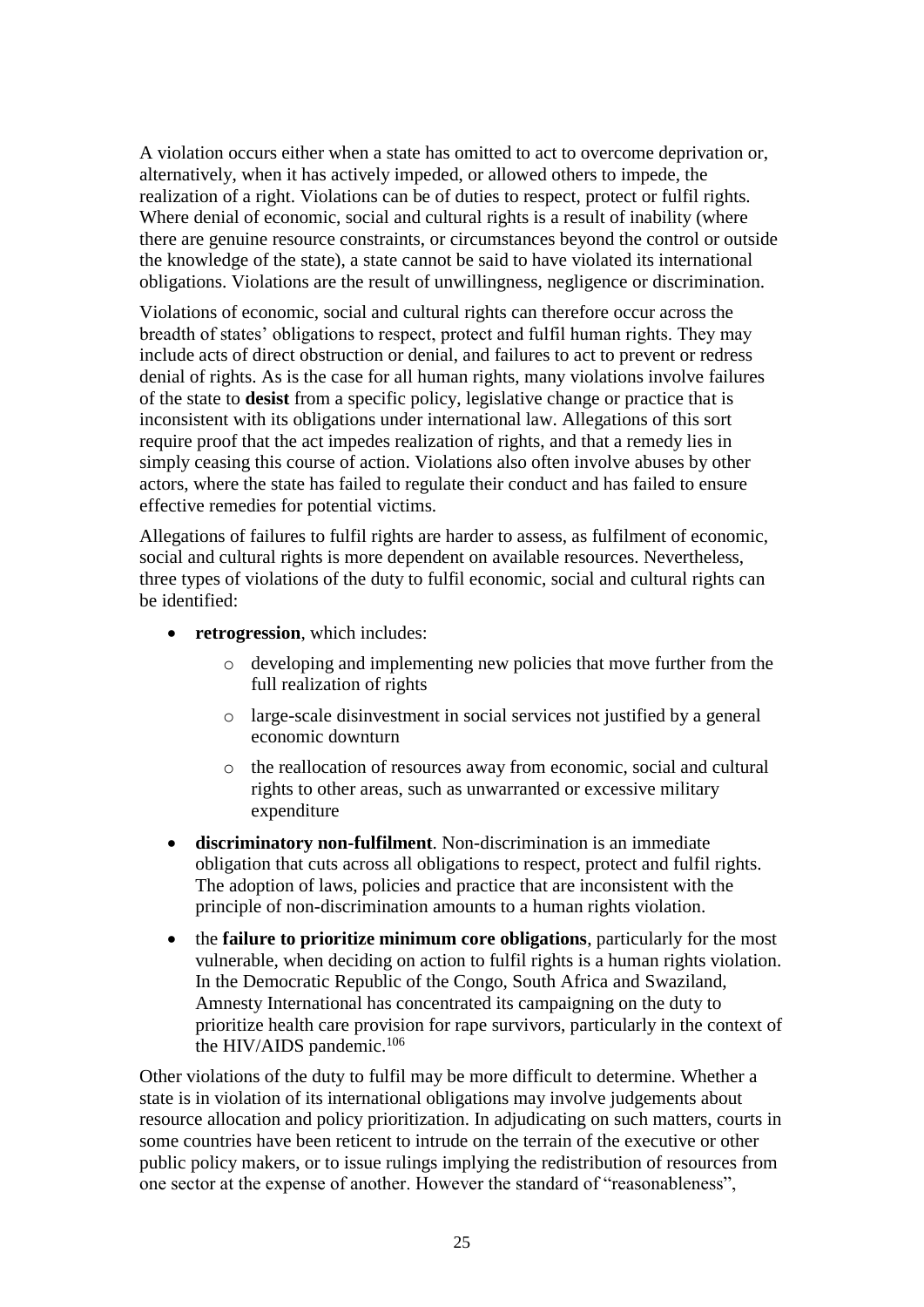developed in the South African courts, is useful in setting a threshold for acceptable state conduct:

*"A Court considering reasonableness will not enquire whether other more desirable or favourable measures could have been adopted, or whether public money could have been better spent. The question would be whether the measures that have been adopted are reasonable. It is necessary to recognise that a wide range of possible measures could be adopted by the State to meet its obligations. Many of these would meet the requirement of reasonableness. Once it is shown that the measures do so, this requirement is met."*<sup>107</sup>

In applying this principle, the Constitutional Court of South Africa considered whether the policy or programme was comprehensive, coherent and coordinated; balanced and flexible; allowed for short, medium and long-term needs; was reasonably conceived and implemented; and was transparent.<sup>108</sup>

The Court considered that the obligation to fulfil the right to adequate housing was violated where housing policy did not prioritize the improvement of the housing condition of those living "with no access to land, no roof over their heads, and who were living in intolerable conditions or crisis situations."<sup>109</sup>

States use a variety of arguments to excuse conduct that would generally be considered a human rights violation, often citing insufficient resources or security concerns, the burden of debt repayments or natural disasters. Although states have differing access to resources, international standards on economic, social and cultural rights take this into account: failure to ensure rights that genuinely results from inability cannot be judged a violation. Thus a temporary closure of a school or hospital following a natural disaster may be understandable where the building must be checked for safety or there are short-term problems in transporting staff to work. However, disaster response must not discriminate against marginalized groups.<sup>110</sup>

#### **Armed conflict is no pretext**

Armed conflict or states of emergency often result in widespread violations of economic, social and cultural rights. Health services, housing, food and clean water sources are destroyed or people are prevented from accessing them. Measures to respond to security concerns must be reasonable and proportionate to the threat. In times of armed conflict, they must also respect the distinction between civilians and combatants.

During an armed conflict, or an emergency that "threatens the life of the nation", governments may derogate from (declare that the guarantees are temporarily suspended) some, although not all, human rights obligations.<sup>111</sup> Yet many recent human rights instruments do not contain a derogation clause. In the case of the African Charter, for example, the African Commission on Human and Peoples' Rights has said that "limitations on the rights and freedoms enshrined in the Charter cannot be justified by emergencies or special circumstances."<sup>112</sup>

While the realization of economic, social and cultural rights may be a greater challenge during armed conflict, there is no provision made for derogation from obligations under the International Covenant on Economic, Social and Cultural Rights or other core treaties protecting these rights. As with human rights generally, only reasonable and proportionate limitations on the exercise of economic, social and cultural rights are permitted under international law and in pursuit of a legitimate aim (for example, public health, order and security).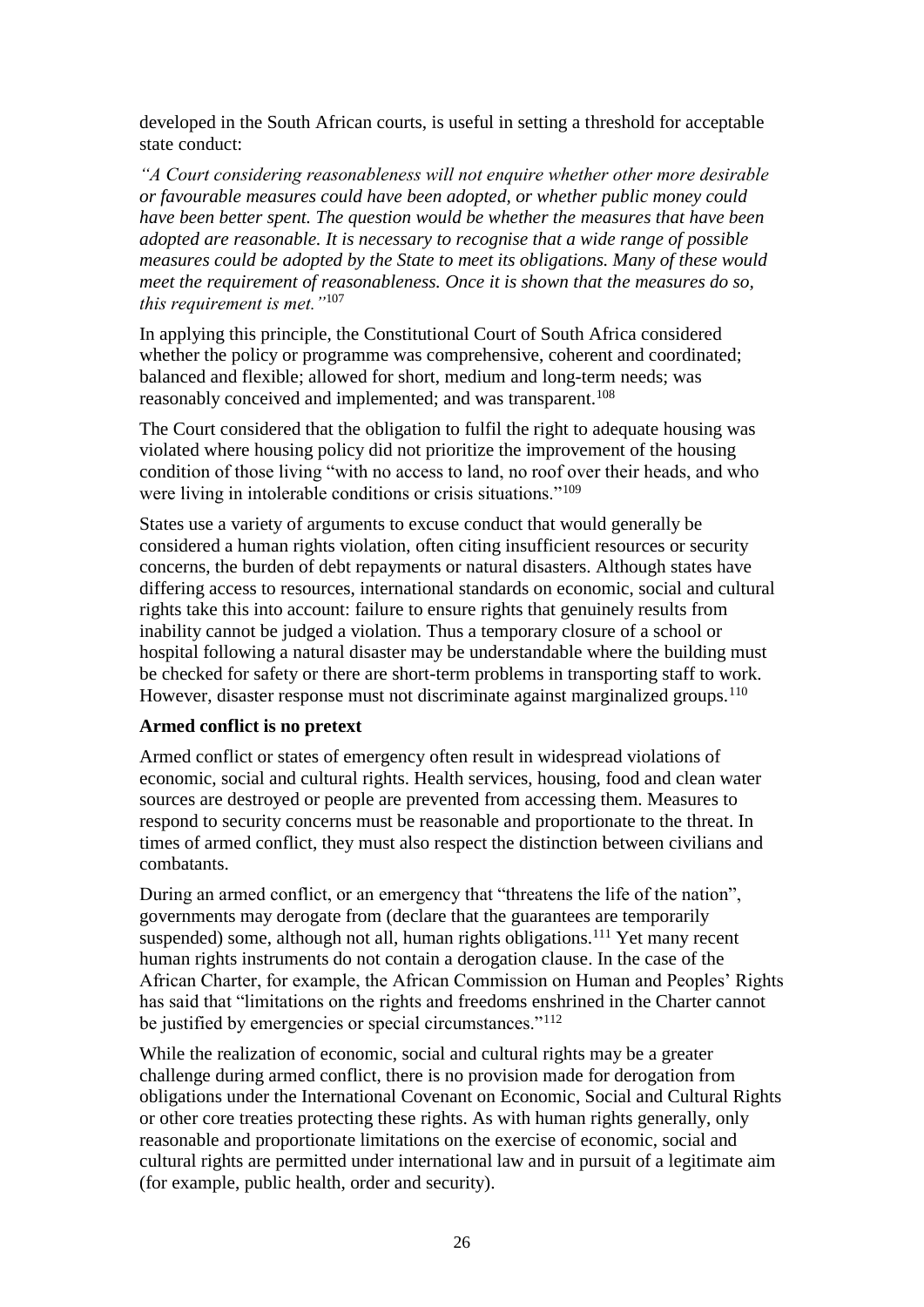At the very least, states must comply with minimum core obligations, which have been explicitly considered non-derogable.<sup>113</sup>

#### [PICTURE:

**A congenitally blind child with her father, Ghifran, Iraq, 2000. Her condition is believed to be connected to the use of depleted uranium munitions by Allied forces in 1991, after the Gulf War. Amnesty International has called for a moratorium on the use of depleted uranium weapons until there are authoritative conclusions on their long-term effects on human health and the environment. © PANOS/Julia Guest]** 

There are also a series of duties in international humanitarian law – the law of armed conflict – relating to the means and methods of conducting hostilities, and to the duties of an occupying power, which are relevant to economic, social and cultural rights. Examples include:

- $\bullet$  the prohibition of starvation as a means of warfare<sup>114</sup>
- the prohibition of means and methods of warfare likely to cause widespread, long-term damage to the environment, thereby jeopardizing the health or survival of the population
- the prohibition of attack on objects essential to the survival of the civilian population $115$
- the duty to allow the free passage of medical workers and supplies through sieges $116$
- the duty of occupying powers to ensure and maintain medical services, public health and hygiene in territory under occupation $117$

#### **[BOX: 'A part of our lives has gone': destruction of homes and livelihoods in the Israeli-Occupied Territories**

"We were stunned. All we had time for was to get the children to safety. By the time we had done that, within a few minutes the bulldozers began destroying the house and there was no time to salvage anything."

Yusuf Muhammad Abu Houli, his wife and their nine children were in their home when it was surrounded by tanks and bulldozers. On 10 October 2000 the Israeli army began to destroy some of their land, and on 26 October demolished the first of the family's houses. On 9 November, a nephew, 'Abd al-Hakim 'Abedrabbo Abu Houli, married with four children, had his house demolished.

"The work of years smashed up just like that. The army came at 11pm with two tanks, one bulldozer and one jeep. They shouted at us to get out immediately or they would tear the house down over our heads. Our house was not the first to be demolished but still, you can't really be prepared for something like that. We had no idea that this was just the beginning, that within a few months we would be left with nothing. It's not just the houses, the furniture, the land, everything. It's a part of our lives which has gone."

Within a year, the extended family had lost a total of nine houses, about 35 hectares of land, a foodprocessing factory, a plant nursery, a chicken farm, three wells and several water storage pools. In all, 84 relatives were affected and 57 made homeless.

The Israeli army gave no explanation for the destruction of these properties. The family lived near the Israeli settlement of Kfar Darom in the Gaza Strip. In the Gaza Strip alone, some 18,000 Palestinians have been made homeless as the army and security forces have destroyed more than 3,000 homes, vast areas of agricultural land and hundreds of other properties since September 2000.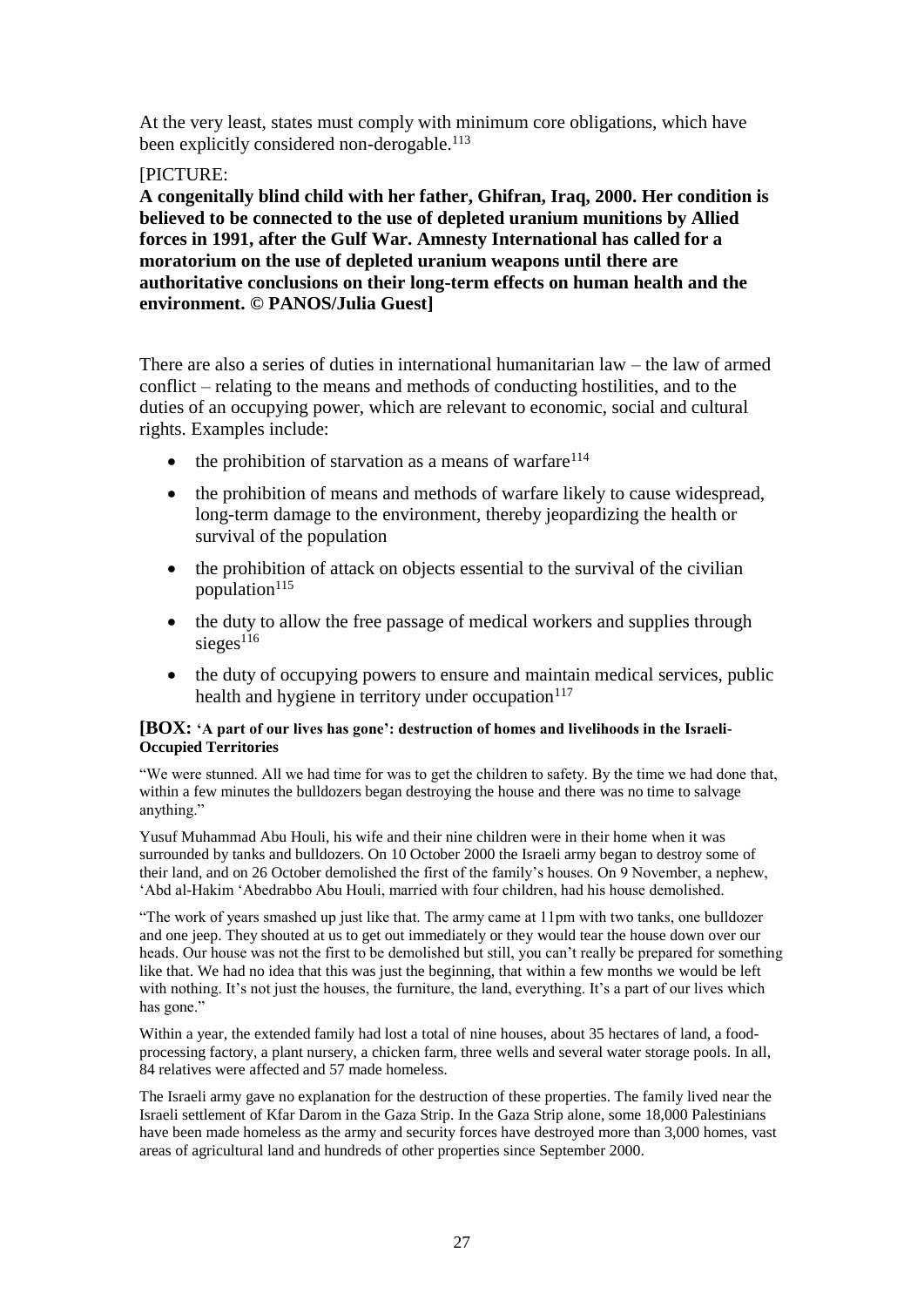This massive destruction cannot be justified on the grounds of "absolute military necessity", as the Israeli authorities claim, and is frequently a form of collective punishment in reprisal for attacks by armed groups, in violation of international humanitarian law.<sup>118</sup> The house destructions are carried out without notice, without due process, and without the provision of adequate alternative accommodation. As such, they also amount to forced evictions, which violate a range of human rights, including the right to adequate housing.]

#### **Insufficient resources are no excuse**

All too frequently, states seek to justify a violation of economic, social and cultural rights on the grounds that they lack financial, technical or human resources.

In considering such claims, it is important to look at whether the state has given sufficient priority to human rights when setting budgets and has genuinely sought international assistance where needed.

Two further basic principles apply. "Even where the available resources are demonstrably inadequate, the obligation remains for a State Party to ensure the widest possible enjoyment of the relevant rights under the prevailing circumstances."<sup>119</sup>

In addition, "even in times of severe resource constraints, whether caused by a process of adjustment, of economic recession, or by other factors, the vulnerable members of society can and indeed must be protected by the adoption of relatively low-cost targeted programmes."<sup>120</sup>

A general lack of resources must also be differentiated from the ability to realize a specific duty. For example, in the course of analysing the adequacy of mental health care in Gambia, the government disclosed that it actually had a sufficient supply of medicines for mental health patients, but that they had not been distributed. Consequently the African Commission on Human and Peoples' Rights could justifiably order that the state provide these medicines to those who had need of them, even though it noted the state's severe resource constraints.<sup>121</sup>

Courts in some jurisdictions have considered whether resources allocation is consistent with constitutional human rights obligations. When the government of South Africa claimed that it lacked resources to provide anti-retroviral drugs to pregnant women, the Constitutional Court did not accept the claim. The Court's position was that the government could not argue that it lacked the resources to provide the drugs without developing a plan to determine the cost of "rolling out" provision across the country as part of a programme for people living with HIV/AIDS, and without assessing the various resources at its disposal.<sup>122</sup>

#### [BOX: **India: using the courts to defend rights**

The right to food has recently been defended in India using public interest litigation. In 2001 several Indian states faced a second or third year of drought but failed to ensure the minimum nutritional requirements of the population despite holding millions of tonnes of food stock. In response to a petition by the People's Union for Civil Liberties and other human rights groups, the Supreme Court first ordered the states to ensure the food needs of "the aged, infirm, disabled, destitute women, destitute men who are in danger of starvation, pregnant and lactating women and destitute children, especially in cases where they or members of their family do not have sufficient funds to provide food for them."<sup>123</sup> States were further directed to reopen food distribution shops and identify those below the poverty line who were in need of food assistance. The court thus required the immediate realization of minimum core obligations of the right to adequate food.<sup>124</sup>

The development of economic, social and cultural rights case law in India is a positive example of creative judicial intervention working from unpromising material. The Indian Constitution makes a distinction between fundamental rights (civil and political rights enforceable in the courts) and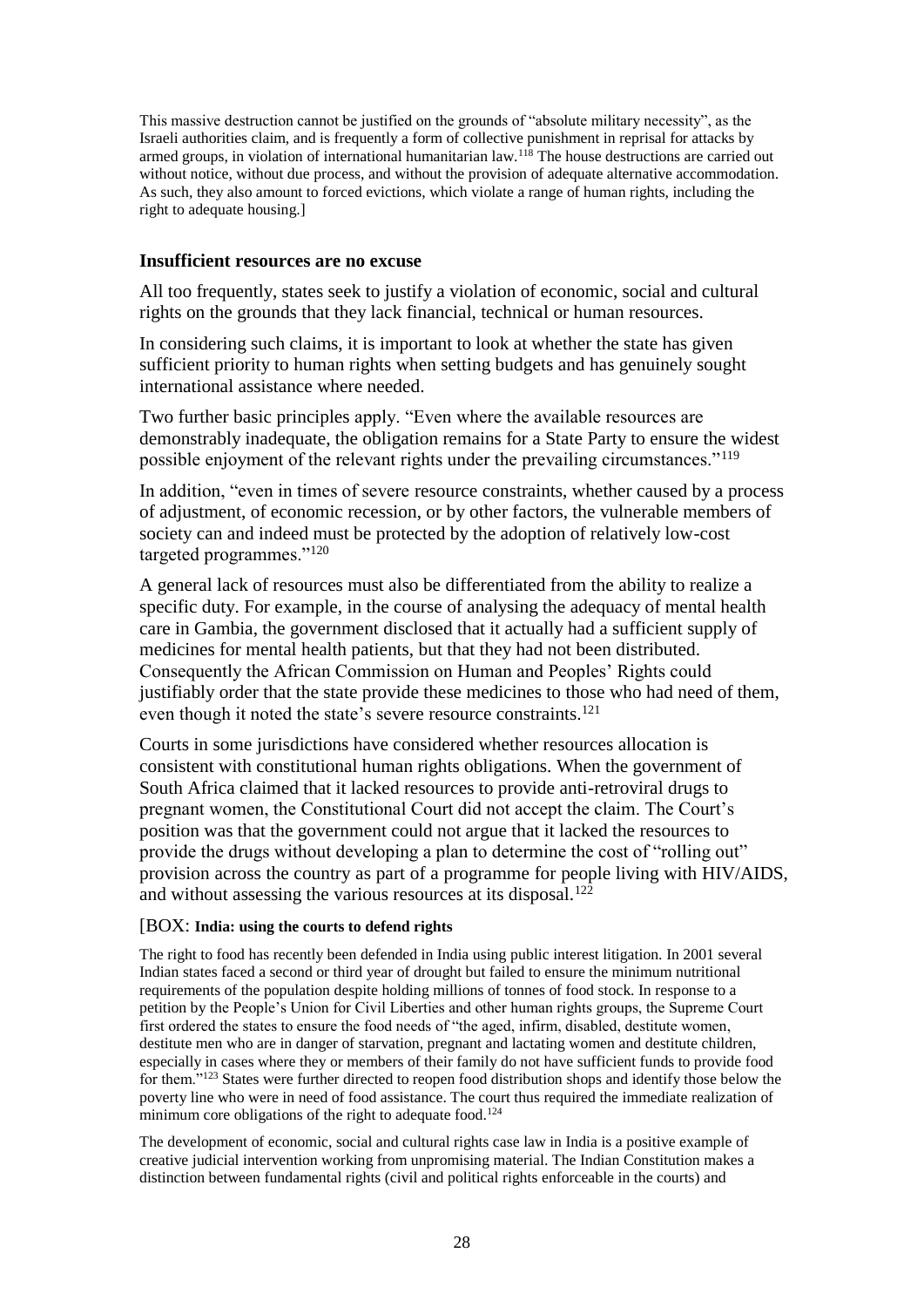directive principles of state policy (to guide governmental decision-making). The Supreme Court, however, has used these principles to broaden the interpretation of fundamental rights. In particular, it has interpreted the right to life to include the right to a livelihood, to adequate nutrition, clothing and reading facilities, and to housing, health and education. Access to the courts for disadvantaged people has been made much easier, through relaxing procedural rules to permit public interest litigation on the basis of informal petitions.]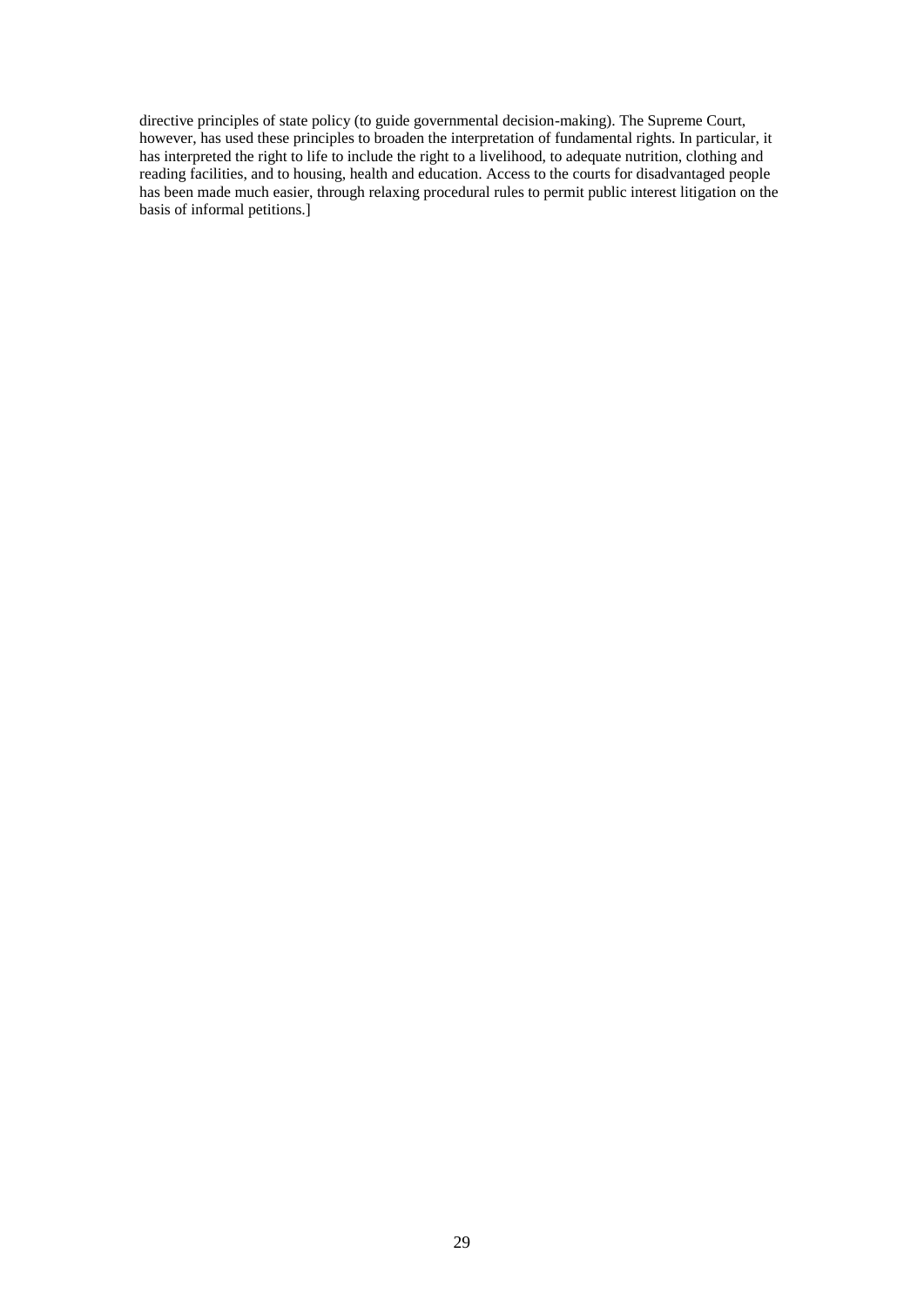## 5. Who is responsible?

*"In the interest of ensuring that ESC rights are taken more seriously as obligations, international human rights organizations should not be unduly limited in identifying the targets of their naming and the means of their shaming."* 

### **Mary Robinson, former UN High Commissioner for Human Rights**<sup>125</sup>

Responsibility for denial of economic, social and cultural rights frequently lies not only with governments but also with individuals, groups and enterprises.

Primary accountability in international law rests with the state in whose jurisdiction the violation occurs. However, in situations such as occupation or internal armed conflict, where an occupying state or an armed group exercises effective control over a part of the population, the controlling power should be answerable for human rights abuses within that territory.<sup>126</sup>

During armed conflict, not only states but also other armed groups have responsibilities relating to economic, social and cultural rights under international humanitarian law. For example, Amnesty International issued several open letters to the Communist Party of Nepal (CPN) (Maoist) in 2004. They expressed concern about the impact of abducting schoolchildren for political education on their right to education; and about the potential harm of the Maoists' "blockade" of Kathmandu on access to food and essential medical supplies by the civilian population.<sup>127</sup>

Where an interim UN administration exercises effective or joint control over a territory, it may be responsible for human rights abuses committed in that territory. Amnesty International has called on the UN Interim Mission in Kosovo (UNMIK) and the Kosovo/a authorities to find alternative accommodation for Romani communities living in dangerously polluted settlements.<sup>128</sup>

#### [PICTURE:

## **"Stop making profit out of people's lives." Marchers in Durban, South Africa, demand that companies' drugs to treat HIV/AIDS are affordable during the 13th International AIDS Conference, July 2000. © 2000 Ketan K. Joshi, courtesy of Photoshare**]

States are also responsible for abuses by private individuals and other non-state entities, such as transnational corporations, where the state has jurisdiction over such individuals and enterprises, and where it fails to exercise due diligence in regulating their conduct.<sup>129</sup>

The largest 300 firms control about 25 per cent of the world's productive assets.<sup>130</sup> Given this reality, there is an emerging international consensus, supported by Amnesty International, on the need to recognize corporate accountability for human rights abuses. While the primary responsibility lies with states, the Universal Declaration of Human Rights recognizes duties of "every organ of society", including corporations. There are moves to develop international standards that would hold businesses to account for abuses of human rights directly resulting from their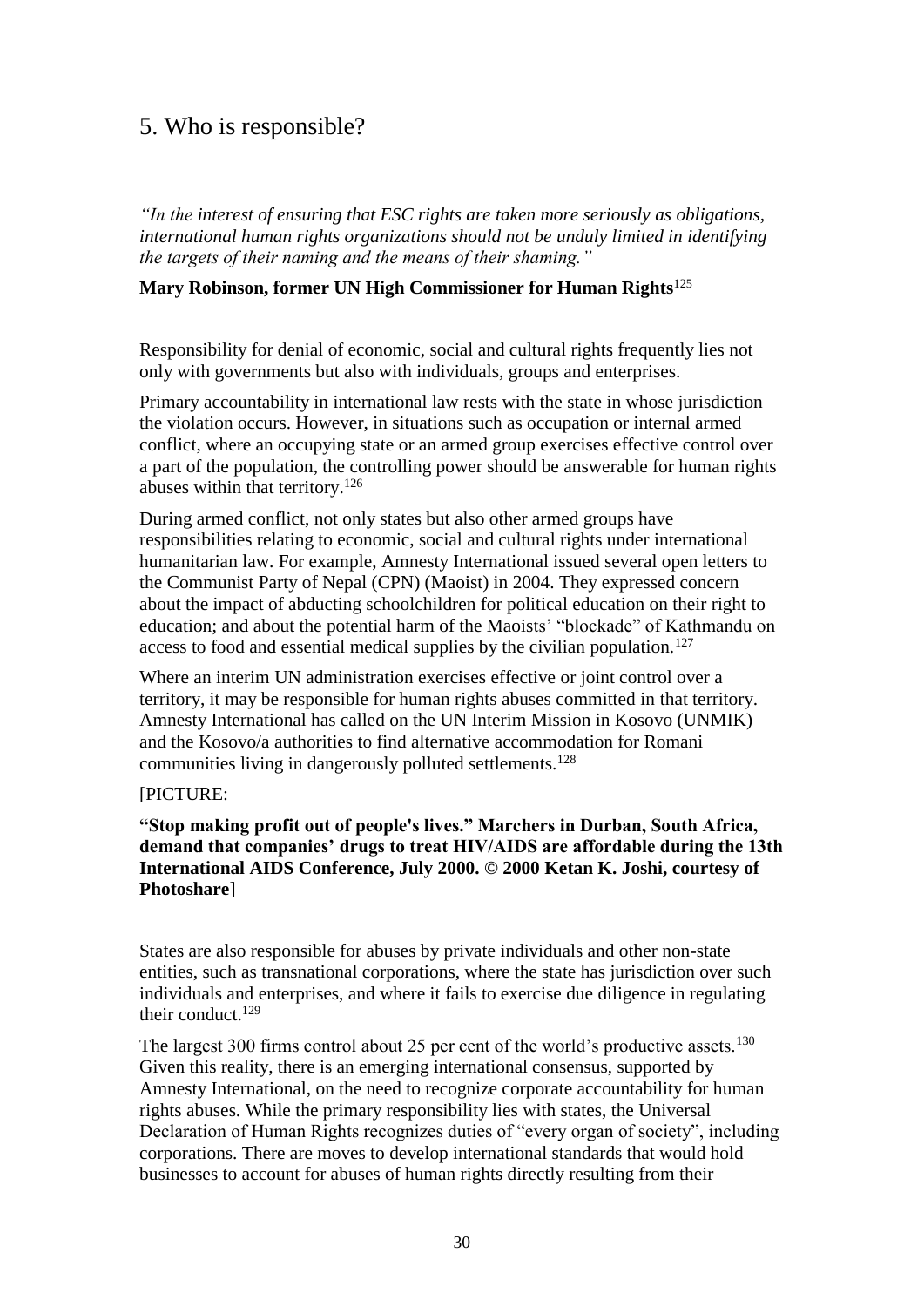operations, and would recognize their duty to prevent such abuses within their sphere of influence.<sup>131</sup>

States that provide international development assistance and cooperation should be held responsible for the human rights impact of their policies outside their borders. Donor states should ensure that their development cooperation policies are consistent with their human rights obligations, not only on paper but also in practice. Those receiving development assistance also have an obligation to ensure that this is used in a way consistent with human rights, including through devoting the maximum available resources towards the full realization of economic, social and cultural rights. Human rights violations resulting from development projects are therefore the responsibility both of donor states – where they were aware or should reasonably have been aware of the implications of the project – and of aid recipient states – where they failed to exercise due diligence to ensure that the intervention was consistent with human rights.

International financial institutions, such as the World Bank, exert enormous influence in defining states' economic and social policies. A particularly controversial aspect of the World Bank's activities is its responsibility and international accountability for the human rights impact of its operations.<sup>132</sup> Officials of the Bank consider that it is not mandated to consider human rights in lending decisions, only economic criteria. Yet, as a specialized agency of the UN, the Bank is composed of states that have responsibilities to respect, protect and fulfil human rights in all activities, including in their actions and decisions taken through the Bank.<sup>133</sup>

Structural Adjustment Programmes, which flourished under the auspices of the World Bank and the International Monetary Fund in the 1980s and early 1990s, united human rights groups and other sectors of civil society in opposition to the reduction of public funding for social services. Under many of the programmes, charges (user fees) were introduced for primary health care and education.<sup>134</sup> The impact on access to primary education, for example, was huge.<sup>135</sup> The capacity of the poor to access these services was significantly reduced, and the World Bank eventually amended its policy. Currently the Bank "does not support user fees for primary education and for basic health services for poor people."<sup>136</sup> To re-introduce free primary education for all, not only those considered poor, will require resources to fill any funding gap. Support from the international donor community would help offset the damage done previously when it encouraged moves away from free provision. International human rights law clearly states that primary education should be free and compulsory.<sup>137</sup>

The most recent attempt to agree a compact for development between international financial institutions and loan recipient states has been the introduction of poverty reduction strategy papers (PRSPs). PRSPs, initiated in 1999 by the World Bank and the International Monetary Fund, are formulated by governments as a condition for debt relief, and are increasingly controversial. As the UN Special Rapporteur on the right to health has noted:

*"Very few PRSPs built in any health indicators that would monitor the impact on poor people or regions. No PRSPs contained plans to include poor people in a participatory monitoring process. All of these shortcomings would have been, at least, attenuated if the right to health had been taken fully into account during the formulation of the relevant PRSP. It is no surprise that [a World Health Organization study] found that no PRSP mentioned health as a human right."*138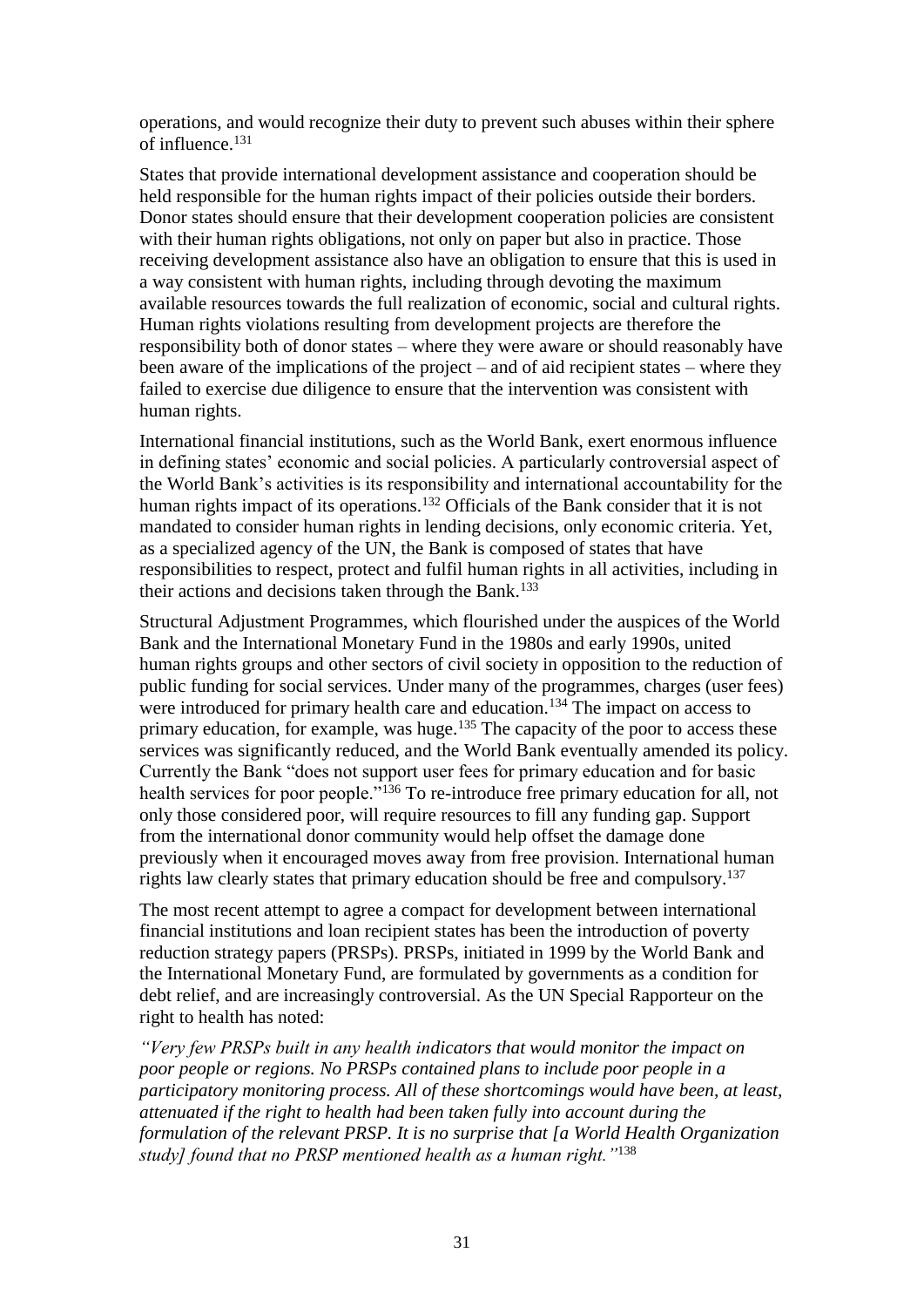The potential for PRSPs to mobilize international solidarity through providing a framework for integrating human rights concerns into poverty reduction policies is largely unfulfilled. While some efforts have provided an outline of how this might be achieved, this has yet to be fully implemented in practice.<sup>139</sup>

#### [BOX:

#### **Participation, monitoring and recording in Ghana**

In June 2001 a flood deluged the Nima-Mamobi neighbourhood of Accra, Ghana's capital, with raw sewage. The problem was exacerbated by the failure of local authorities to enforce codes requiring landlords to provide toilets in new homes.

The Legal Resources Centre (LRC), a local human rights body, responded by developing a long-term project to monitor the right to health in the community.140 They began by surveying 161 households and identified the following priorities:

- affordable health services, particularly the implementation of legal exemptions to user fees
- adequate sanitation services and infrastructure, including toilets, waste-water drainage and rubbish disposal

Addressing the first priority, the LRC adopted a number of strategies. It gathered evidence of violations of the "user fee exemption" law in order to pursue litigation.<sup>141</sup> It worked with health care providers to agree administrative practices to ensure their enforcement of the exemptions, provided community education on the exemptions, and raised its concerns with the government. A memorandum was sent to the World Bank, requesting that it re-evaluate the impact on the right to health in Ghana of its policy on user fees for health care.<sup>142</sup>

On sanitation, the LRC gathered testimonies from members of the community and discussed joint strategies with community leaders, which resulted in the development of a potential litigation strategy. Youth club members and university students started to monitor the maintenance of government-owned toilets, and the frequency of refuse collection and gutter clearance.<sup>143</sup> This evidence was used to support a complaint to the Accra Metropolitan Assembly.

The LRC continues to follow up on each of these strategies, acting as an "anchor non-governmental organization" as part of Accra's inclusion in the UNDP/ Peoples' Decade for Human Rights "World Human Rights Cities Project".<sup>144</sup>

Human rights organizations are increasingly adept at highlighting the range of actors who share responsibility for human rights abuses, while keeping the focus of primary responsibility on the state. This case shows how one organization has developed a methodology to document the impact of a particular project of development cooperation and held various actors to account for the denial of the right to health of communities affected by a flood.]

As the realization of economic, social and cultural rights requires the acceptance of an integrated human rights approach to health, education and other social services, within states this requires collaboration across government ministries from agriculture to trade. Human rights advocates – who have traditionally targeted the authorities responsible for law enforcement, the penal system, defence and the judiciary on civil and political rights issues – may face new challenges in approaching a broader governmental, as well as non-governmental, audience.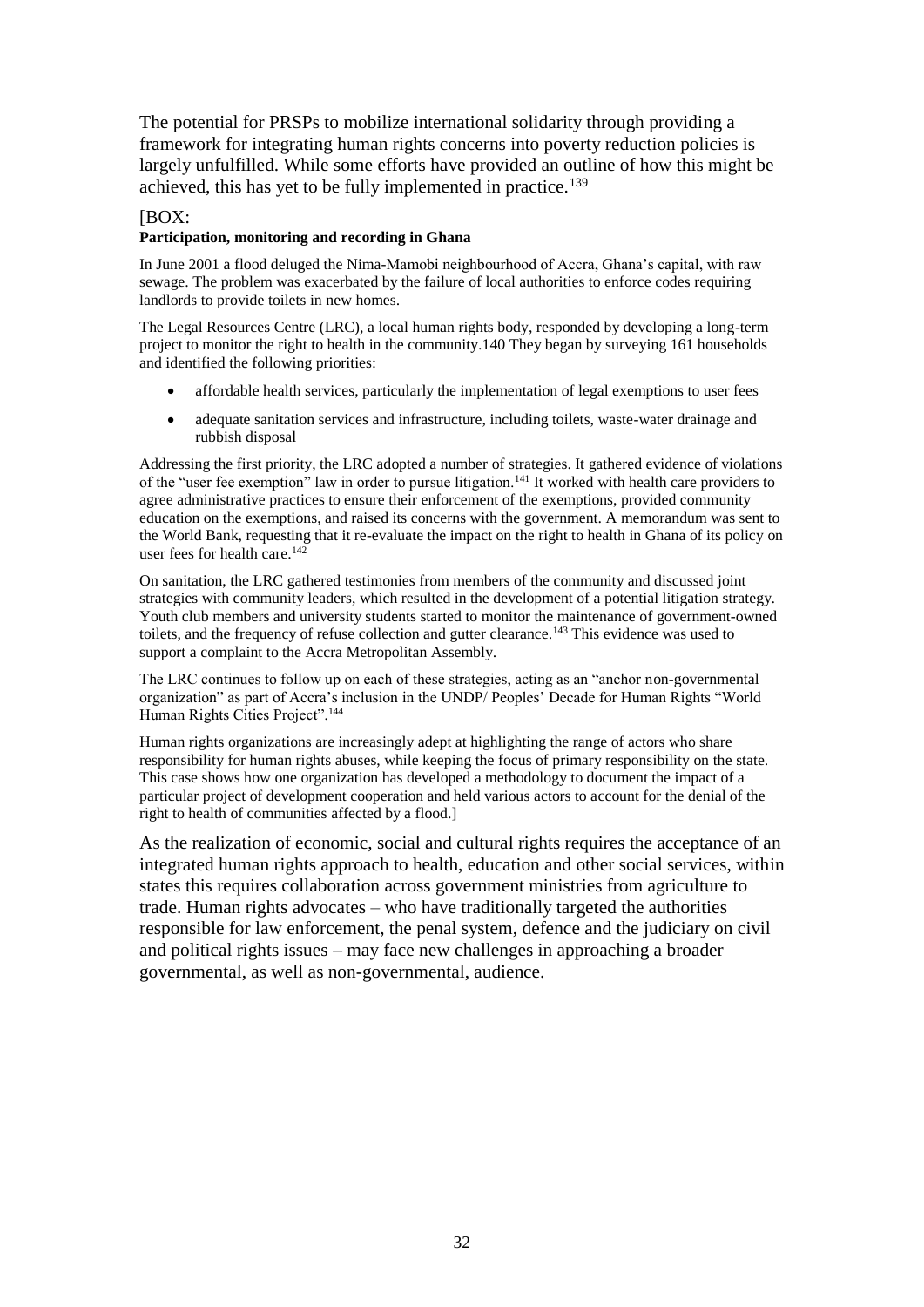## **6. All rights for all people**

Human rights apply to all people simply because they are human. Yet some people face particular difficulties in realizing their rights because of who they are. Women, for example, not only face direct discrimination in law, but also the impact of longstanding discrimination implicit in dominant social attitudes and "historically unequal power relations between men and women", which have impeded the achievement of gender equality.<sup>145</sup>

People are discriminated against on a wide range of grounds including their gender, race, ethnicity, lack of citizenship, sexuality, health (particularly those living with HIV/AIDS), poverty or disability. Many people face discrimination on several grounds at once, leading to multiple marginalization.

Social movements working for the rights of women, children, indigenous peoples and other groups have highlighted specific ways in which these groups are economically, socially and culturally disempowered and disadvantaged. They have identified measures needed in law and policy to address this. Their efforts are also reflected in the development of international standards specific to these groups. International standards now recognize not only the duty to immediately prohibit discrimination, but also to ensure that it is progressively eliminated. Special measures or "affirmative action" taken to redress conditions (including pervasive discrimination) that prevent or impair the enjoyment of human rights are not prohibited under international law; in fact they are required.<sup>146</sup> Such measures must be reasonable and objective, have a legitimate aim, and cease when the goal is achieved.<sup>147</sup>

## **Children**

*"If children had a voice they would, rightly and repeatedly, criticize adult society for hypocrisy."*

Thomas Hammarberg, former Vice Chair, UN Committee on the Rights of the Child<sup>148</sup>

Children's rights have seized the world's imagination in an unprecedented way. The UN Convention on the Rights of the Child has been ratified by more countries, more quickly than any other international treaty. It is now a binding legal standard for the entire world, with the sole exceptions of Somalia and the USA, the only two countries not to have agreed to it. For the first time in international law, the Convention recognized that children are not the property of their parents, or of anyone else.<sup>149</sup> They are fully-fledged human beings with human rights. The Convention includes the key principle that all decisions made on behalf of a child, whether by the state, by a parent or guardian, or by any other person, must be taken in the best interests of the child. It also protects children's right to express opinions and have them taken into account, according to their developing capacities. Other general principles in the Convention include the right to freedom from discrimination and the right to survival and development.

A key theme in the Convention is the protection of children from abuse and exploitation. Such exploitation can take various forms, but is often economically motivated. Economic exploitation is proscribed.<sup>150</sup> One of the main focuses of child rights activists and the UN Committee on the Rights of the Child has been child labour, although the Committee recognizes that "not all areas where an economic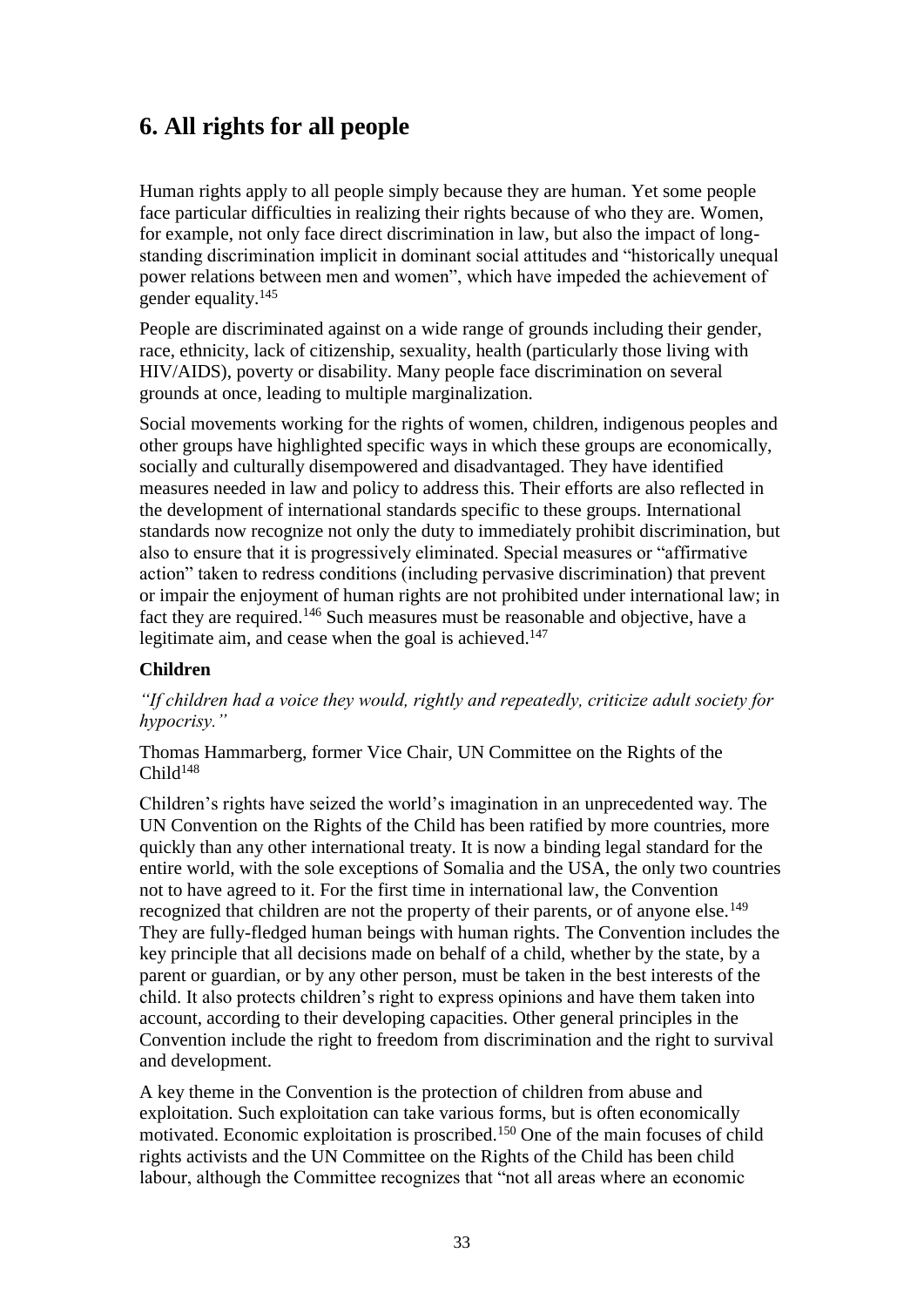element prevails are necessarily exploitative".<sup>151</sup> There are two key ILO standards in this area: Convention 182, which prohibits the most dangerous forms of child labour, and Convention 138 on the minimum age for employment. According to these standards, children may not work in hazardous jobs below 18 years of age, and may perform only "light work", which does not interfere with their education, below the age of 15.<sup>156</sup>

### [BOX:

#### **Regulating the use of child labour: Portugal**

An important regional instrument for the protection of economic, social and cultural rights is the European Social Charter. Since 1995, organizations representing victims have had the right to lodge collective complaints outlining alleged violations of Charter rights. An early case, brought by the International Commission of Jurists (ICJ), alleged that Portugal had failed to effectively regulate the working conditions of a large number of children. The ICJ outlined that:

"the granite industry in the north employs young boys who work unprotected from the granite dust while breaking stones. Children are reported to suffer badly from this work, as their lungs are dangerously coated with granite dust and their backs are badly affected."<sup>152</sup>

The European Committee of Social Rights found that this went beyond "light work", that Portugal was insufficiently regulating the practice of employers in using child labour, and was in breach of the Charter<sup>153</sup> and Portuguese law.<sup>154</sup> ]

The decision appears to have led to improvements, including legislative amendments and increasing the number of labour inspectors, and the experience of the ICJ highlights the importance of local partner organizations monitoring followup.155Among innovative provisions of the Convention are those that protect the rights of disabled children (Article 23) and extend cultural rights explicitly to indigenous children (Article 30). The Convention also sets out the duty of the state "in case of need to provide material assistance and support programmes [to parents], particularly with regard to nutrition, clothing and housing."<sup>157</sup>

#### **Women**

All universal and regional human rights treaties prohibit discrimination on the basis of sex. Yet women continue to face widespread and systematic inequality in the realization of their economic, social and cultural rights. The UN Development Fund for Women has concluded that women's average wages are less than those of men in all countries where data is available. 158

States that are party to the Convention on the Elimination of All Forms of Discrimination against Women are obliged to "pursue by all appropriate means and without delay a policy of eliminating discrimination against women".<sup>159</sup> This is a significant challenge. Discriminatory practices towards women are often justified by reference to traditional, historical, religious and cultural attitudes. Factors such as the segregated labour market, disparate social roles in terms of family responsibilities and gender-based violence present additional obstacles to equal achievement of economic, social and cultural rights by women. For example, the traditional assignment to women and girls of the role of primary care-giver in the family restricts women's freedom of movement and consequently their access to paid employment and education.<sup>160</sup> When states fail to give adequate priority to primary education for all, it increases the likelihood that families will decide not to send girls to school. The UN Special Rapporteur on the right to education has pointed out that "years of schooling appear wasted when women do not have access to employment and/or are precluded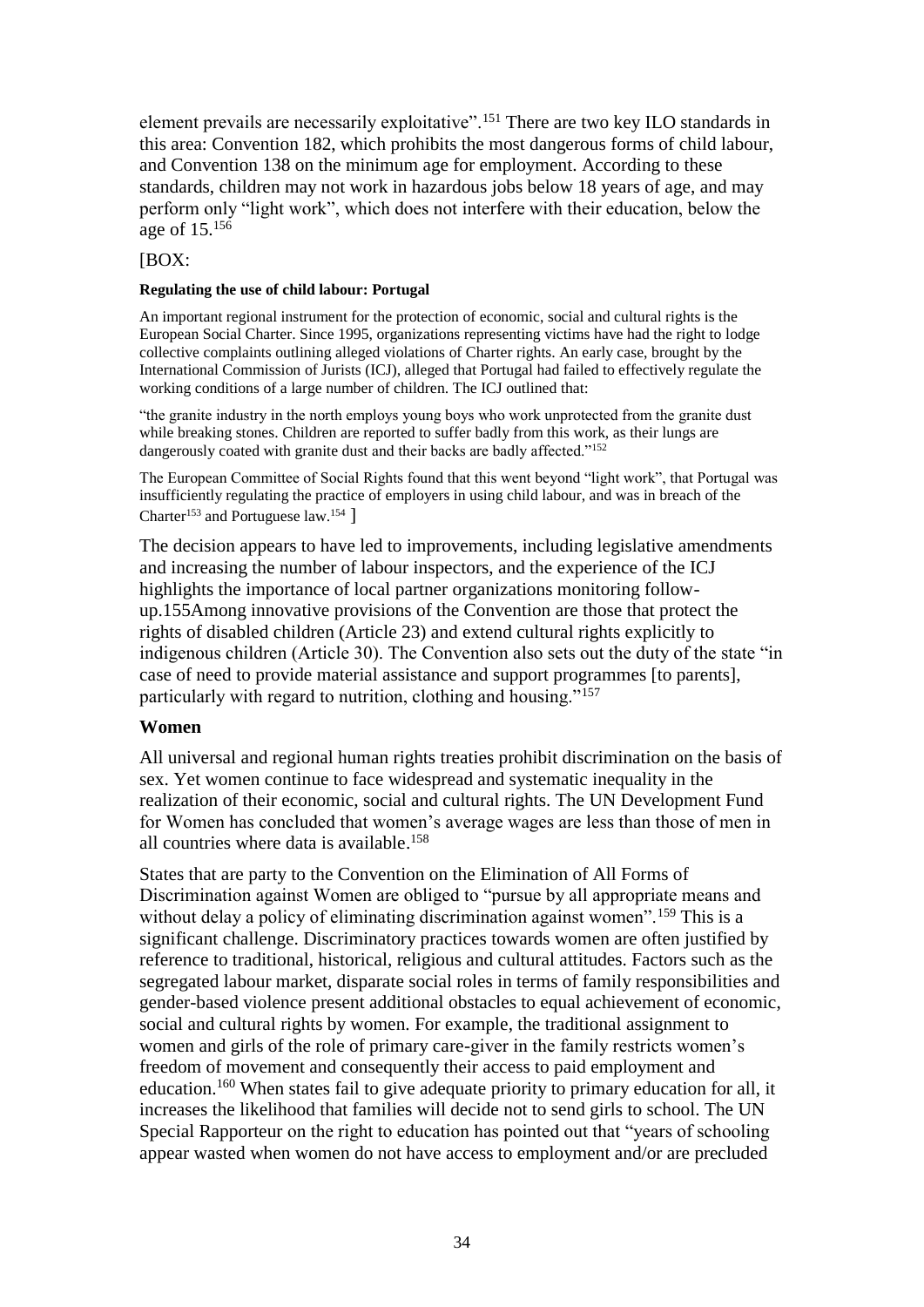from becoming self-employed, do not have a choice whether to marry and bear children, or their opportunities for political representation are foreclosed."<sup>161</sup>

A range of obstacles inhibits the realization of women's right to health. Among them are: lack of access to health care and health-related information and education, including in relation to family planning; violence, including sexual violence; and harmful traditional practices. Discrimination and unequal relations between men and women underpin these obstacles.

"*Women's human rights to land and adequate housing are systematically denied – the majority of the well over one billion inadequately housed persons in the world are women. Yet the most blatant gender-specific violation of such rights is the denial of women's rights to own and inherit housing, land and property. Women throughout the world, after the death of a husband or father, are denied these basic rights and deprived of their homes and lands. The effects are devastating: destitution and homelessness, increased vulnerability to HIV/AIDS infection, physical violence, and other grave violations of women's fundamental human rights."*

## **Centre on Housing Rights and Evictions, Bringing Equality Home, Geneva, 2004**.

Land is an essential resource in many contexts to achieve the right to an adequate standard of living, yet women are often denied land, inheritance and housing rights. Furthermore, they may not have access to courts in order to enforce their rights, even where these are nominally guaranteed.

## **Indigenous peoples**

There are an estimated 370 million indigenous people across the world, with an extraordinary diversity of cultures and histories. To be identified as "indigenous" implies certain things in common, including: $162$ 

- Indigenous peoples have a longstanding relationship to the land on which they live that predates colonization or the formation of the contemporary state.
- Indigenous peoples wish to preserve, continue to develop, and pass along to future generations distinct knowledge systems, practices and ways of living intimately linked to this land.
- Except in a few rare cases, the institutions of the countries in which indigenous peoples live are largely shaped and controlled by other ethnic groups that have come into positions of dominance through colonization or the formation of the contemporary state.

Indigenous peoples seek recognition of their rights both as individuals and as nations or peoples on their own terms, in accordance with their traditions.

The centrality of the relation to land of indigenous peoples to the realization of a wide range of rights is increasingly recognized.<sup>163</sup> Traditional ways of living off the land are central to providing food, medicine and housing to indigenous families and communities, and to maintaining the practices that nourish their spiritual and social lives. Indigenous peoples around the world are seeking formal demarcation of their territories: that is, mapping, marking and protecting their boundaries from unwanted intrusions and ecological destruction.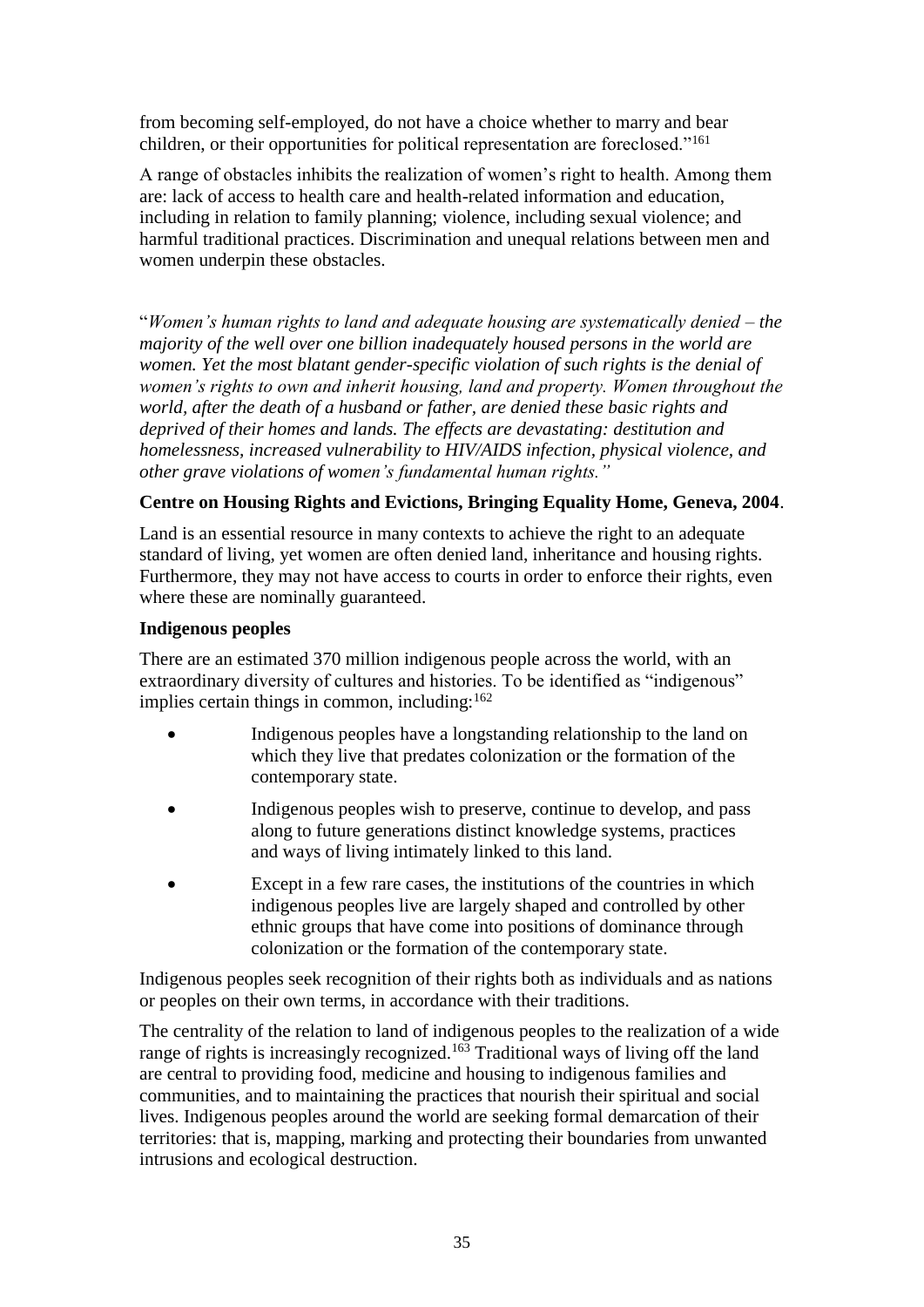Indigenous peoples' rights are recognized in the national laws and constitutions of some states and in historic and contemporary treaties between indigenous peoples and states. There is also a trend towards their recognition in international law, including existing instruments such as ILO Convention 169 – the Indigenous and Tribal Peoples Convention (1989); references in general human rights instruments; and discussions of a draft UN Declaration on the Rights of Indigenous Peoples.<sup>164</sup> Current concerns of indigenous peoples include ensuring that the right of all peoples to self-determination applies equally to indigenous peoples.<sup>165</sup> Another focus of concern is the right to free, prior, informed consent on decisions affecting the realization of their rights.<sup>166</sup>

The inextricable link between culture and other human rights was recognized by the UN Human Rights Committee in a number of decisions concerning the lands and livelihoods of indigenous peoples, including decisions about Lubicon trappers in Canada<sup>170</sup> and Saami reindeer herders in Finland.<sup>171</sup>

#### [BOX:

#### **Land rights in Brazil and Nicaragua: contrasting outcomes for indigenous people**

"In the Guarani and Kaiowá areas, what happens? A lot of malnutrition. We have no land to plant on. Precisely because of this, there is misery and hunger in our land... We Indians have already taken a decision. If an eviction occurs in these areas in conflict, we will commit suicide. We will commit suicide because we don't mean anything to anyone."

Indigenous leader in a public meeting with a special Brazilian senate commission on indigenous affairs, February 2004.<sup>167</sup>

After centuries of violence to drive indigenous peoples in Brazil off their land, they are still being threatened, attacked and killed, and their protection by the state is inconsistent. Successive governments have failed to deliver on international and constitutional obligations to recognize their land rights fully and finally. The current administration has also been slow to follow through on promises to demarcate and ratify territories. This has contributed to attacks on indigenous communities and forced evictions, aggravating already severe economic and social deprivation. Prospectors, ranchers and logging companies seek to exploit the land's natural resources; landowners claim title to it; and the military cite national security interests to reduce and limit the control of border areas by indigenous communities. Such vested interests use substantial economic and political lobbying powers to delay and block the recognition of indigenous peoples' land rights. As a result of state inaction, indigenous peoples are deprived of the essential resource for the realization of their economic, social and cultural rights – their land.<sup>168</sup>

Protection for indigenous land rights was won in 2001 by the Awas Tingni people living on the Atlantic coast of Nicaragua, in the first binding decision by an international human rights tribunal to explicitly recognize the rights of indigenous peoples over communal land. The Awas Tingni appealed in 1995 to the Inter-American Commission on Human Rights to protect rights under threat from logging operations by a foreign company. Although the Nicaraguan Constitution recognizes the rights of indigenous peoples over communally held land, the Awas Tingni lands were untitled. The Inter-American Court of Human Rights in August 2001 found that the government had effectively treated the Awas Tingni land as state property when it granted the logging concession without the consent of the community. It found that Nicaragua had violated the Awas Tingni's rights to judicial proceedings and to property under the American Convention on Human Rights. It ordered the government to refrain from infringing their rights and to ensure the demarcation and titling of all indigenous land.<sup>169</sup>]

#### **Migrants**

The ILO estimates that up to 86 million people are economically active outside their country of origin or citizenship.<sup>172</sup> Migrant workers play a vital role in sustaining the economy and enriching the culture in the countries in which they work. Yet people who leave their country for social and economic reasons are often vilified. Many experience discrimination, racism and xenophobia, exploitation and other violations of their human rights, including their economic, social and cultural rights. Many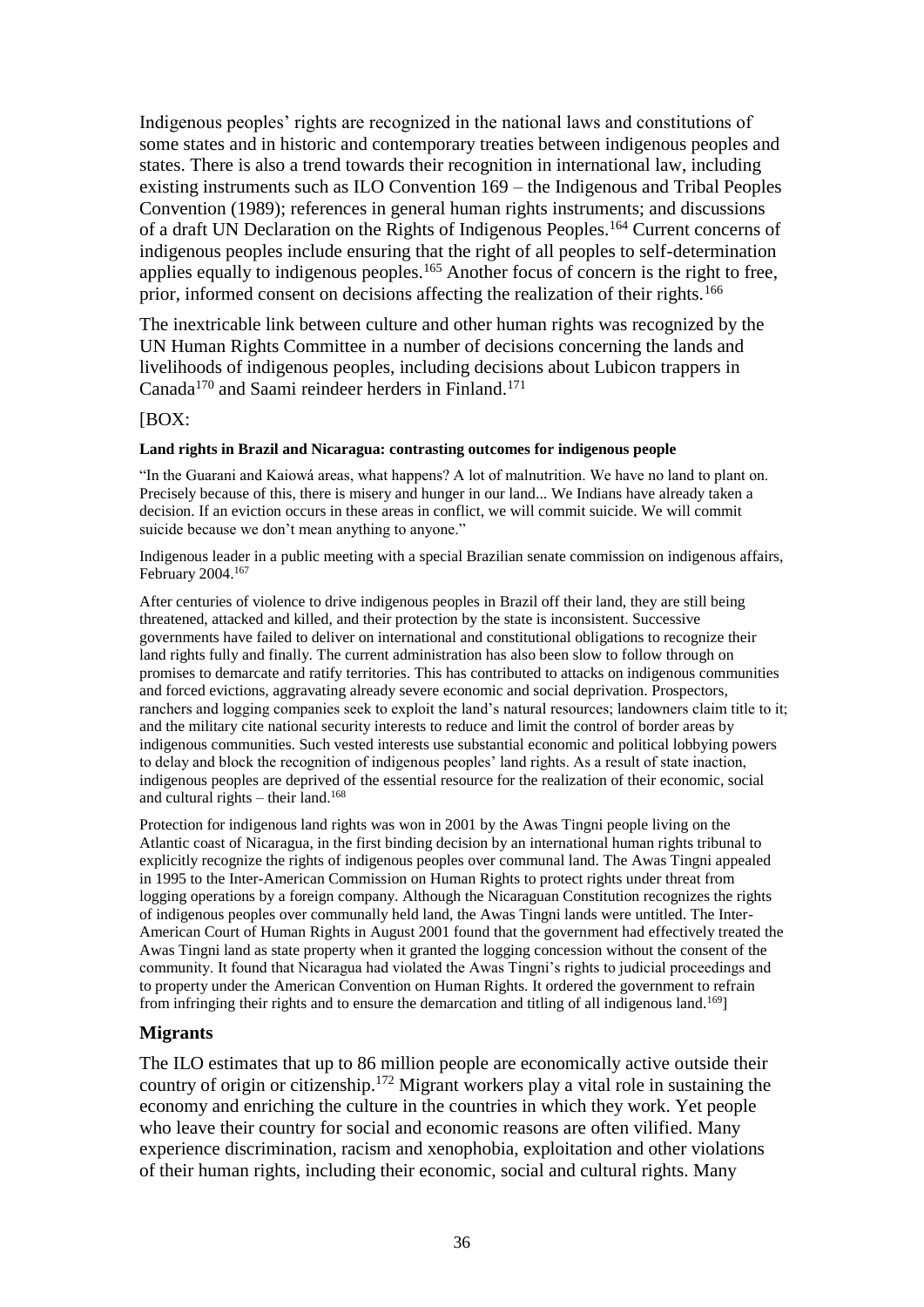migrants around the world have no status in the country in which they live because they do not have the legal right to enter into or remain in the country. Such people are additionally vulnerable to abuse. Some states are only too willing to turn a blind eye to large numbers of irregular migrant workers working in the informal economy.

Many migrant workers live and work in appalling conditions, without access even to essential services such as health care. The countries of origin of many migrant workers often sign agreements with countries of employment in which their citizens are treated as commodities or mere units of labour. Irregular migrants, who often face expulsion from the state in which they reside, are often unwilling to speak up against abuses of their rights by governments, state agents, or employers, increasing their vulnerability to exploitation.

All migrants, regardless of their status, are entitled to the protection of international human rights law and standards. While the fundamental principle of nondiscrimination permits certain distinctions to be made between nationals and nonnationals, these distinctions must serve a legitimate objective and must not be disproportionate. Most importantly, such distinctions must not inhibit the individual, either directly or indirectly, from enjoying his or her human rights. The Committee on the Elimination of Racial Discrimination (which monitors states' compliance with the International Convention on the Elimination of All Forms of Racial Discrimination) recently clarified the scope of the rights of non-citizens. It underlined that the Convention requires, among other things the "Remov[al of] obstacles that prevent the enjoyment of economic, social and cultural rights by non-citizens, notably in the areas of education, housing, employment and health."<sup>173</sup>

The protection of the human rights of migrants is now complemented by the seventh core international human rights treaty, the Migrant Workers Convention.<sup>174</sup> The Convention covers rights and protection for migrant workers at all stages of migration, and applies specific protection to irregular migrants and their families. Amnesty International is campaigning for ratification of the Convention as well as for migrants' rights in specific situations around the world. Amnesty International has for example called on Thailand to respect the rights of migrants from Myanmar, focusing on their rights at work.<sup>175</sup>

#### **Refugees and internally displaced people**

There are almost 40 million displaced people in the world: roughly one third of these, 13 million, have left their countries to find protection from conflict or other situations where they would be at risk of serious human rights violations, and are called refugees.<sup>176</sup> Two thirds, around 25 million, are trying to find protection within their country's borders and are known as internally displaced persons.<sup>177</sup> Enjoyment of economic, social and cultural rights is of fundamental importance for refugees and internally displaced people before, during and after their flight.

The denial of economic, social and cultural rights can cause displacement. Massive violations of rights such as the right to food through sieges or discriminatory distribution of food aid can force thousands to leave their homes.<sup>178</sup> Sometimes individuals are specifically targeted: if a state violates the rights of individuals because of who they are (for example, gender, ethnicity) or what they believe in (for example, their religion or political opinions, including opinions on gender roles), this may constitute a ground for recognition as a refugee. The interdependence of rights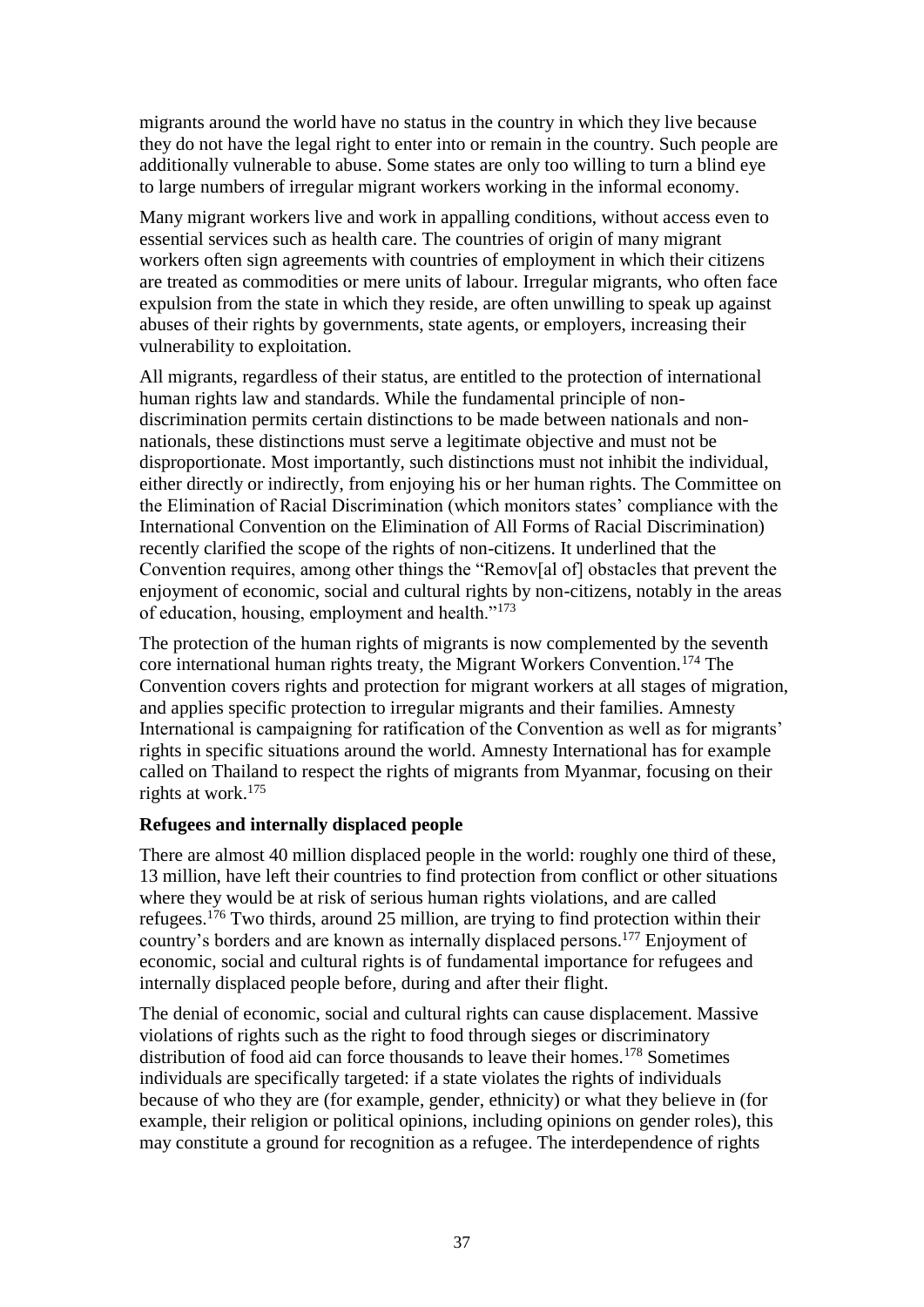means that the denial of economic, social and cultural rights is often linked to the denial of civil and political rights.

The current international system for the protection of refugees is based on the 1951 UN Convention relating to the Status of Refugees and its 1967 Protocol, which aim to ensure that refugees have "the widest possible exercise" of all rights recognized in the Universal Declaration of Human Rights. This requires that states ensure work, housing and education to refugees on their territory on at least as favourable a basis as either nationals or other non-nationals. In countries of asylum, this is now complemented by international law protecting the rights of non-nationals generally.<sup>179</sup>

## [PICTURE:

**Children share a school book in a camp for families fleeing the killings in Darfur, western Sudan. Nearly two million people have been displaced by the conflict in Darfur since early 2004, in which thousands of people have been killed by government forces and allied militias. Lack of access to education for their children is a major concern for many displaced people. © AI**]

There are three possible solutions to the plight of refugees: complete local integration in the country of asylum; resettlement in a third country; or voluntary repatriation in safety and dignity to the country of origin. Each requires that refugees are able to enjoy economic, social and cultural rights:

- Refugees who are denied fundamental human rights, including employment and education, in a country of asylum will often need to be resettled to another country where they can realize these rights.
- Denial of economic, social and cultural rights can result in a refugee population failing to integrate for generations.<sup>180</sup> Refugees who are not able to enjoy such fundamental rights as the right to adequate food and clean water, or to work or education, may have no choice but to move onwards of their own accord to another country where they believe they can realize their economic, social and cultural rights.
- Voluntary repatriation will lead to renewed displacement if returnees are not able to rebuild their lives in a sustainable manner, which means they must be able to realize economic, social and cultural rights.<sup>181</sup>

Economic, social and cultural rights are not only important in the long-term perspective. Emergency delivery of food, shelter and health care to displaced populations is an element of states' obligations to realize minimum essential levels of economic, social and cultural rights. According to agreed standards, humanitarian response to emergency situations is premised on the imperative of meeting human needs and restoring human dignity.<sup>182</sup> Often the displaced people themselves will highlight the necessity of realizing economic, social and cultural rights. Many people from Darfur in western Sudan, whom Amnesty International met as refugees in eastern Chad, said that their main concern was that their children should have access to education.<sup>183</sup>

There is no specific international treaty aimed at providing protection for internally displaced people. Many of the main provisions and principles of relevance to their protection and assistance are collected in the UN Guiding Principles on Internal Displacement, a 1998 document that has received widespread endorsement, although it is not legally binding.<sup>184</sup> The Guiding Principles reiterate that the primary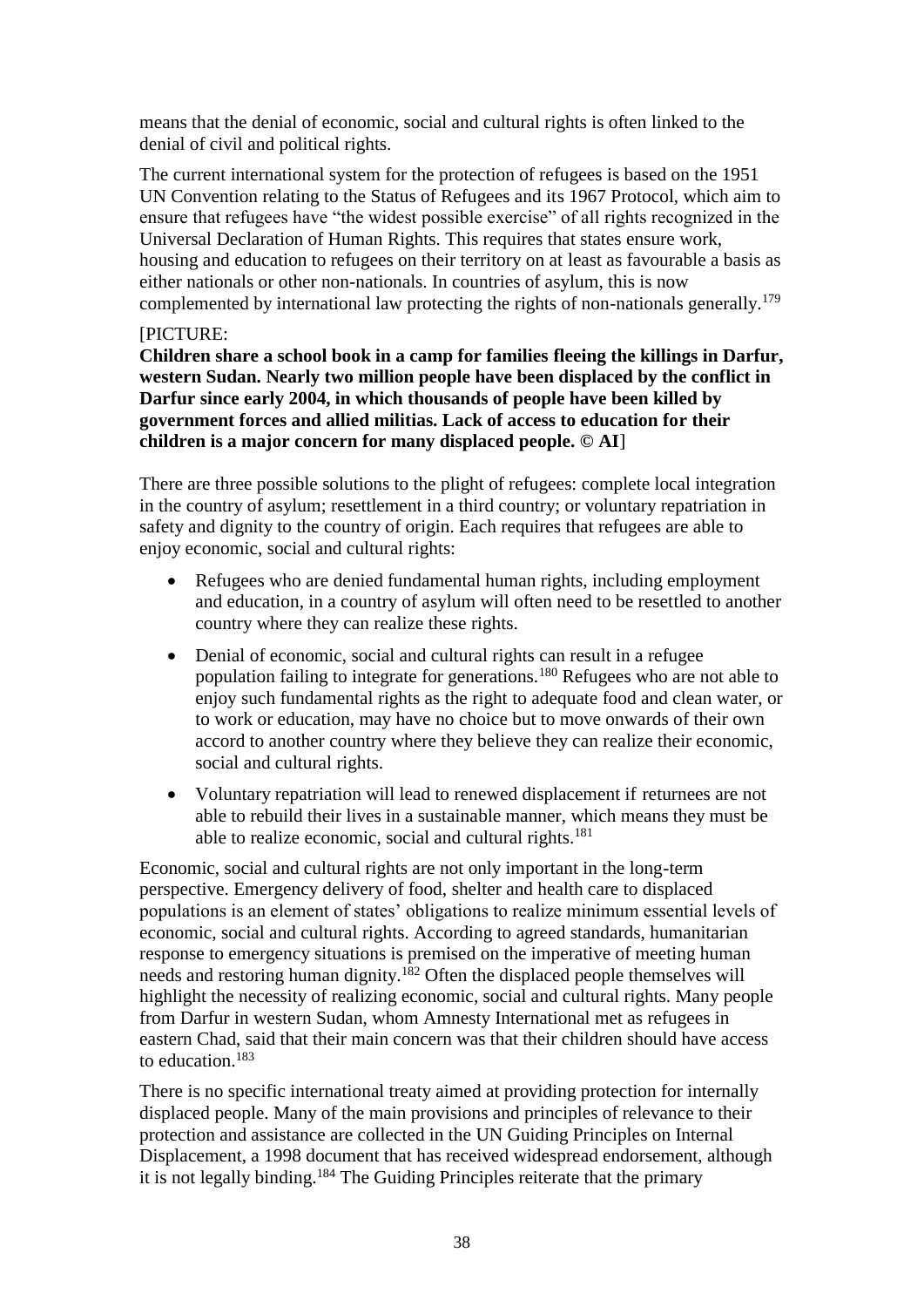responsibility for protection and assistance lies with the state on whose territory the displaced population finds itself. They stipulate the right of all internally displaced people to an adequate standard of living, and to certain minimum economic, social and cultural rights "regardless of the circumstances, and without discrimination". They also contain standards on the necessity of access to displaced populations for humanitarian organizations to deliver assistance, and the obligations of humanitarian organizations to respect the human rights of the internally displaced people.

## **7. Defending economic, social and cultural rights**

Human rights are recognized as a result of popular struggles. It is people, not politicians, who claim rights, and it is their efforts that lead to official recognition. All significant advances in the protection of human rights have developed from social struggles, including those of organized labour, anti-colonialists, the women's movement and indigenous peoples.

Campaigning against abuses of economic, social and cultural rights is not new. Local, national and regional human rights organizations have been defending these rights for decades. International organizations working on these rights emerged from the 1980s onwards, including the international Food First Information and Action Network (FIAN) in 1986, the Center on Economic and Social Rights in 1993, the Centre on Housing Rights and Evictions (COHRE) in 1994, and many others. There is now a broad international network of economic, social and cultural rights NGOs (ESCR-NET). Yet scepticism on the nature of these rights persists, particularly on how to campaign against their violation. Some people within the international human rights movement question to what extent international human rights organizations should work on these issues.<sup>185</sup>

Key challenges for those campaigning to advance economic, social and cultural rights include identifying violations, victims, violators and remedies on which to focus campaigning. How best can human rights activists transform calls for policy reforms into concrete actions that highlight the need for change to improve the lives of individuals, groups and communities?

#### [PICTURE:

## **Students and civil society activists join a protest by members of AI Nepal in Kathmandu on behalf of the victims of the Bhopal chemical disaster in India, 16 May 2005. Amnesty International called on Dow Chemical Company to clean up the site more than 20 years after a toxic gas leak killed over 20,000 people. © AI]**

Working effectively to promote greater respect for economic, social and cultural rights will often mean confronting structural failings and underlying factors that allow individual abuses to continue. This is true for all human rights campaigning. Such changes may be as relatively straightforward as legislative amendments. They can also be as challenging as seeking to alter entrenched patterns of abuse, where methods include human rights training programmes for the police, prosecutors and judges, or for health professionals, food distributors, educators and policy makers.

One way of opposing violations of economic, social and cultural rights is to expose the impact of policies, projects and action that deprive individuals and groups of the ability to realize their rights.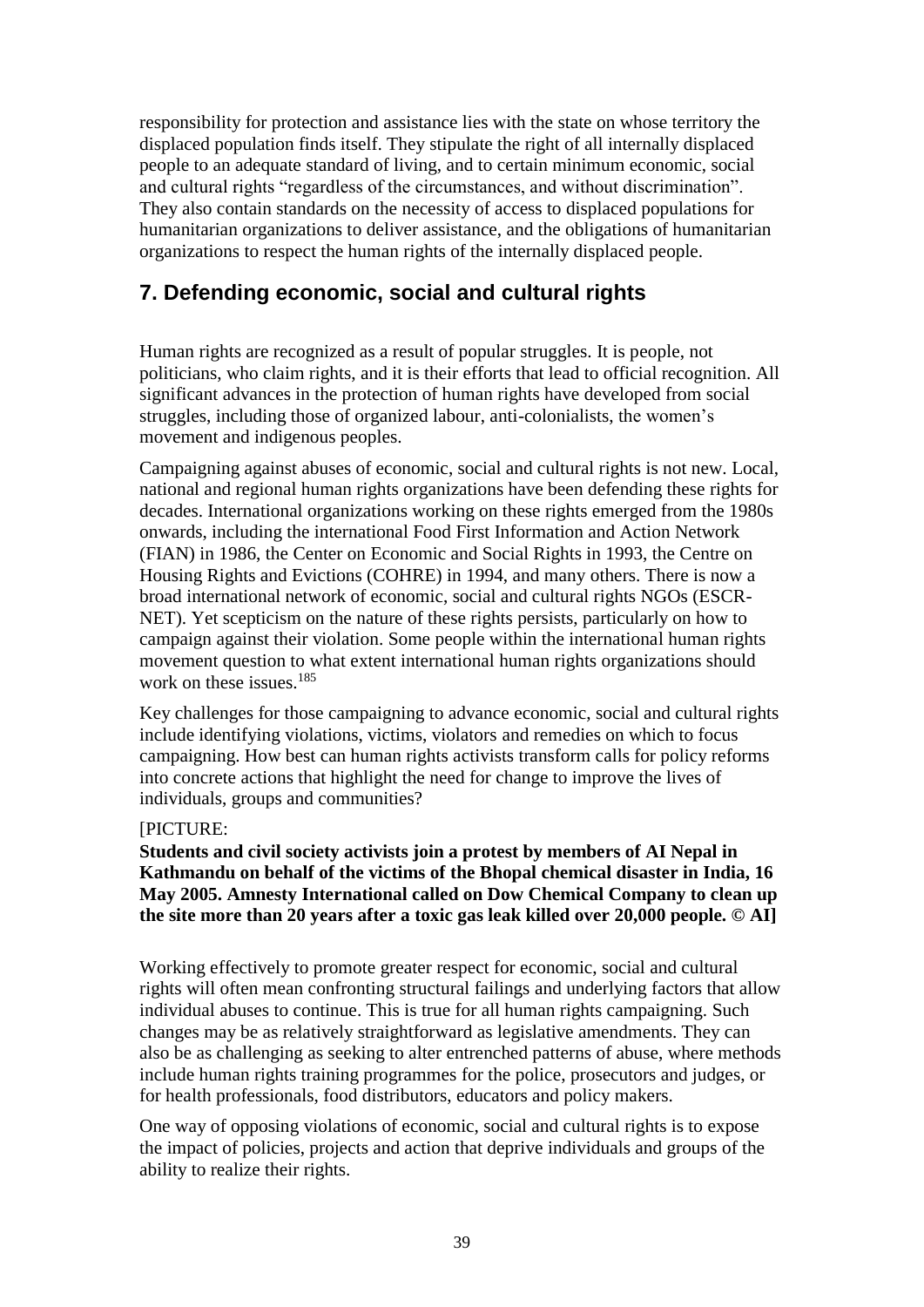## **Working for change through individual cases**

For over 40 years, Amnesty International has mobilized millions of people all over the world to oppose human rights abuses. Largely, this has been through telling the stories of real women, men and children, and giving a human face to statistics of atrocities and neglect. The accounts of individuals who have suffered violations of their economic, social and cultural rights can be told equally effectively to highlight the impact of government action or inaction. While demanding remedies for a particular individual or group at risk, broader systemic factors can also be challenged.

#### $IBOX$ :

#### **Urgent appeals for individuals and a community at risk in Mexico**

When Margarito de la Cruz Ortiz, Paulino Díaz and other members of the community of San Rafael in Mexico were under threat, members of Amnesty International's Urgent Action network sprang into action.186 The isolated village had been badly damaged in a landslide in 2003. Many families were left homeless or sleeping in temporary shelters. Others were said to be living in houses at serious risk of collapse. When community leaders complained to human rights groups of official failures to rehouse them, soldiers and police officers visited the village, apparently in an attempt to intimidate the community. Local people reported their predicament to the UN Special Rapporteur on the right to adequate housing and appealed to the Inter-American Commission on Human Rights for interim measures to prevent irreparable harm. Amnesty International members called for an investigation into the role of the military and police, and for the authorities to address the community's complaints of unsafe and inadequate housing.

In early 2005 the community was rehoused and provided with access to clean drinking water, sanitation and shelter. In April 2005, Amnesty International representatives were invited to the inauguration of the community's new settlement, and the community decided to name streets in their new village after each of the organizations which had helped them in their campaign.]

#### **[BOX:**

#### **Taking on the drug companies and the government in South Africa**

The Southern African region has been one of the worst affected by the HIV/AIDS pandemic. In South Africa, an estimated 5 million people – some 10 per cent of the population – are now HIV positive, with 600 people thought to die of AIDS-related illnesses every day.

The Treatment Action Campaign (TAC) was launched in 1998 to campaign for greater access to HIV treatment, by raising public awareness and understanding about issues surrounding the availability, affordability and use of HIV treatments.187 To achieve its goals, TAC:

- formed professional alliances with activist economists, doctors and lawyers to research and present its case to drug companies, to the government, and ultimately in court
- undertook a five-year public education programme on treatment literacy to compensate for poorly trained health professionals and under-resourced facilities
- formed alliances with labour and religious sectors in launching its campaign, in the face of strong ideological disagreements

In 1998, a group of pharmaceutical companies took the government of South Africa to court to oppose draft legislation that would have allowed compulsory licensing and parallel import of anti-retroviral drugs, greatly reducing the cost of the drugs and allowing more people access to treatment. TAC and a global alliance of civil society organizations "named and shamed" the drug companies involved in the litigation, and campaigned in the companies' home countries, notably Switzerland and the USA. Faced with a growing international backlash, and the possibility of an unfavourable precedent in the South African Constitutional Court, the pharmaceutical companies eventually withdrew their claim in 2001.

TAC then found that this victory alone was insufficient. The government appeared reluctant to extend even its mother to child transmission prevention (MTCTP) scheme beyond 18 pilot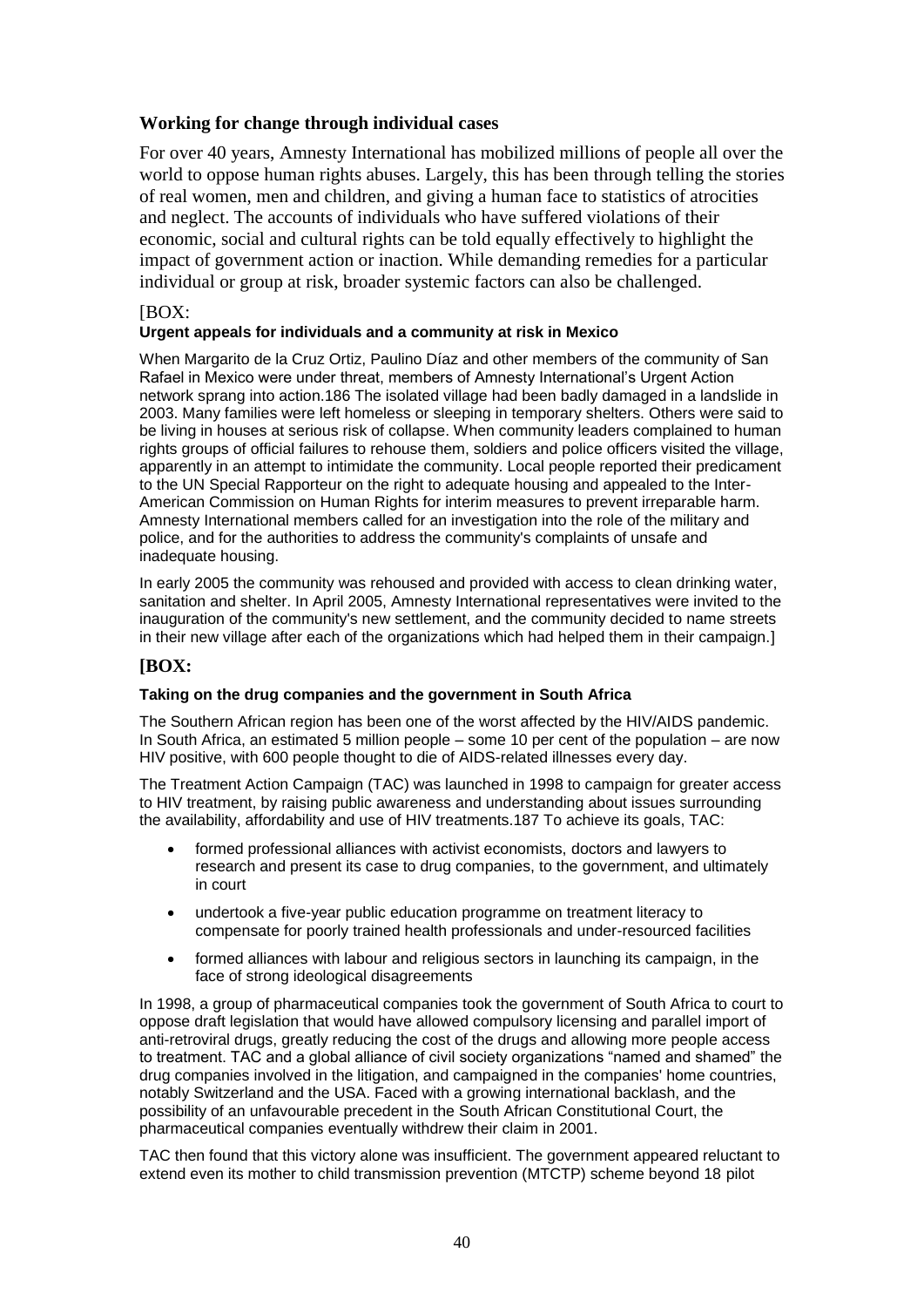sites. It cited cost, safety fears over the drugs, a need for counselling during the treatment course as well as infrastructure failures in the health service as reasons for stalling on the "rollout" of the provision of anti-retroviral drugs. TAC took the case to court. In December 2001 the Pretoria High Court accepted TAC's arguments and ordered the government to develop a plan of how it would extend the MTCTP scheme by March 2002.

The court determined that government policy prohibiting the use of one drug, nevirapine, outside the pilot sites was an unreasonable limitation on the duty to progressively realize the right to health. The court concluded that the government was under a duty to develop a plan to roll out MTCTP across the country, and then to address how to mobilize resources.<sup>188</sup>

As the government delayed on implementing this decision, TAC organized a series of protests, marches, complaints to the South African Human Rights Commission, letter-writing, and finally a campaign of civil disobedience called "Dying for Treatment". By mid-2003, there appeared to be significant progress towards rolling out anti-retroviral drug treatment. Following tests for safety of key drugs, in August the government finally signed an agreement with the Global Fund to Fight AIDS, Tuberculosis and Malaria which provided US\$41 million for the HIV treatment plan. The following day the government instructed the health department to develop a detailed operational plan for the anti-retroviral drug rollout.

The manufacturers of more than half the world's anti-HIV drugs (GlaxoSmithKline and Boehringer Ingelheim) receive compensation from the government of South Africa in return for permitting the production of generic versions of the drugs in South Africa. This was agreed after TAC filed a complaint with South Africa's Competition Commission. Had the complaint been considered by the competition tribunal, the companies would have been required to indicate the true cost of research and development of the drugs. TAC continues to monitor government progress in rolling out provision of anti-retroviral drugs.<sup>189</sup>

#### **Documenting abuses**

While developing indicators of progress or decline in the realization of economic, social and cultural rights is an enduring challenge to the human rights community, research into violations of these rights is in many cases similar to research into violations of civil and political rights.

Campaigning strategies can be based on documenting abuses of governments' duties to respect or protect rights – such as forced eviction, poisoning water supplies, and crop destruction. They can also be built on identifying the people affected and the remedies required, such as halting the abuse and providing adequate reparation, and on identifying the range of actors responsible, such as a polluting business and the state that fails to regulate the activities of its businesses, at home and abroad. Campaigning tactics such as letter-writing and publicity can have success in such cases.

Skills in documenting economic, social and cultural rights are developing. They are increasingly shared internationally, through international workshops and networks, in manuals by NGOs for NGOs,<sup>190</sup> and through skills sharing on techniques ranging from budgetary analysis to the use of the constitution to effect change. Links between organizations working for economic, social and cultural rights around the world have never been stronger. One of the strengths of joining national campaigns with international solidarity is the ability to highlight the international dimensions of states' obligations towards economic, social and cultural rights, and how actions abroad, whether by the state, its representatives (including multilateral development banks) or its businesses, impact on the realization of human rights.

The indivisibility of all human rights often emerges when human rights organizations document patterns of human rights violations. The imprisonment of people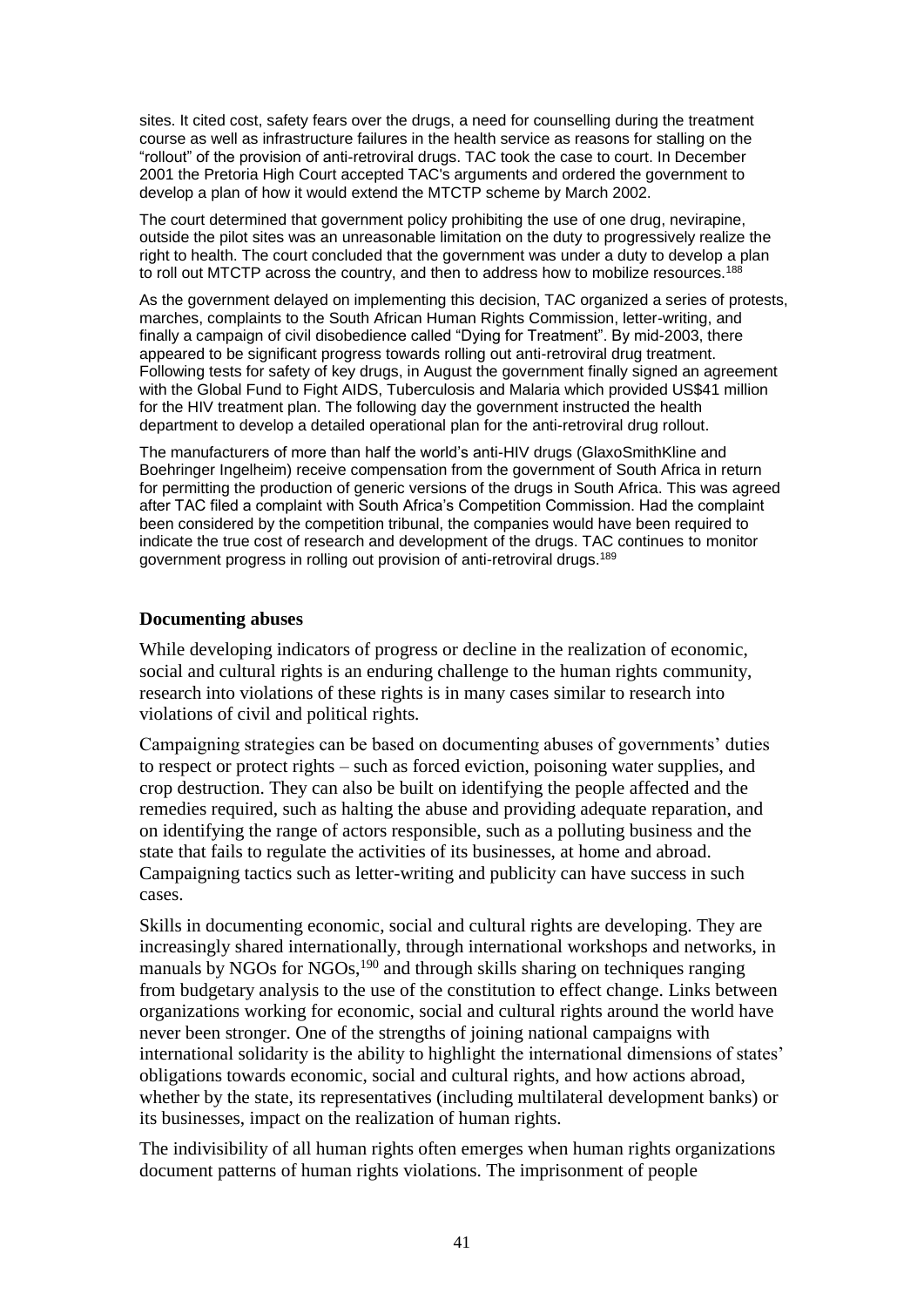campaigning for recognition of their land rights; the use of disproportionate force in response to protests over the impact of water privatization; the lack of judicial independence in eviction cases – all demand a holistic human rights response.

#### [BOX:

#### **Public hearings in India and Thailand**

Human rights standards guarantee the right to seek, receive and impart information.<sup>191</sup> While this has long been used by journalists, more recently social movements have used this right to seek information on budgetary allocations in order to hold local officials accountable.

In Thailand, the Assembly of the Poor brings together development professionals, government representatives, human rights organizations and community representatives to discuss the impact of development interventions. The Assembly reportedly led to some projects being cancelled, facilitated the participation of communities in drafting relevant legislation to protect their rights, and obtained compensation for those already affected.<sup>192</sup>

In India, the Mazdoor Kisan Shakti Sangathan (Union for Empowerment of Peasants and Labourers, MKSS), a grassroots organization in the state of Rajasthan, organizes Jan Sunwais (People's Hearings), where official documents about development projects are read aloud to villagers. Villagers then point out inaccuracies, such as the inclusion of dead people, records of allegedly completed projects that in fact never began, and inflated claims of food distribution.

Officials and contractors are invited to the hearings, where they answer questions and give their account. Although there has seldom been criminal action taken against corrupt officials, in some cases they have returned money after being exposed.<sup>193</sup> As two founders of MKSS state, "The right to information has…taken away the protection provided by secrecy to carry out...misdeeds in the name of development."<sup>194</sup>

The work of MKSS and similar organizations in India was boosted by the Supreme Court, which held that "people at large have a right to know in order to take part in participatory development in the industrial life and democracy."<sup>195</sup>

A National Campaign for the People's Right to Information in 1997 eventually contributed to the passing of legislation that secured the right to information in Rajasthan and several other Indian states, and discussion of a quaranteed right to information at the national level.<sup>196</sup>]

#### **Working in partnership**

*"By working in collaboration or partnership with local civil society organizations, international human rights organizations can strengthen the hand of these organizations and also obtain… legitimacy of voice*"

Mary Robinson, former UN High Commissioner for Human Rights<sup>197</sup>

International human rights organizations new to working on economic, social and cultural rights have much to learn from those local, national, regional and international human rights and other civil society organizations with greater experience of documenting and campaigning on these issues.

Many community based organizations, indigenous peoples, development organizations and other civil society representatives have long campaigned for social justice concerns which can be defined as human rights issues. The human rights movement and other movements for social justice have much to learn from one another, and regional and international Social Forums may continue to offer a key opportunity for sharing experience and perspectives.

Groups promoting economic, social and cultural rights have used a range of approaches and initiatives and have joined in broad partnerships to advance their goals. They have worked with legislators and lawyers to draft legislation, have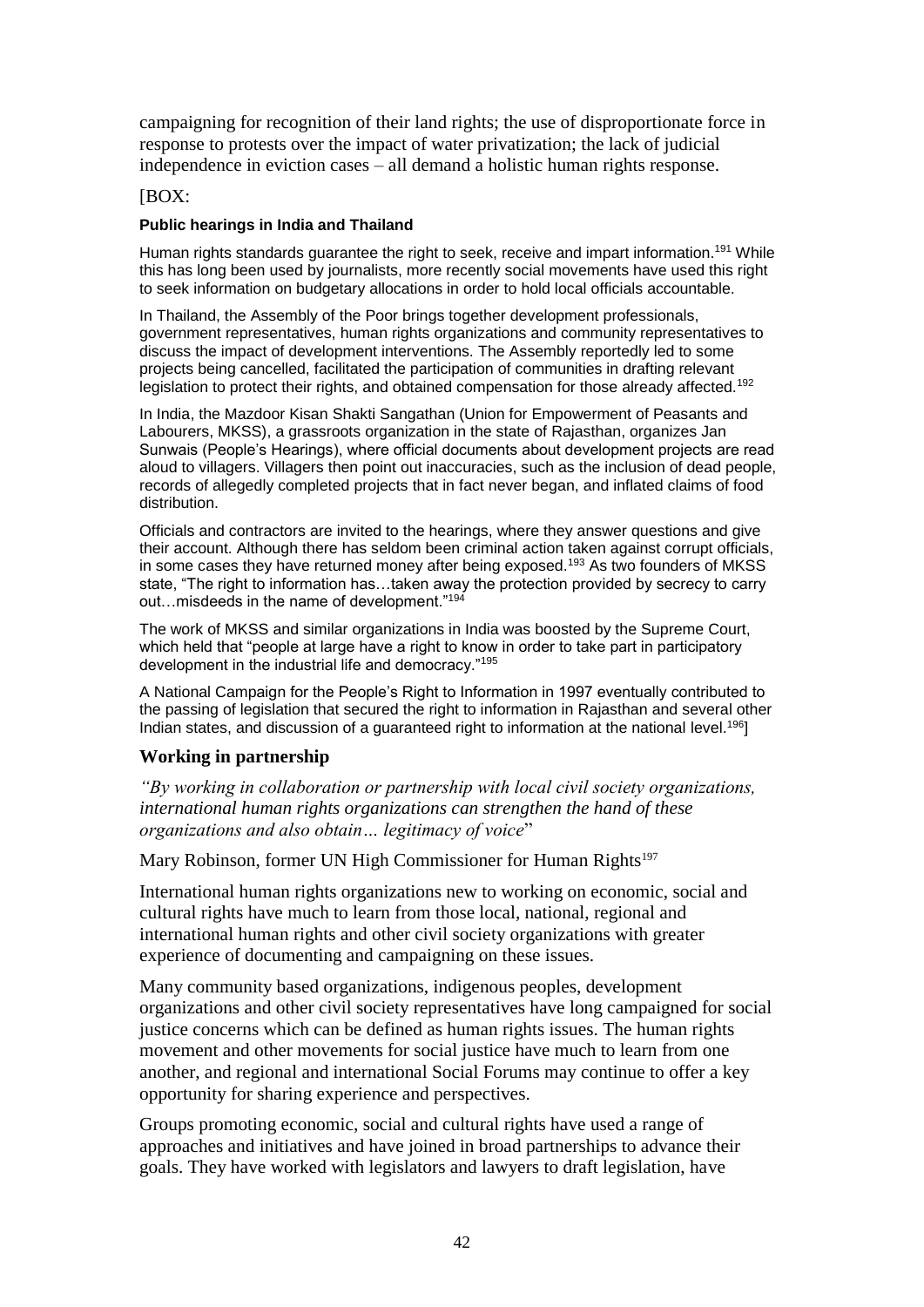initiated court cases on behalf of individuals or groups, and have increased media and public interest in significant cases. They have trained law enforcement officers, judges and others on economic, social and cultural rights. Others have held public hearings and used the right to information to challenge the corrupt diversion of resources that should have been used to realize economic, social and cultural rights. Other techniques include demanding recognition of economic, social and cultural rights in legislation and especially the constitution, long-term grassroots monitoring and budgetary analysis.

## **Lobbying for constitutional guarantees**

"A Constitution containing only civil and political rights projects an image of truncated humanity. Symbolically, but still brutally, it excludes those segments of society for whom autonomy means little without the necessities of life."<sup>198</sup>

Lobbying for amendments to legislation and constitutions so that they reflect all human rights obligations of the state is a growing area of human rights advocacy. Some economic, social and cultural rights (such as the right to education) are included in a large number of constitutions.<sup>199</sup> Others (such as the right to water) have only recently begun to be systematically included in constitutions in response to campaigning and outrage at their violation.<sup>200</sup> Inclusion of economic, social and cultural rights in the constitution does not guarantee their respect, but it represents an important commitment to the indivisibility of human rights and facilitates the enforcement of these rights by affected people.

A number of constitutions safeguard minimum resource allocation for the realization of economic, social and cultural rights. The constitutions of Brazil, Costa Rica and the Philippines, for example, have been used to challenge budgetary allocations for education, in the courts through public interest litigation and on the streets through direct action to demand compliance with constitutional obligations.

## **Examining budgets**

"Budget analysis can often pinpoint inadequacies in expenditures, misdirection of funds or a 'misfit' of expenditures relative to the government's stated human rights commitments – particularly with regard to its 'positive' obligations (obligations to take action) rather than its 'negative' obligations (obligations to desist from doing something)<sup>"201</sup>

Budgetary analysis is fast emerging as a key technique in pressing governments to meet their human rights obligations. Particularly for economic, social and cultural rights, this method allows human rights activists to quantify the steps the government is taking to fulfil its obligations. As a parallel process to documenting violation and abuse, it can be a significant tool in monitoring and encouraging the progressive realization of rights.<sup>202</sup>

## **Time for action**

There can no longer be any excuses for failing to take action. Violations of people's economic, social and cultural rights can no longer be ignored. Hunger, homelessness and preventable disease can no longer be treated as though they were intractable social problems or solely the product of natural disasters – they are a human rights scandal.

[BOX: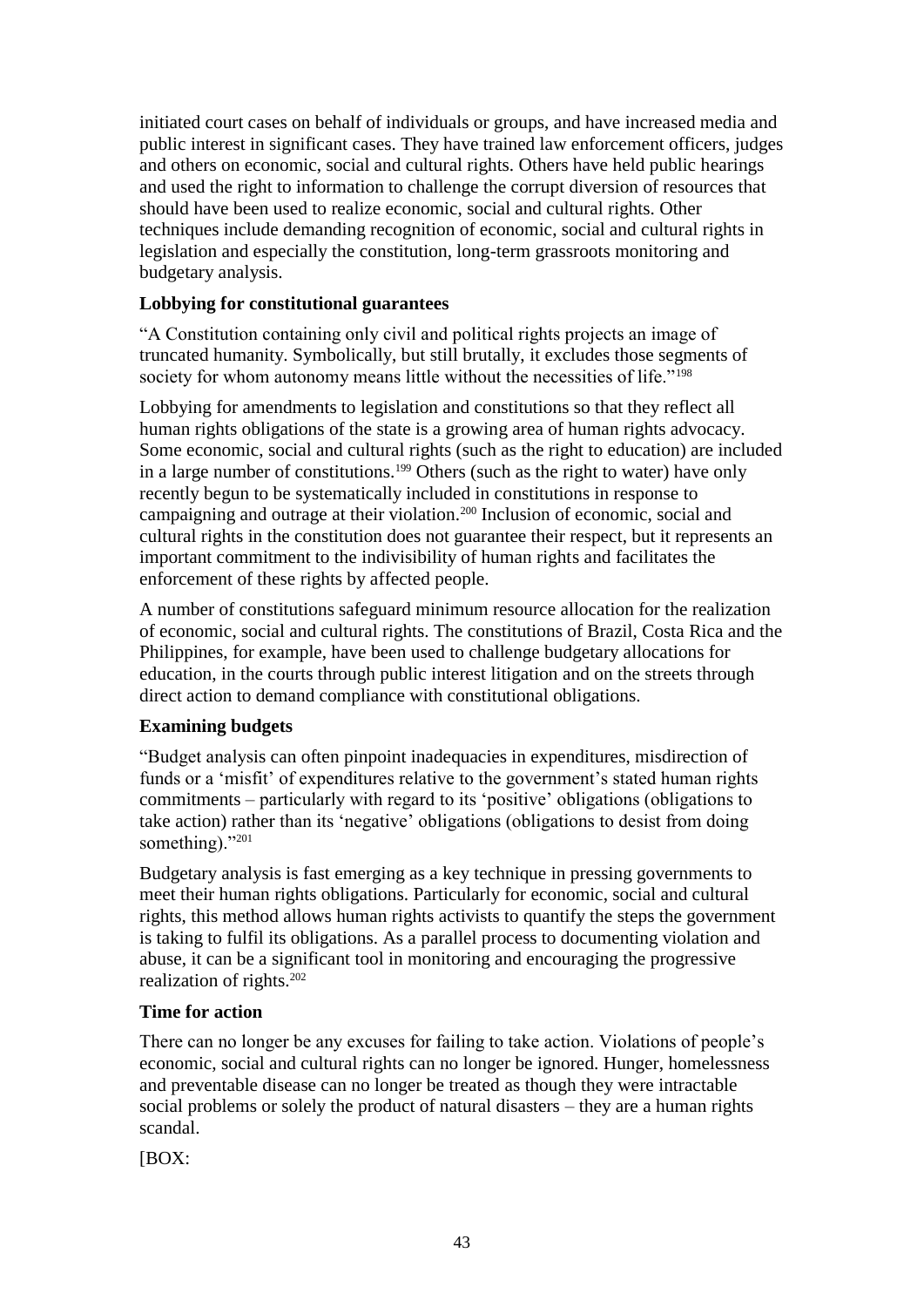#### **An activists' task list**

Human rights advocates, gathered together in the mid-1990s, identified the following tasks as key to documenting and campaigning for economic, social and cultural rights:<sup>203</sup>

- identifying the rights issues of immediate concern to the country or community
- monitoring the state's development of the conditions necessary to ensure economic, social and cultural rights and, in particular, its implementation of related policies, plans and legislation
- monitoring, documenting and reporting on the government's actions in complying with, or violating, its obligations
- observing the government's compliance with recommendations made by international human rights bodies. This would include first-hand collection of facts and evidence from various sources
- ascertaining the availability of legal remedies, and determining their enforceability under national laws. This would involve researching the relevant laws and analysing court decisions related to economic, social and cultural rights claims
- responding to individual or community complaints of violations
- educating the population on their economic, social and cultural rights, and
- mobilizing and collaborating with communities and other organizations in advocacy<sup>204</sup>]

Deprivation of rights cannot be blamed on lack of resources alone – invariably they result also from lack of political will and from discrimination. In the wealthiest countries, marginalized groups suffer poverty and injustice. In the poorest, the international community has allowed millions of people to suffer the utmost deprivation.

In many countries, governments hide behind the excuse of lack of resources to fail their people, to deny them the means to realize their rights, and to allow companies and others to act without restriction, even where this means endangering the lives and health of the people.

In response, human rights defenders have documented violations and abuses, and launched imaginative campaigns to change policies and practice. They have sought to improve the lives of all and to defend their right to live with dignity. Economic, social and cultural rights are not just aspirations. They are not goals that can be deferred to the future. They are based in international law and enforced by international and national tribunals in an increasing body of case law. They demand immediate respect.

Governments must refrain from undermining people's efforts to realize their rights. They must stop discriminating against marginalized groups and must actively include the excluded. They must regulate corporations and other non-state actors to ensure that they respect human rights. These obligations do not cease at their borders. They extend to their actions abroad, whether alone or through international financial institutions.

This primer shows what can be achieved by determined campaigning. It makes the case that economic, social and cultural rights are an integral part of the human rights agenda. Promoting and defending economic, social and cultural rights should be an urgent priority, not just for individual governments, but for the international community and the human rights movement and civil society as a whole.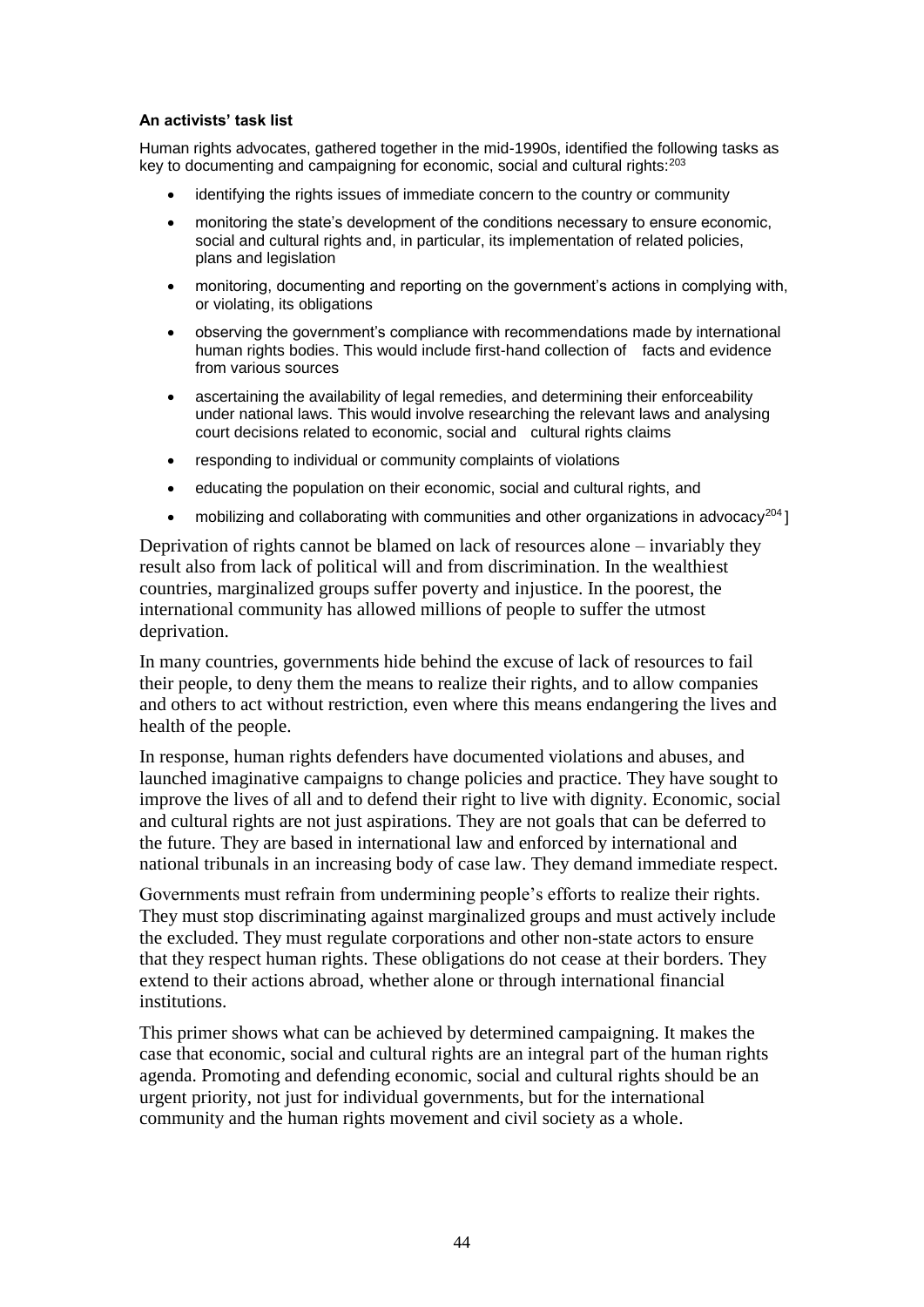## **Endnotes**

1 Annan, K., In Larger Freedom: towards development, security and human rights for all, UN Doc. A/59/2005, 2005.

2 Food and Agriculture Organization, The State of Food Insecurity in the World 2003.

3 World Health Organization, WHO and the Millennium Development Goals, Fact sheet No. 290, May 2005, www.who.int/mediacentre/factsheets/fs290/en/index.html

4 Education for All Global Monitoring Report, 2005, The Quality Imperative, UNESCO, www.efareport.unesco.org

5 Amnesty International, Zimbabwe: Power and hunger – Violations of the right to food (AI Index: AFR 46/026/2004).

6 Tomaševski, K., "Unasked questions about economic, social and cultural rights from the experience of the Special Rapporteur on the right to education (1998-2004)", Human Rights Quarterly 27 (2005) 713.

7 The Human Rights Committee recognized this aspect of the right to life in General Comment 6, The right to life, para 5.

8 Villagrán Morales and others (street children case), decision of 19 November 1999, Series C, Inter-American Court of Human Rights, Opinion of Judges Cançado Trinidade and Abreu-Burelli.

9 Amnesty International, Israel and the Occupied Territories: Surviving under siege – the impact of movement restrictions on the right to work (AI Index: MDE 15/001/2003); The issue of settlements must be addressed according to international law (AI Index: MDE 15/085/2003); The place of the fence/wall in international law (AI Index: MDE 15/016/2004); and Conflict, occupation and patriarchy – women carry the burden

(AI Index: MDE 15/016/2005).

10 Amnesty International, Israel and the Occupied Territories: Conflict, occupation and patriarchy – women carry the burden (AI Index: MDE 15/016/2005).

11 International Human Rights Internship Program and Asian Forum for Human Rights and Development, 2000, p. 13.

12 Vienna Declaration and Programme of Action, UN Doc. A/CONF.157/23, 12 July 1993.

13 Preamble to the Constitution of the International Labour Organization, 1919, http://www.ilo.org/public/english/about/iloconst.htm#pre

14 The Universal Declaration of Human Rights (UDHR) was inspired by President F.D. Roosevelt's "four freedoms" speech to the US Congress on 6 January 1941; Eleanor Roosevelt and French diplomat René Cassin took lead roles in its drafting.

15 Preamble of the UDHR.

16 International Covenant on Economic, Social and Cultural Rights (ICESCR), http://www.unhchr.ch/html/menu3/b/a\_cescr.htm

17 Office of the UN High Commissioner for Human Rights (OHCHR), www.ohchr.org. 154 states have ratified the International Covenant on Civil and Political Rights (ICCPR).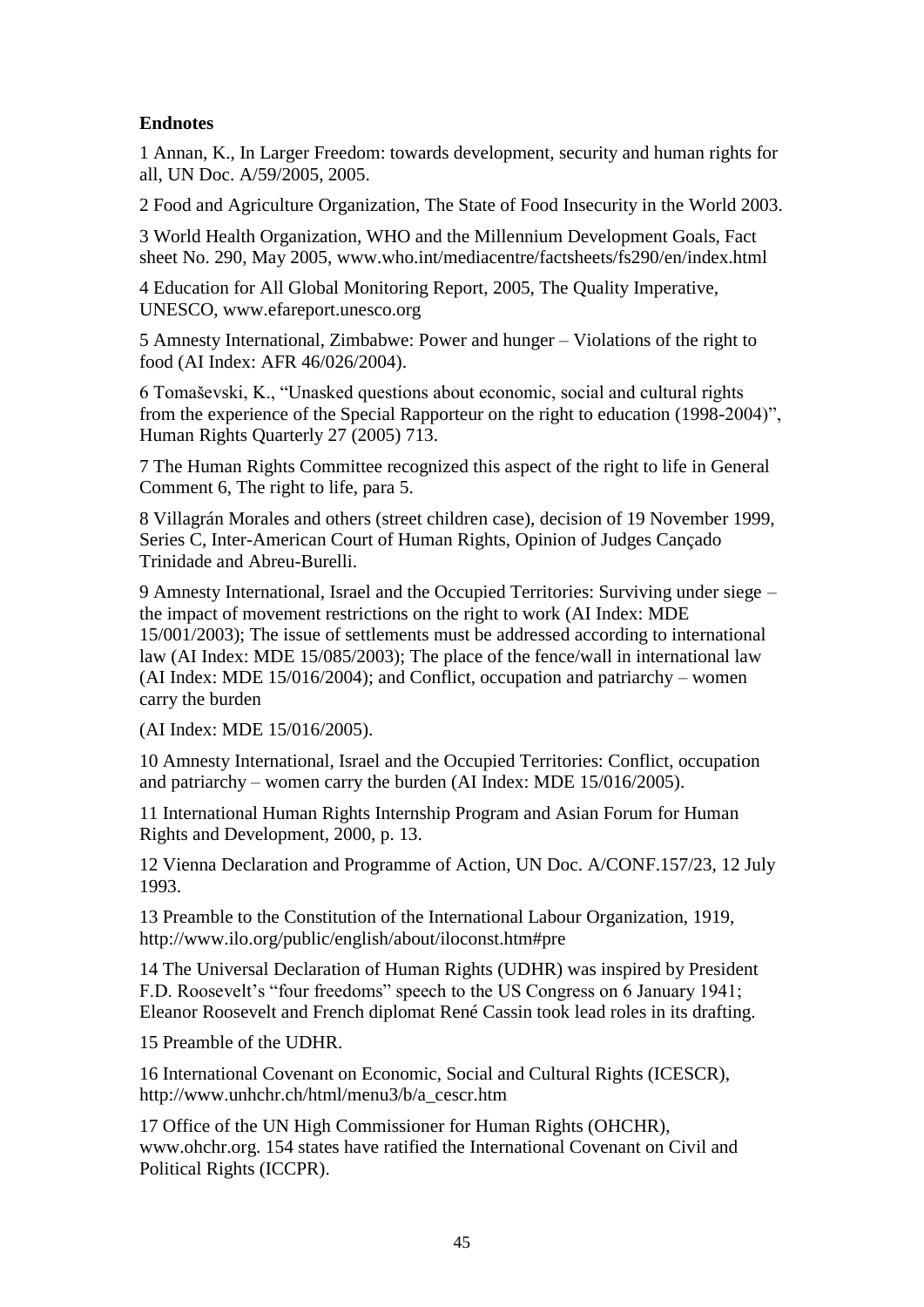18 General Comments are authoritative, although not legally binding, interpretations of obligations under the treaty on the basis of the Committee's understanding of state practice, and can be found at http://www.un.org/search/ohchr\_e.htm

19 Drèze, J. and Sen, A., Hunger and Public Action, Clarendon Press, Oxford, 1989.

20 African Commission on Human and Peoples' Rights, Social and Economic Rights Action Center and Center for Economic and Social Rights v Nigeria, Communication No. 155/96, October 2001.

21 Guerra and Others v Italy, European Court of Human Rights, 116/1996/735/932.

22 Additional Protocol to the American Convention on Human Rights (San Salvador Protocol), 1989, which entered into force in 1999; Revised European Social Charter, 1996.

23 Open-ended working group of the Commission on Human Rights to consider options regarding the elaboration of an Optional Protocol to the International Covenant on Economic, Social and Cultural Rights, http://www.ohchr.org/english/issues/escr/group.htm

24 Comments submitted by the USA, report of the Open-ended Working Group on the right to development, UN Doc. E/CN.4/2001/26, cited in Tomaševski, K., "Unasked questions about economic, social and cultural rights from the experience of the Special Rapporteur on the right to education (1998-2004)", Human Rights Quarterly 27 (2005) 713.

25 The CEJIL website is at: www.cejil.org

26 UNDP, Human Development Report, 2000, p. 73. See also, "UN Common Understanding of a Human Rights-based Approach to Development Cooperation" cited in UNDP, Human Rights in the UNDP, Practice Note, April 2005, p. 16.

27 Alston, P., "A Human Rights Perspective on the Millennium Development Goals." Paper prepared as a contribution to the work of the UN Millennium Project Task Force on Poverty and Economic Development, 2004.

28 See World Bank and IMF Development Committee, Global Monitoring Report 2004: Policies and Actions for Achieving the MDGs and Related Outcomes, Washington, DC, 2004.

29 See, for example, the Global Call to Action against Poverty, at www.whiteband.org; Amnesty International, Guatemala: the Impact of the Free Trade Agreement on human rights should be assessed by Congress (AI Index: AMR 34/010/2005) and Memorandum to the Government of Guatemala (AI Index: AMR 34/014/2005).

30 Airey v Ireland, (6289/73) [1979] European Convention for the Protection of Human Rights and Fundamental Freedoms (ECHR) 3, decision of 9 October 1979, para 26.

31 The Committee on the Rights of the Child has indicated that respect for the right to education requires "recognition of the need for a balanced approach to education and one which succeeds in reconciling diverse values through dialogue and respect for difference." General Comment 1, The aims of education, UN Doc. CRC/GC/2001/1, para 4.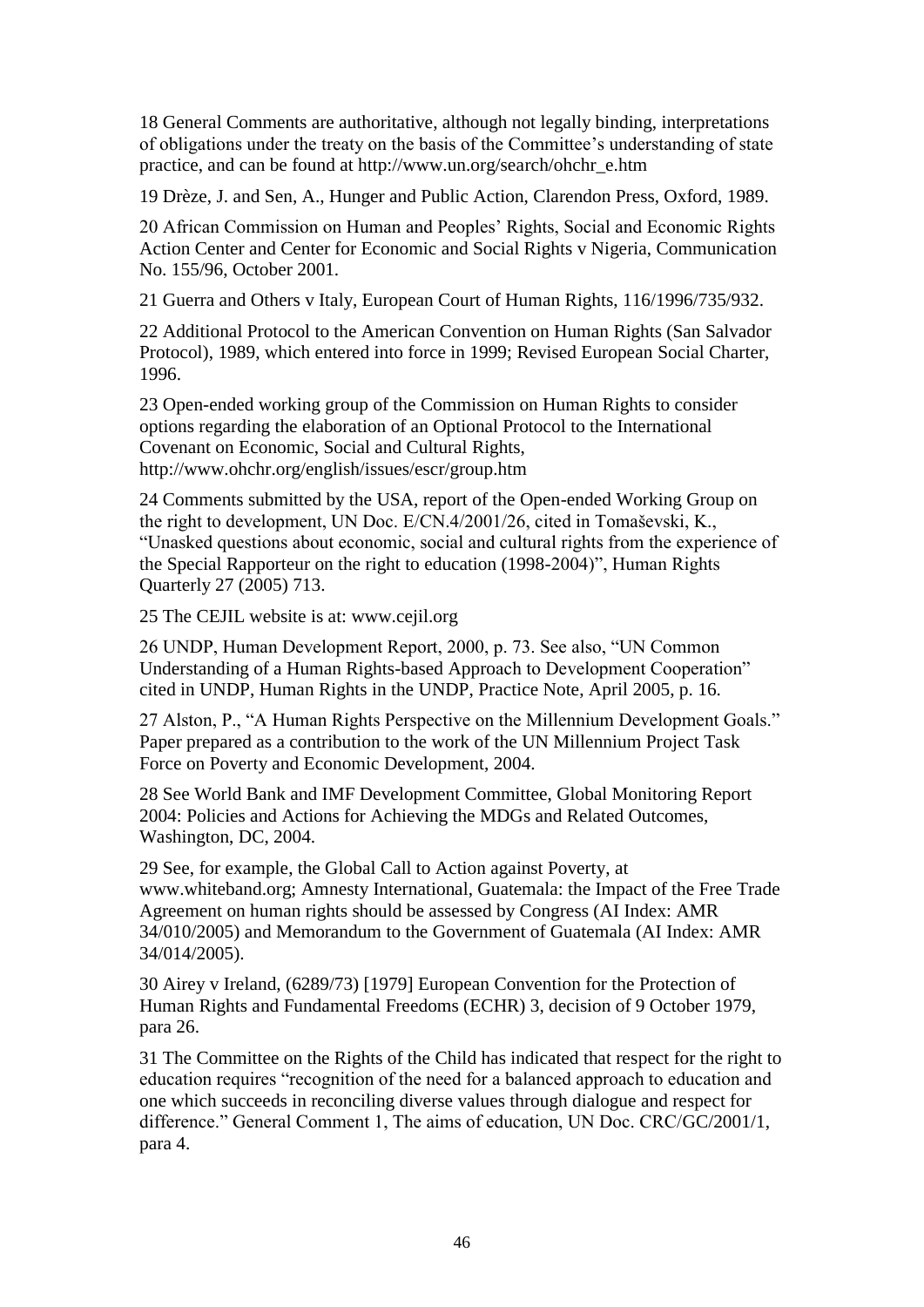32 See also Article 17 of the Protocol to the African Charter on Human and Peoples' Rights on the Rights of Women in Africa, on women's "right to a positive cultural context", including their participation in the formulation of cultural policies.

33 See, for example, Communication No. 167/1984, Lubicon Lake Band v Canada, UN Doc. Supp. No. 40 (A/45/40) at 1; and Amnesty International, Canada: "Time is wasting" – Respect for the land rights of the Lubicon Cree long overdue (AI Index: AMR 20/001/2003).

34 Arab Charter on Human Rights, Article 9(4).

35 Article 24(3), Convention on the Rights of the Child (CRC); Article 21, African Charter on the Rights and Welfare of the Child.

36 World Food Programme, Tackling Hunger in a World Full of Food, 1998, section 1.4, at www.wfp.org

37 The right to adequate food: Article 11, ICESCR; Article 24(2)(c), CRC; Article 12, San Salvador Protocol, among others.

38 Committee on Economic, Social and Cultural Rights, General Comment 12, The right to adequate food, UN Doc. E/C.12/1999/5, para 6.

39 Committee on Economic, Social and Cultural Rights, General Comment 12, The right to adequate food, UN Doc. E/C.12/1999/5, para 36.

40 Amnesty International, Starved of rights: Human rights and the food crisis in the Democratic People's Republic of Korea (North Korea) (AI Index: ASA 24/003/2004).

41 Committee on Economic, Social and Cultural Rights, General Comment 12, The right to adequate food, UN Doc. E/C.12/1999/5, para 8.

42 African Commission on Human and Peoples' Rights, Social and Economic Rights Action Center and Center for Economic and Social Rights v Nigeria, Communication No. 155/96, October 2001.

43 Communication No. 763/1997, Ms Yekaterina Pavlovna Lantsova v The Russian Federation, UN Doc. CCPR/C/74/D/763/1997. The ICCPR regulates conditions of all people deprived of their liberty: in prisons, hospitals – particularly psychiatric hospitals, detention camps, correctional institutions or elsewhere (UN Human Rights Committee, General Comment 21 on Article 10, para. 2).

44 Article 12.2, Convention on the Elimination of All Forms of Discrimination against Women (CEDAW); Article 14.2 (b), Protocol to the African Charter on Human and Peoples' Rights on the Rights of Women in Africa.

45 The right to adequate housing: Article 11, ICESCR; 14(2), CEDAW; 16(1) and 27(3), CRC; 5(e)(iii), International Convention on the Elimination of All Forms of Racial Discrimination (ICERD); 17(1), ICCPR; 8(1), ECHR; 8, 11, 23, American Declaration on the Rights and Duties of Man, among others. The scope of the right to adequate housing has been clarified in Committee on Economic, Social and Cultural Rights, General Comment 4, The right to adequate housing, UN Doc. E/1992/23, and reports of the UN Special Rapporteur on the right to adequate housing as a component of the right to a decent standard of living.

46 Centre on Housing Rights and Evictions (COHRE), www.cohre.org

47 UN Commission on Human Rights, Resolution 1993/77, March 1993.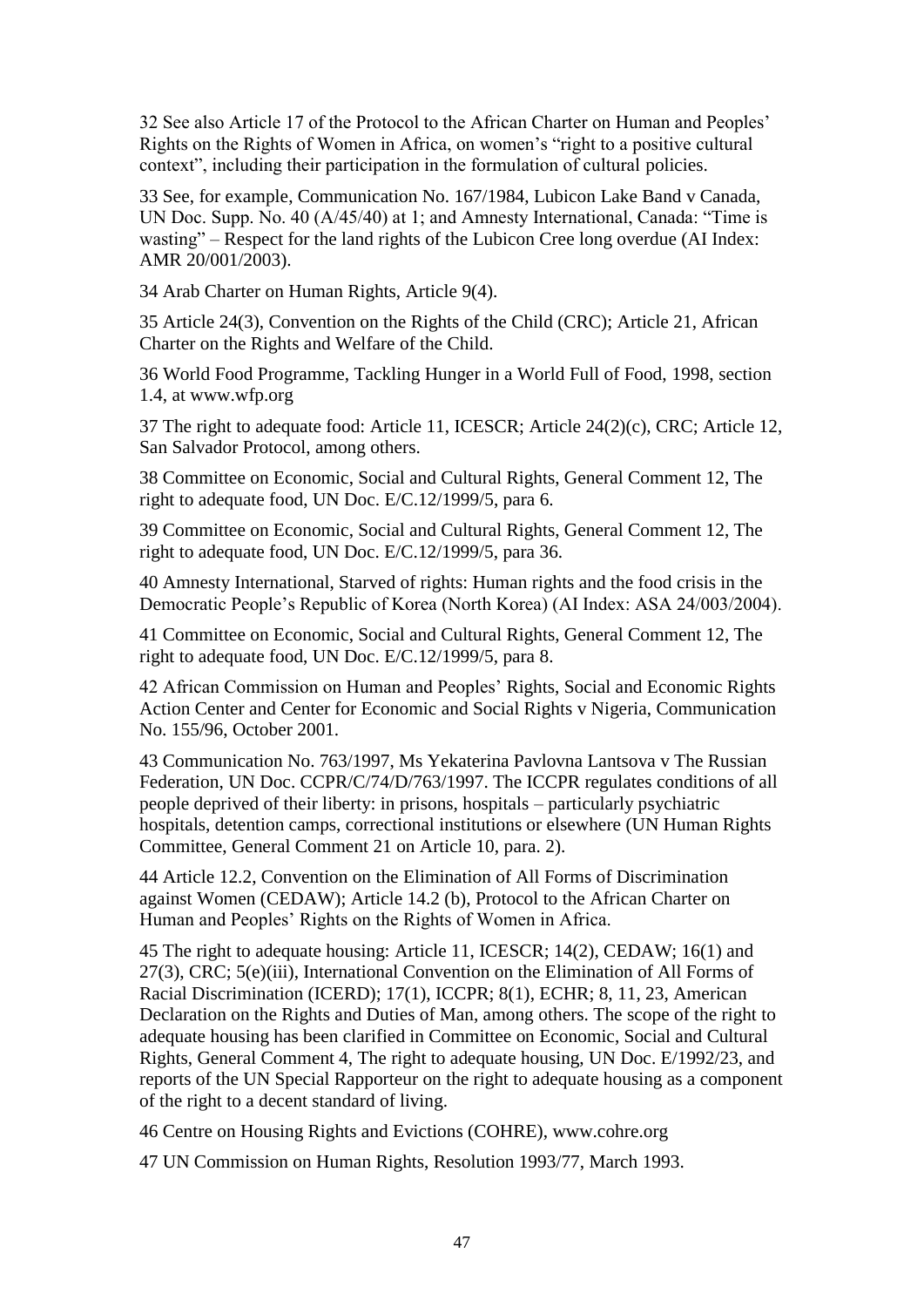48 UN Committee on Economic, Social and Cultural Rights, General Comment 7, The right to adequate housing, 20 May 1997, Article 11(1) on forced evictions.

49 The right to education: Articles 13-14, ICESCR; 28-29, CRC; 10, CEDAW; 13, San Salvador Protocol; Protocol 1, ECHR; 11, African Charter on the Rights and Welfare of the Child, among others. The scope of the right to education has been clarified in Committee on Economic, Social and Cultural Rights, General Comment 13, The right to education, UN Doc. E/C.12/1999/10, and reports of the UN Special Rapporteur on the right to education.

50 For more information, see the Right to Education Project, www.right-toeducation.org

51 Save the Children, Denied a Future – the right to education of Roma/Gypsy and Traveller Children in Europe, London, 2001.

52 Concluding observations: Croatia, UN Doc. CRC/C/15/Add.243, 3 November 2004, at www.unhchr.ch. See also Amnesty International, Briefing to the UN Committee on the Rights of the Child, 37th session, September 2004 (AI Index: EUR 64/003/2004).

53 The right to health: Article 12, ICESCR; 5 (e) (iv), ICERD; 11.1 (f), CEDAW; 24, CRC; 11, Revised European Social Charter; 16, African Charter on Human and Peoples' Rights; 14, African Charter on the Rights and Welfare of the Child; 10, San Salvador Protocol, among others.

54 Committee on Economic, Social and Cultural Rights, General Comment 14, The right to health, UN Doc. E/C.12/2000/4, para 11. The scope of the right to health has also been clarified in the work of the UN Special Rapporteur on the right of everyone to the enjoyment of the highest attainable standard of physical and mental health (Special Rapporteur on the right to health).

55 Committee on Economic, Social and Cultural Rights, General Comment 14, The right to health, UN Doc. E/C.12/2000/4.

56 Adapted from Committee on Economic, Social and Cultural Rights, General Comment 14, The right to health, UN Doc. E/C.12/2000/4, para 12.

57 Chapman, A., "Violations of the Right to Health", in Netherlands Institute of Human Rights, SIM Special No. 20, 1998.

58 Report of the Special Rapporteur on the right to health, UN Doc. E/CN.4/2005/51.

59 World Health Organization, World Health Report 2001, p. 3.

60 Amnesty International, Guatemala: the Impact of the Free Trade Agreement on human rights should be assessed by Congress (AI Index: AMR 34/010/2005) and Memorandum to the Government of Guatemala (AI Index: AMR 34/014/2005).

61 Amnesty International, India: Clouds of Injustice: Bhopal disaster 20 years on, (AI Index: ASA 20/015/2004).

62 Howard, G. and Bartram, J., Domestic Water Quantity, Service Level and Health, World Health Organization, 2003, p. 1.

63 World Health Organization/OHCHR, The right to water, 2003, p. 6, http://www.who.int/water\_sanitation\_health/rtwrev.pdf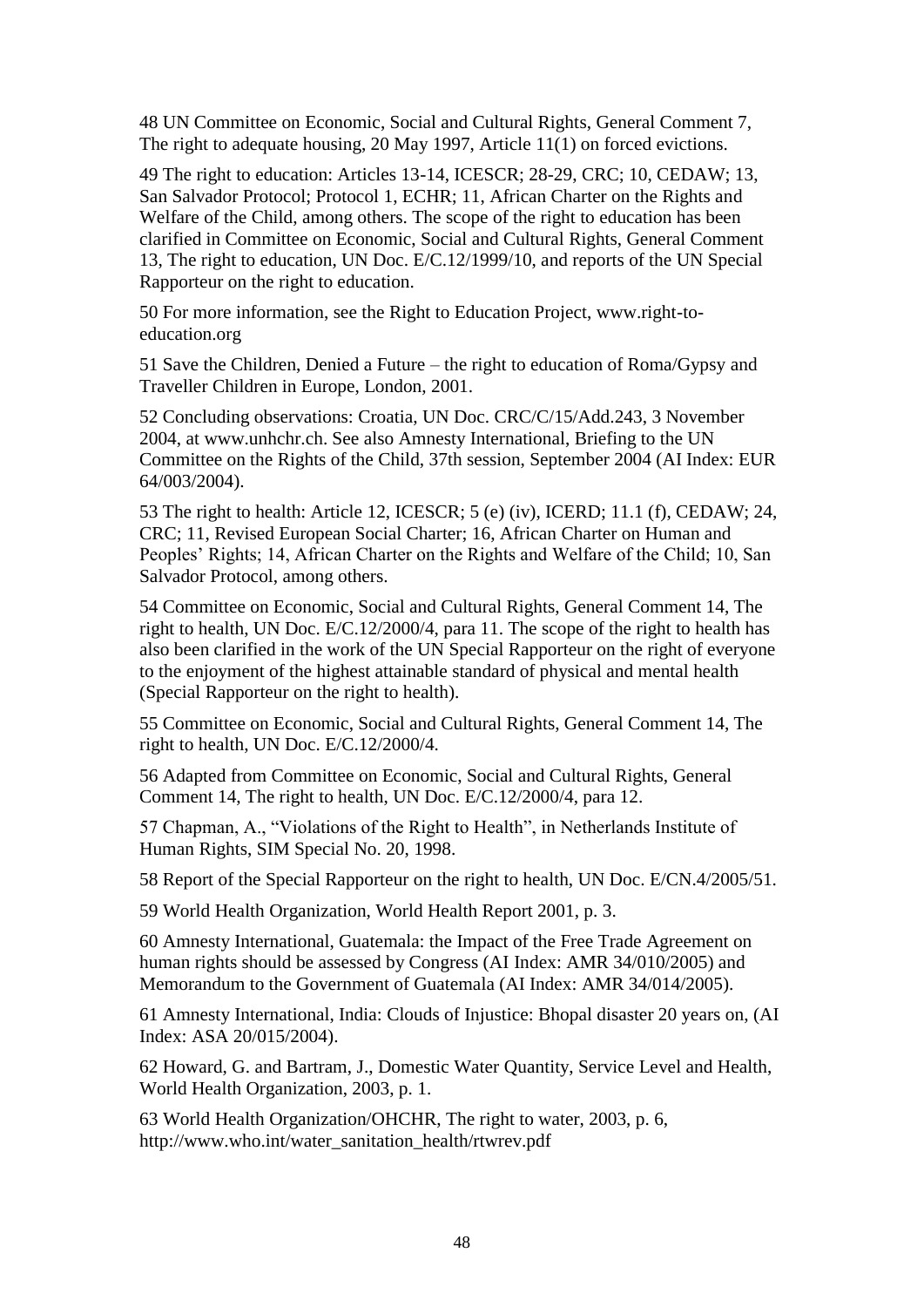64 The right to water: Article 11, ICESCR; 24(2), CRC; 14(2), CEDAW; 14(2), African Charter on the Rights and Welfare of the Child, among others. The right to water was recognized as an element of the right to a decent standard of living by the Committee on Economic, Social and Cultural Rights in General Comment 15, The right to water, UN Doc. E/C.12/2002/11.

65 Committee on Economic, Social and Cultural Rights, General Comment 15, The right to water, UN Doc. E/C.12/2002/11, para 16.

66 The right to work and rights at work: Articles 6-8, ICESCR; 11, CEDAW; 5(e)(i), ICERD; 6-7, San Salvador Protocol; 15, 29(6), African Charter on Human and Peoples' Rights; 1-4 and 8, European Social Charter, among others.

67 Amnesty International, Myanmar: The Rohingya Minority – Fundamental Rights Denied (AI Index: ASA 16/005/2004).

68 A General Comment outlining the scope of the right to work is currently under discussion by the Committee on Economic, Social and Cultural Rights.

69 Prohibited in ILO Convention 29 (Article 2(1)). There are several narrow exceptions to this general rule. See also ILO Convention 105.

70 For example, Weigel, George, "Mrs. Roosevelt's confusions revisited", American Purpose, Issue 1, vol.9, 1995.

71 Tomaševski, K., Preliminary report of the Special Rapporteur on the right to education, UN Doc. E/CN.4/1999/49, para 41.

72 This typology has now been recognized by treaty monitoring bodies as well as regional human rights enforcement bodies. See General Comments of the Committee on Economic, Social and Cultural Rights and, for example, Inter-American Court of Human Rights, Case Velázquez Rodríguez, Judgment of 29 July 1988, Series C, No. 4, and Social and Economic Rights Action Center and Center for Economic and Social Rights v Nigeria, African Commission on Human and Peoples' Rights, Communication No. 155/96, October 2001.

73 UN Charter Articles 55 and 56 provide that all members pledge themselves to promote universal respect for, and observance of, human rights and fundamental freedoms for all without distinction.

74 The duty to protect applies to all human rights: Human Rights Committee, General Comment 31 on Article 2, The Nature of the General Legal Obligation Imposed on States Parties to the Covenant, UN Doc. HRI/GEN/1/Rev.6, para 8.

75 Cámara Nacional en lo Contencioso-Administrativo Federal, IV, Viceconte, Mariela C. v El Ministerio de Salud y Acción Social, 2/6/1998, see http://www.cohre.org/library/Litigating%20ESCR%20Report.pdf

76 ICESCR, Article 2(1).

77 Committee on Economic, Social and Cultural Rights, General Comment 3, The nature of states parties' obligations, UN Doc. E/1991/23.

78 Committee on Economic, Social and Cultural Rights, General Comment 3, The nature of states parties' obligations, UN Doc. E/1991/23, para 4.

79 Committee on Economic, Social and Cultural Rights, General Comment 3, The nature of states parties' obligations, UN Doc. E/1991/23.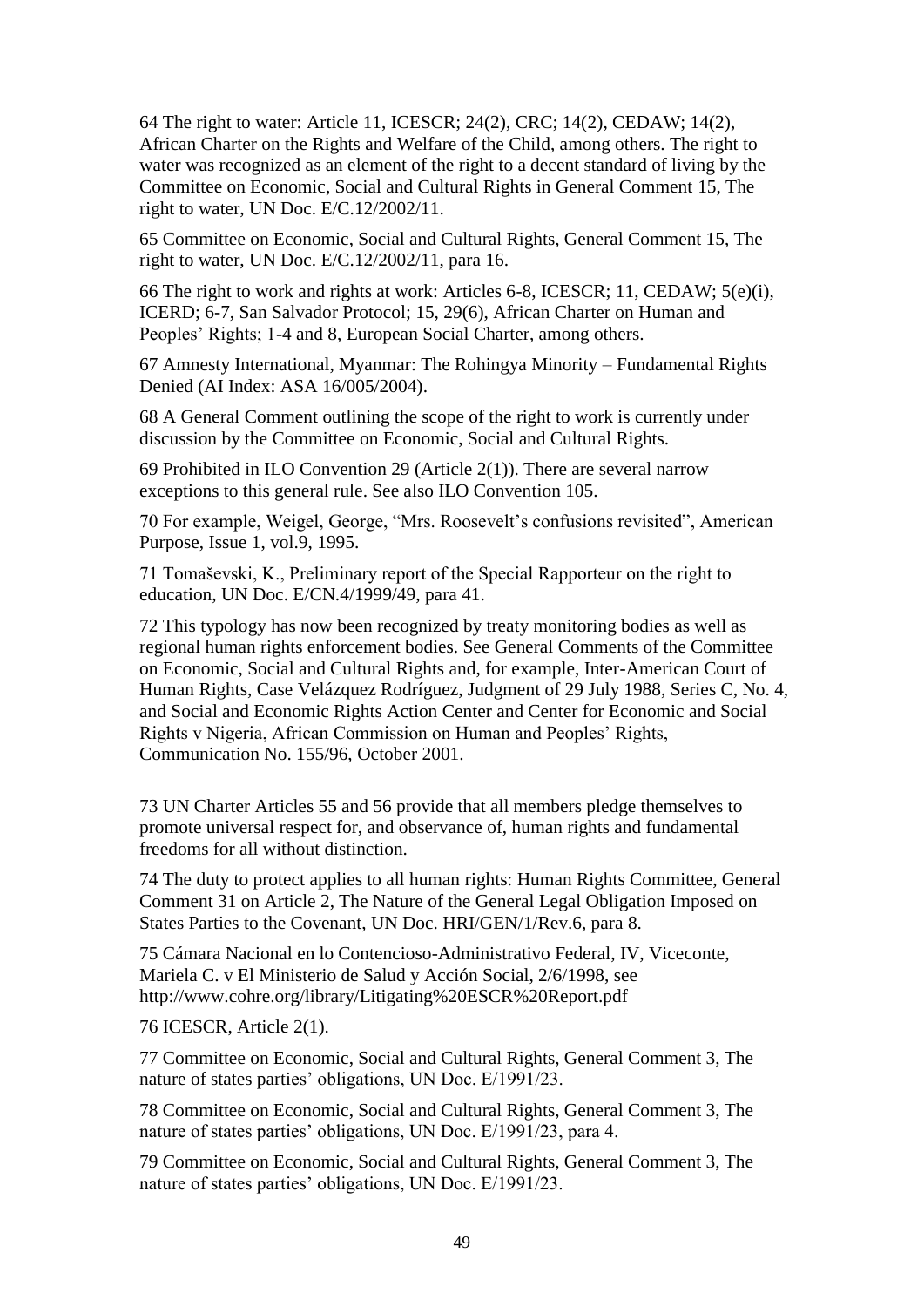80 Committee on Economic, Social and Cultural Rights, General Comment 3, The nature of states parties' obligations, UN Doc. E/1991/23.

81 African Commission on Human and Peoples' Rights, Free Legal Assistance Group, Lawyers Committee for Human Rights, Union Interafricaine des Droits de l'Homme, Les Témoins de Jehovah v Zaire, Communication Nos. 25/89, 47/90, 56/91 and 100/93 (joined), Ninth Annual Activity Report of the African Commission on Human and Peoples' Rights 1995/96, Assembly of Heads of State and Government, 32nd Ordinary Session, 7-10 July, Yaoundé, Cameroon.

82 Committee on Economic, Social and Cultural Rights, General Comment 3, The nature of states parties' obligations, UN Doc. E/1991/23 (the examples given are indicative, not exhaustive).

83 Marta Santos Pais (former Chair of the UN Committee on the Rights of the Child and Director of the UNICEF Innocenti Research Centre), A Human Rights Conceptual Framework for UNICEF, UNICEF Innocenti Essays No. 9, 1999, p. 8.

84 Committee on Economic, Social and Cultural Rights, General Comment 3, The nature of states parties' obligations, UN Doc. E/1991/23, para 12.

85 Annan, K., We the Peoples: The Role of the United Nations in the 21st Century, United Nations, 2000.

86 See Coomans, Fons, "Some remarks on the extraterritorial application of the ICESCR" in Coomans and Kamminga (eds.), Extraterritorial application of human rights treaties, Intersentia, 2004; Sepúlveda, Magdalena, The Nature of the Obligations under the ICESCR, Intersentia, 2003, pp. 370-377; Skogly, Sigrun, and Gibney, Mark, "Transnational Human Rights Obligations", Human Rights Quarterly 24.3 (2002), 781-798; International Council on Human Rights Policy, Duties Sans Frontières: human rights and global social justice, 2003.

87 UN Charter Articles 55 and 56.

88 According to its mandate, the Inspection Panel can only take into consideration the Bank's own policies, although it has sometimes also taken relevant human rights principles into account.

89 World Bank, Inspection Panel Report and Recommendation on Request for Investigation, Nigeria: Lagos Drainage and Sanitation Project, http://wbln0018.worldbank.org/IPN/ipnweb.nsf/(attachmentweb)/Lagos\_Sanitiation\_

Report/\$FILE/Lagos\_Sanitiation\_Report.pdf

90 SERAC, Expendable People: an Exploratory Report on Planned Forced Evictions in Lagos, Lagos, 1998, http://www.seracnig.org

91 Frontline Defenders, ESC Rights: a valid history, a vibrant future, http://www.frontlinedefenders.org/

92 SERAC, Press Release, 23 October 2003, Lagos, www.seracnig.org

93 Article 2(1), ICESCR, and Article 4, CRC.

94 Recognized explicitly in ICESCR, Article 11.1, in respect of the right to adequate food.

95 For example, in respect of the right to adequate food, "[a] state claiming that it is unable to carry out its obligations for reasons beyond its control therefore has the burden of proving that this is the case and that it has unsuccessfully sought to obtain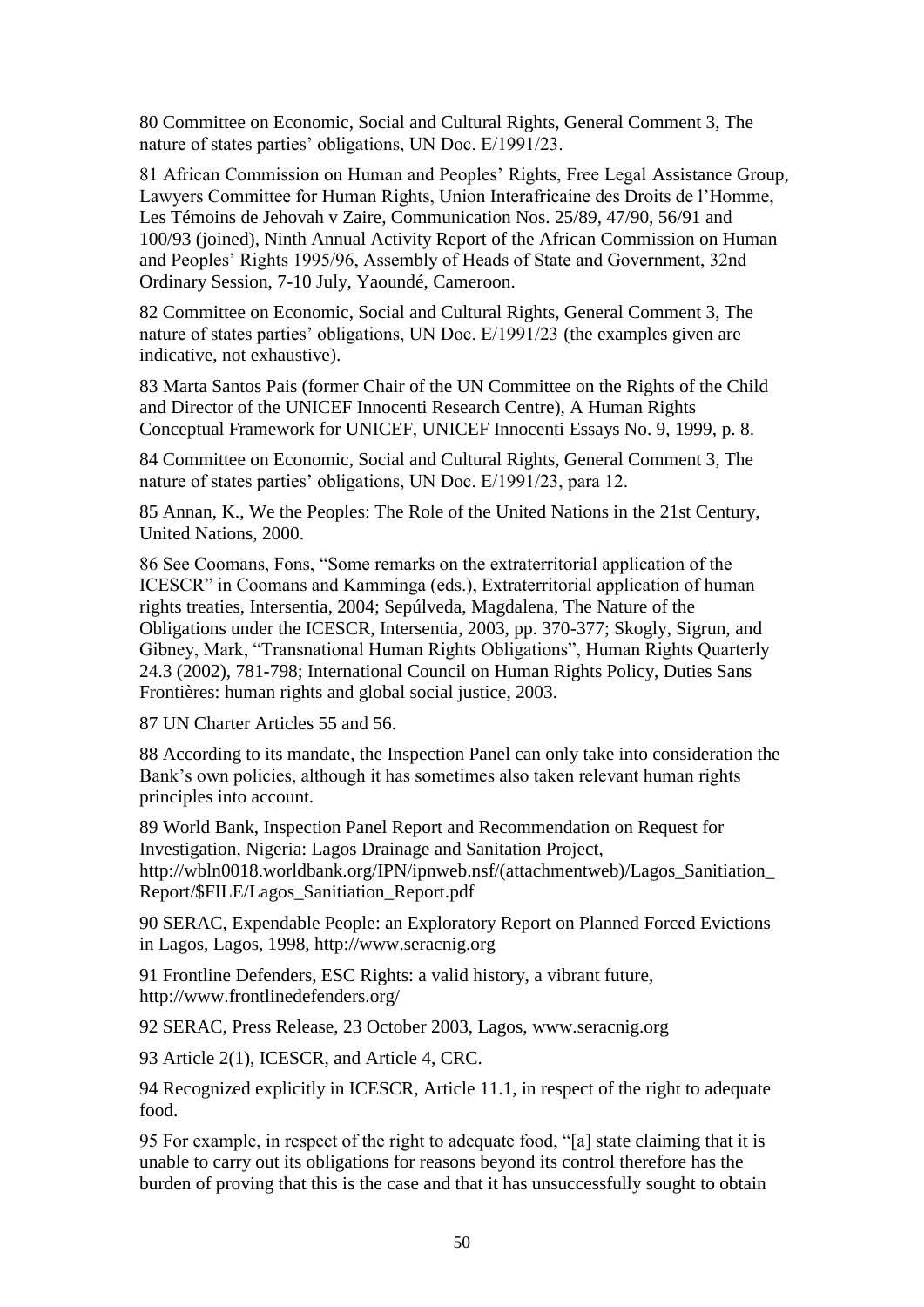international support to ensure the availability and accessibility of the necessary food." Committee on Economic, Social and Cultural Rights, General Comment 12, para 17.

96 Committee on Economic, Social and Cultural Rights, General Comment 3, The nature of states parties' obligations, UN Doc. E/1991/23, para 14.

97 Learning Together: The challenge of applying a human rights approach to

education – Lessons and suggestions from Zambia, Norwegian Agency for Development Co-operation (NORAD), 2002.

98 Concluding observations on Ireland (UN Doc. E/C.12/1/Add.77), UK (E/C.12/1/Add.79), France (E/C.12/1/Add.72), Sweden (E/C.12/1/Add.70), Japan (E/C.12/1/Add.67), Germany (E/C.12/1/Add.68) and Finland (E/C.12/1/Add.52); see generally Künnemann, Rolf, "Extraterritorial application of the ICESCR" in Coomans and Kamminga (eds.), Extraterritorial application of human rights treaties, Intersentia, 2004.

99 UN Millennium Declaration, adopted by General Assembly Resolution 55/2, 8 September 2000; the Millennium Development Goals, UNDP website, http://www.undp.org/mdg/abcs.html

100 Maastricht Guidelines on Violations of Economic, Social and Cultural Rights, UN Doc. E/C.12/2000/13, para 11.

101 Submission of the Committee on Economic, Social and Cultural Rights to the World Conference on Human Rights, 1993, UN Doc. E/1993/22, Annex III, para 7.

102 See the HURIST (Human Rights Strengthening) Programme, a joint programme of UNDP and OHCHR, at www.ohchr.org

103 Developed in Chapman, Audrey R., "A 'violations approach' for monitoring the ICESCR", Human Rights Quarterly 18 (1996) 23-66.

104 Adapted from The Limburg Principles on the Implementation of the International Covenant on Economic, Social and Cultural Rights (Limburg Principles), UN Doc. E/CN.4/1987/17 (and in E/C.12/2000/13), para 72.

105 The exercise of the rights in the ICESCR may be subject "only to such limitations as are determined by law only in so far as this may be compatible with the nature of these rights and solely for the purpose of promoting the general welfare in a democratic society", Article 4, ICESCR. This article "was primarily intended to be protective of the rights of individuals rather than permissive of the imposition of limitations by the State", Limburg Principles, UN Doc. E/CN.4/1987/17 (and in E/C.12/2000/13), para 46.

106 Amnesty International, Democratic Republic of Congo, Mass Rape: time for remedies (AI Index: AFR 62/018/2004); Amnesty International Report 2002, 2003, 2004 and 2005, entries on South Africa; Amnesty International and Human Rights Watch, South Africa: Submission to the Parliamentary Portfolio Committee on Justice and Constitutional Development, on the draft Criminal Law (Sexual Offences) Amendment Bill, 2003

(AI Index: AFR 53/006/2003); Amnesty International, Stop violence against women: Violence fuels the HIV/AIDS pandemic in Swaziland (AI Index: AFR 55/001/2004).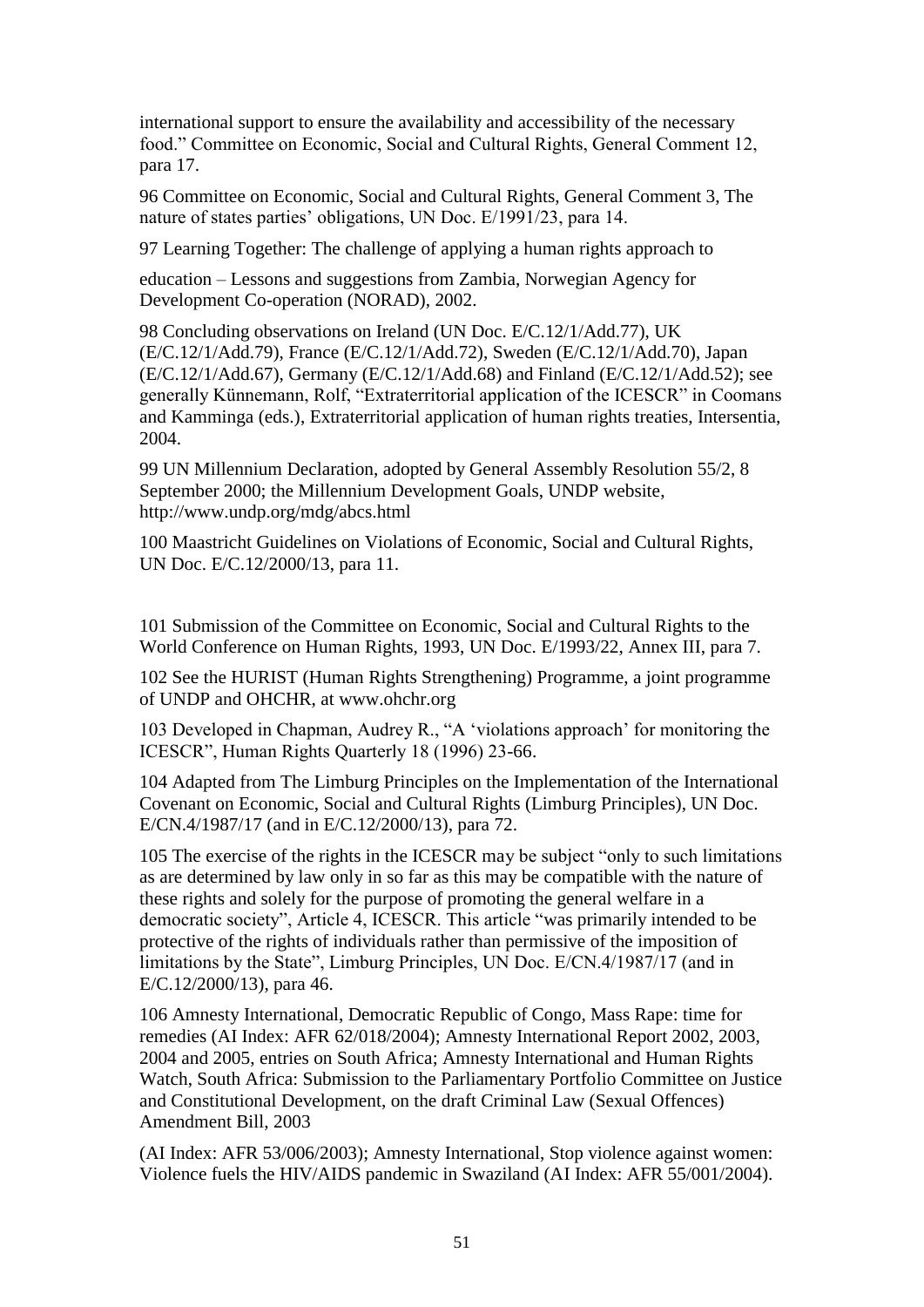107 Government of the Republic of South Africa and Others v Irene Grootboom and Others, Case CCT 11/00, para 41, www.concourt.gov.za/files/grootboom1/grootboom1.pdf

108 Liebenberg, Sandra, "Basic Rights Claims: how responsive is 'reasonableness review'", Economic and Social Rights Review, Volume 5, No. 5, December 2004, http://www.communitylawcentre.org.za/ser/esr2004/2004dec\_claims.php#claims

109 Government of the Republic of South Africa and Others v Irene Grootboom and Others, Case CCT 11/00, www.concourt.gov.za/files/grootboom1/grootboom1.pdf

110 For example, such concerns arose in the context of the response to the Indian Ocean tsunami. For an overview of human rights concerns in Nanggroe Aceh Darussalam (NAD) following the tsunami, see Amnesty International, Indonesia: the role of human rights in the wake of the earthquake and tsunami (AI Index: ASA 21/002/2005). For information on Sri Lanka, see web.amnesty.org/pages/tsunami2 eng

111 See, for example, General Comments 5 (1981) and 29 (2001) of the Human Rights Committee interpreting the derogation clause in Article 4 of the ICCPR.

112 African Commission on Human and Peoples' Rights, Communication No. 105/93, Media Rights Agenda & Constitutional Rights Project v Nigeria, 12th Activity Report 1999/2000, p. 64.

113 See, for example, Committee on Economic, Social and Cultural Rights, General Comment 14, The right to health, UN Doc. E/C.12/2000/4, para 45.

114 Article 54(1), Protocol Additional to the Geneva Conventions of 1949 (Protocol 1, applicable in international armed conflicts, although many of its provisions are reflective of customary international law, and are thus applicable to all states in all circumstances, with the exception of "conscientious objectors").

115 Article 54(2), Protocol Additional to the Geneva Conventions of 1949.

116 Article 17, Geneva Convention relative to the Protection of Civilian Persons in Time of War (Fourth Geneva Convention) (applicable in international armed conflict, and contains many provisions on the duties of an occupying power).

117 Article 56, Fourth Geneva Convention.

118 From Amnesty International, Israel and the Occupied Territories: Under the Rubble – house demolition and destruction of land and property (AI Index: MDE 15/033/2004).

119 Committee on Economic, Social and Cultural Rights, General Comment 3, The nature of states parties' obligations, UN Doc. E/1991/23, para 11.

120 Committee on Economic, Social and Cultural Rights, General Comment 3, The nature of states parties' obligations, UN Doc. E/1991/23, para 12.

121 African Commission on Human and Peoples' Rights, Purohit & Moore v The Gambia, Communication No. 241/2000, 33rd Ordinary Session (15-29 May 2003).

122 TAC v Ministers of Health, 2002 (10) BCLR 1033 (CC). For further information on this case, see chapter 7.

123 People's Union for Civil Liberties v Union of India, (2001) 5 SCALE 303.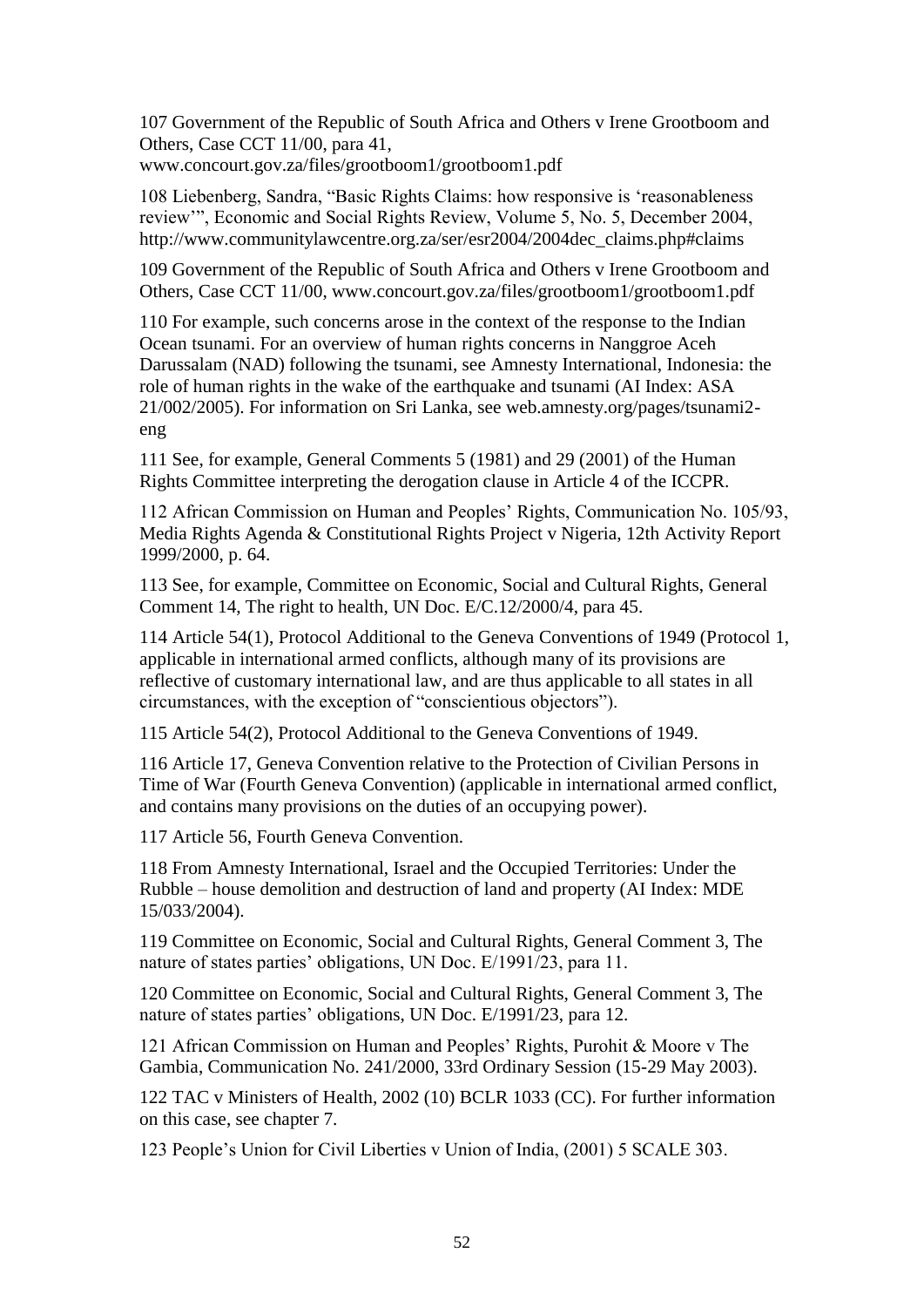124 Muralidhar, S., "Economic, Social and Cultural Rights: an Indian Response to the Justiciability Debate", in Ghai, Yash, and Cottrell, Jill (eds.), Economic, Social and Cultural Rights in Practice, Interights, London, 2004, pp. 29-31.

125 Robinson, Mary , "Advancing Economic, Social and Cultural Rights: the way forward", Human Rights Quarterly 26 (2004), p. 870.

126 When an occupying power exercises effective control, then the area under that control is considered within the jurisdiction of the occupying power. Human Rights Committee, General Comment 31, para 10.

127 Amnesty International, Open letter condemning the abduction and killings of civilians and the "blockade" of Kathmandu by the Communist Party of Nepal (Maoist) (AI Index: ASA 31/157/2004).

128 News release, Serbia and Montenegro (Kosovo/Kosova): Protect the right to health and life (AI Index: EUR 70/011/2005).

129 Maastricht Guidelines on Violations of Economic, Social and Cultural Rights, UN Doc. E/C.12/2000/13, para 18. The concept of due diligence is articulated in the decision of the Inter-American Court of Human Rights in the Case Velázquez Rodríguez, Judgment of 29 July 1988, Series C, No. 4, as well as in subsequent international instruments, such as the UN Declaration on the Elimination of Violence against Women.

130 Cassels, Jamie, "Outlaws: Multinational Corporations and Catastrophic Law", Cumberland Law Review, 31, 311, 2000/2001.

131 See Amnesty International, The UN Human Rights Norms for Business: Towards Legal Accountability (AI Index: IOR 42/001/2004).

132 Skogly, S., The Human Rights Obligations of the World Bank and the International Monetary Fund, Cavendish, London, 2001.

133 Maastricht Guidelines on Violations of Economic, Social and Cultural Rights,

UN Doc. E/C.12/2000/13.

134 During the 1980s the World Bank supported the "judicious use of modest fees" in primary education. World Bank, Education in Sub-Saharan Africa: policies for adjustment, revitalisation and expansion, 1988, p. 55. It welcomed revenue raised from those fees into the 1990s: World Bank, Primary Education, 1990, pp. 44-45.

135 The impact of this policy on Zimbabwe was analysed by the Bank's own Operations Evaluation Department: Structural Adjustment and Zimbabwe's Poor, http://wbln0018.worldbank.org/oed/oeddoclib.nsf/0/15a937f6b215a053852567f5005d 8b06?OpenDocument

136 World Bank, User Fees in Primary Education, July 2004, http://www1.worldbank.org/education/pdf/EFAcase\_userfees.pdf

137 Article 28 (1)(a), CRC; 13(2)(a), ICESCR; 26 (1), UDHR.

138 Annual report of the Special Rapporteur on the right to health, UN Doc. E/CN.4/2003/58.

139 OHCHR Draft Guidelines on a Human Rights Approach to Poverty Reduction Strategies, http://www.ohchr.org/english/issues/poverty/guidelines.htm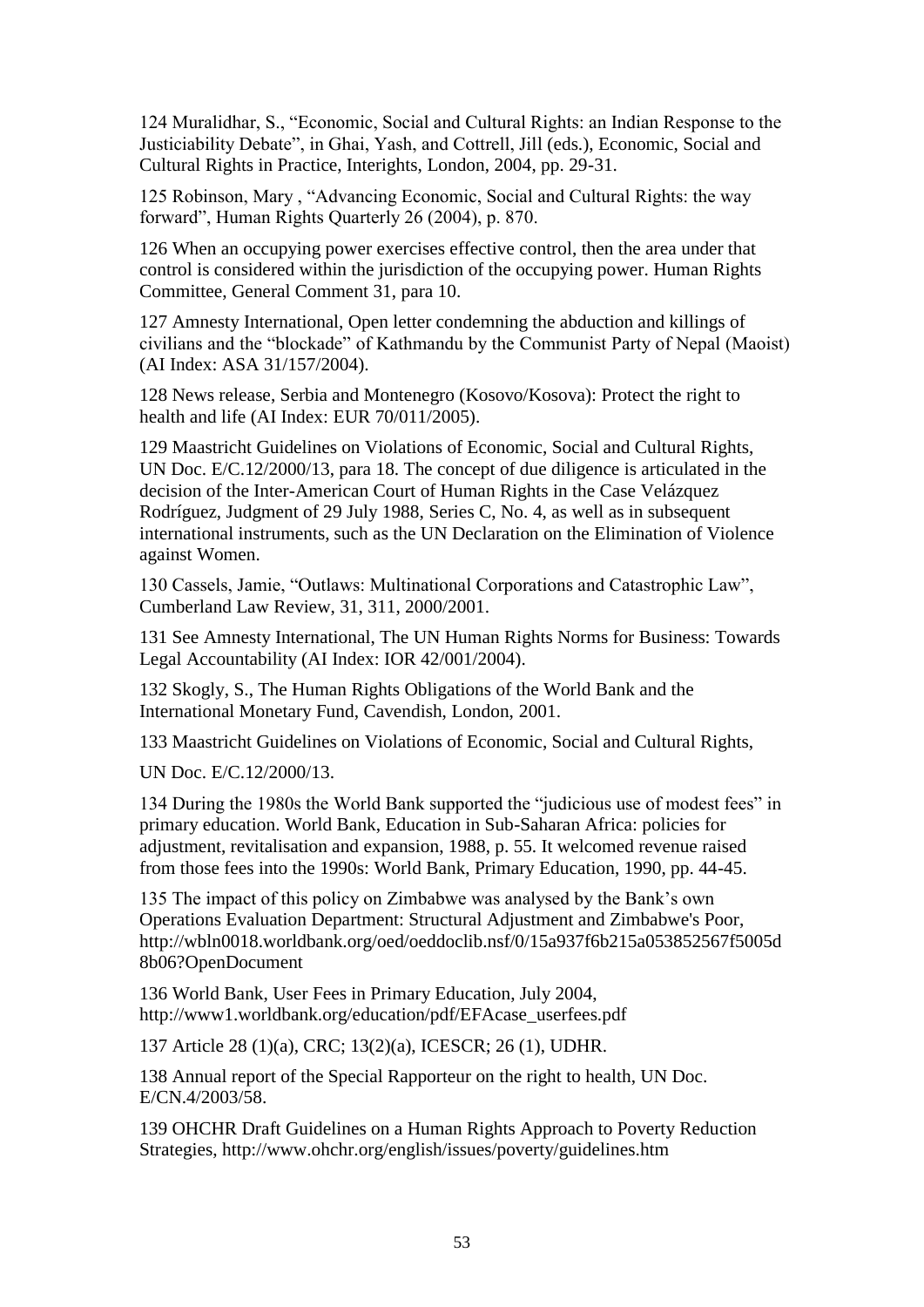140 In association with the François-Xavier Bagnoud Center for Health and Human Rights, of Harvard University, USA.

141 Saudatu Sumila v Attorney General and Ministry of Health, cited at www.lrcghana.org

142 This was reportedly supplemented some years later with a complaint to the World Bank's Inspection Panel, www.lrc-ghana.org

143 From COHRE, Online Newsletter, No. 5, November 2001.

144 Legal Resource Centre, Ghana, http://www.lrc-ghana.org/what/health.asp

145 UN Declaration on the Elimination of Violence against Women, preambular paragraph.

146 Article 2(2), ICERD, "when circumstances so warrant"; Article 4, CEDAW.

147 Human Rights Committee, General Comment 18, Non-discrimination, 10 November 1989.

148 Report of the CRC on its fourth session, UN Doc. CRC/C/20, 25 October 1993.

149 There is an emerging consensus in international law that a child is anyone under the age of 18. Article 1 of the CRC, however, defines children as "every human being below the age of eighteen years unless, under the law applicable to the child, majority is attained earlier."

50 Article 32, CRC.

151 Opening Comments of Marta Santos Pais to the UN Committee on the Rights of the Child, Day of Discussion on "Economic Exploitation of Children", UN Doc. CRC/C/20, 25 October 1993.

152 Included in interview with Nathalie Prouvez, COHRE, Litigating ESCR: achievements, challenges and strategies, 2004, p. 140.

153 Article 7(1).

154 European Committee of Social Rights, Complaint No. 1/1998, From the International Commission of Jurists Against Portugal, http://www.gddc.pt/direitoshumanos/portugal-dh/relatorios-ce/cds6.html

155 Interview with Nathalie Prouvez, COHRE, Litigating ESCR: achievements, challenges and strategies, 2004, p. 140.

156 This may be temporarily set at 14 according to economic exigencies, ILO Convention 138.

157 Article 27(3).

158 UNIFEM, Progress of the World's Women, New York, 2000, p. 92.

159 CEDAW, Article 2.

160 See the "Montréal Principles on Women's Economic, Social and Cultural Rights" developed by a wide range of civil society and academic activists, available at Center for Economic and Social Rights, http://cesr.org/node/view/697

161 The right to education, UN Doc. E/CN.4/2004/45, para 34.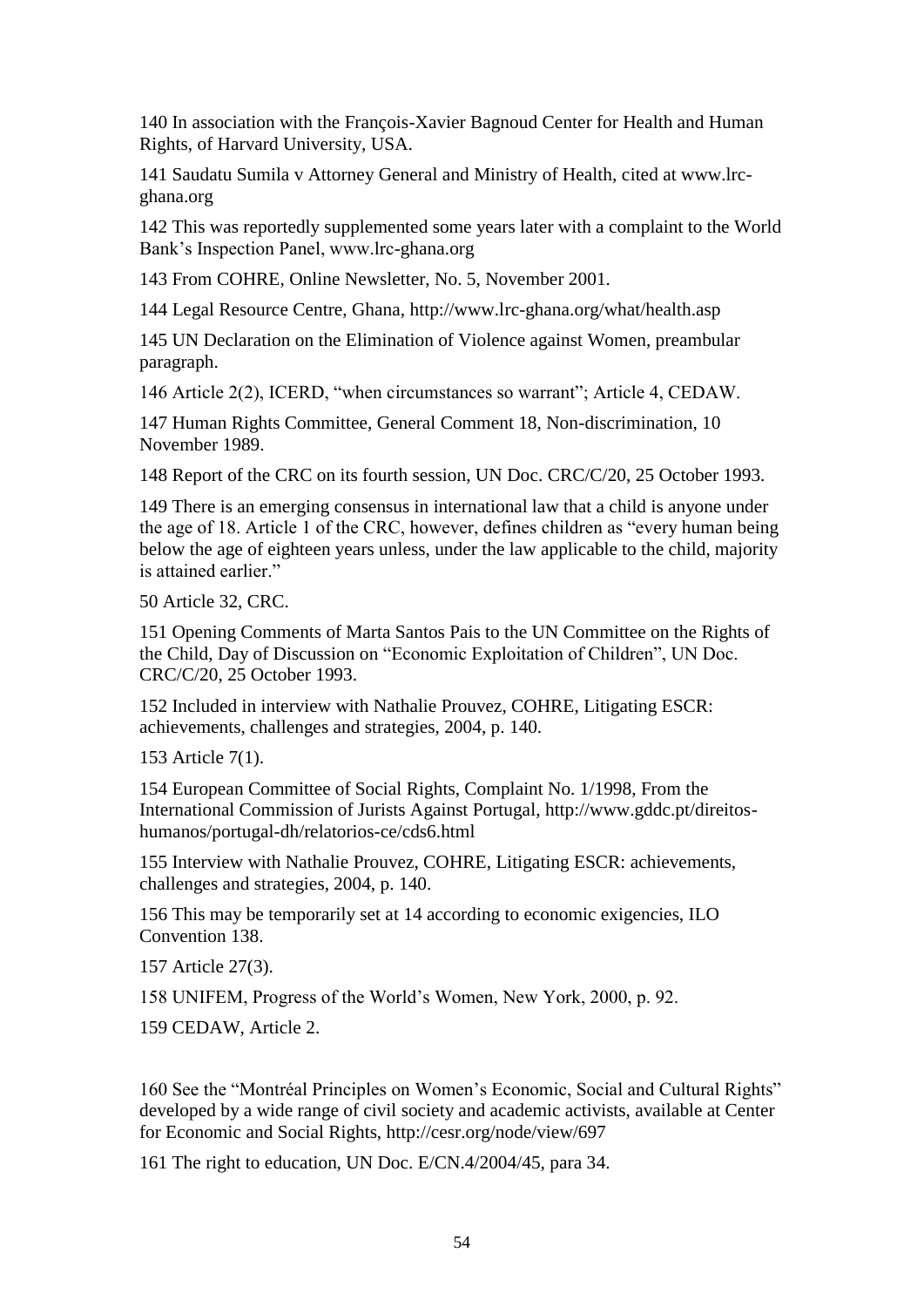162 Martinez Cobo, José R., Study of the Problem of Discrimination against Indigenous Populations, UN Doc. E/CN.4/Sub.2/1986/7.

163 See for example, UN Committee on the Elimination of Racial Discrimination, General Recommendation XXIII (51) Concerning indigenous peoples, UN Doc. A/52/18, annex V, 1997; and Case of the Mayagna (Sumo) Community of Awas Tingni v Nicaragua, Inter-American Court of Human Rights, 31 August 2002, Series C, No. 79.

164 Article 30 of the CRC expands protection of cultural rights of persons belonging to minorities, provided under Article 27 of the ICCPR, to include children as members of an indigenous people.

165 The right to self-determination, Article 1 of both the ICCPR and ICESCR; and Grand Council of the Crees et al, Assessing the International Decade: Urgent need to renew mandate and improve the UN standard-setting process on indigenous peoples' human rights, Submission to the OHCHR, March 2004.

166 Recently recognized by the UN Committee on the Elimination of Racial Discrimination, General Recommendation XXIII (51) Concerning indigenous peoples, UN Doc. A/52/18, annex V, 1997.

167 Amnesty International, Brazil: Safety and survival of indigenous peoples at risk (AI Index: AMR 19/009/2005).

168 Amnesty International, "Foreigners in our own country": Indigenous peoples in Brazil (AI Index: AMR 19/002/2005).

169 Anaya, S. James, and Grossman, Claudio, "The Case of Awas Tingni v. Nicaragua: A New Step in the International Law of Indigenous Peoples", 19 Arizona Journal of International and Comparative Law. 1 (2002).

170 UN Doc. CCPR/C/38/D/167/1984.

171 UN Doc. CCPR/C/52/D/511/1992.

172 ILO, Towards a Fair Deal for Migrant Workers in the Global Economy, International Labour Conference, 92nd Session, p. 7.

173 UN Committee on the Elimination of Racial Discrimination , General Recommendation 30, Discrimination against non-citizens, UN Doc. CERD/C/64/Misc.11/rev.3, 2004.

174 International Convention on the Protection of the Rights of All Migrant

Workers and Members of their Families, in force since 1 July 2003, currently ratified by 30 states.

175 Thailand: the plight of Burmese migrant workers (AI Index: ASA 39/001/2005).

176 See website of the UN High Commissioner for Refugees, www.unhcr.ch

177 See website of the Global IDP Project, www.idpproject.org

178 See Amnesty International, Starved of Rights: Human Rights and the Food Crisis

in the Democratic People's Republic of Korea (North Korea) (AI Index:

ASA 24/003/2004).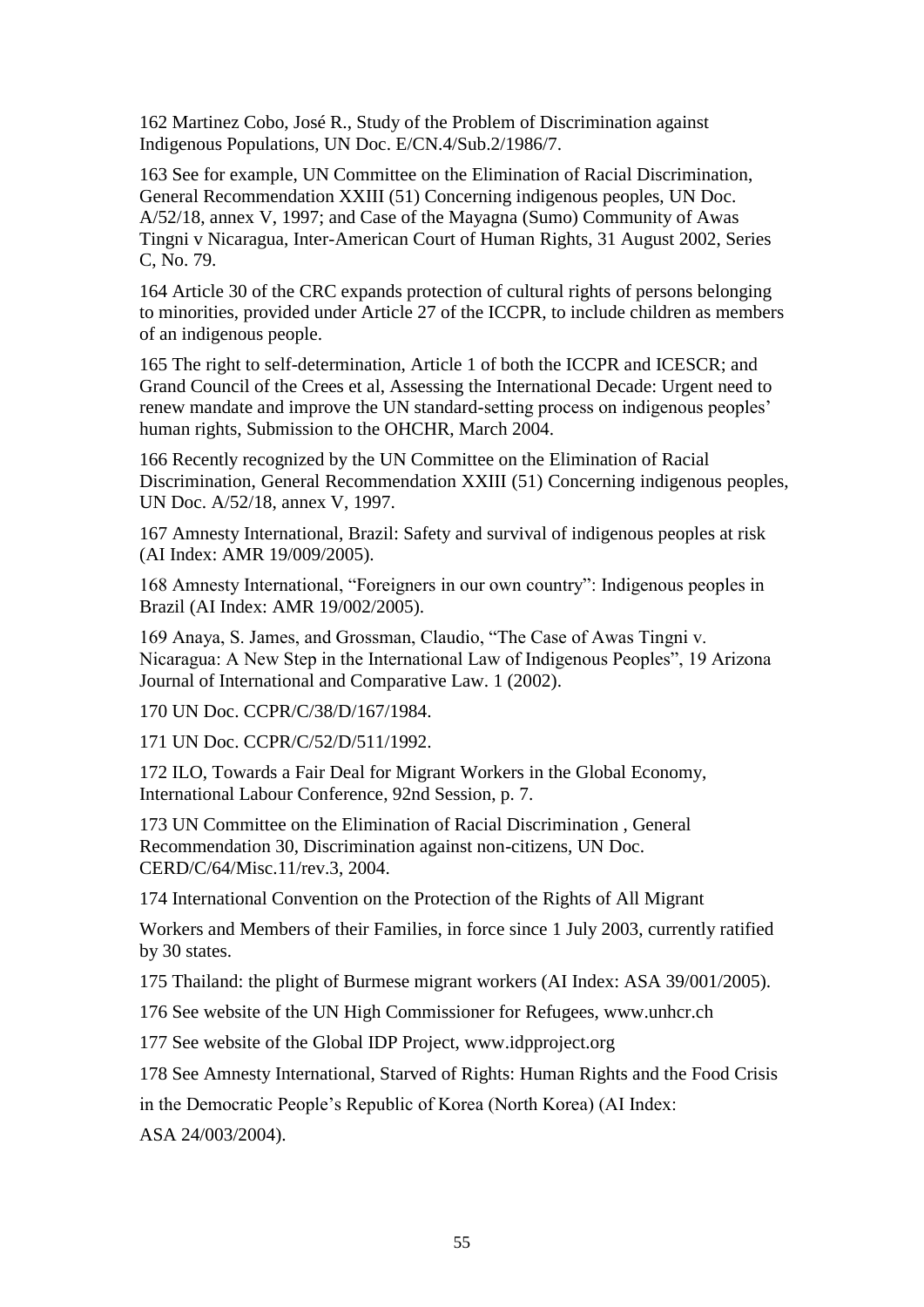179 See UN Committee on the Elimination of Racial Discrimination, General Recommendation 30, Discrimination against non-citizens, UN Doc. CERD/C/64/Misc.11/rev.3, 2004.

180 Amnesty International, Lebanon: Economic And Social Rights of Palestinian Refugees – Submission to the Committee on the Elimination of Racial Discrimination

(AI Index: MDE 18/017/2003).

181 Amnesty International, Afghanistan: Out of sight, out of mind – The fate of the Afghan returnees (AI Index: ASA 11/014/2003).

182 The Sphere Project has for instance developed a Humanitarian Charter and Minimum Standards in Disaster Response, which sets out the rights of people affected by disasters, and includes fundamental economic, social and cultural rights. See www.sphereproject.org

183 Amnesty International, Sudan: Darfur: "Too many people killed for no reason"

(AI Index: AFR 54/008/2004), pp. 33-34.

184 UN Doc. E/CN.4/1998/53/Add.2, 11 February 1998.

185 See the exchange between the Executive Directors of Human Rights Watch and of Physicians for Human Rights: Roth, K., "Defending Economic, Social and Cultural Rights: Practical Issues Faced by an International Human Rights Organization", Human Rights Quarterly 26(1) (2004) 63; and Rubenstein, L. S., "How International Human Rights Organizations Can Advance Economic, Social and Cultural Rights: A Response to Kenneth Roth"; Roth, K., "Response to Leonard S. Rubenstein", and Rubenstein, L. S., "Response by Leonard S. Rubenstein", Human Rights Quarterly 26(4) (2004) 845, 875, 879.

186 Amnesty International, Urgent Action: Mexico, fear for safety (AI Index: AMR 41/029/2004).

187 www.tac.org.za

188 Treatment Action Campaign et al v Minister of Health et al, High Court, Transvaal Province Division, Case No. 21182/2001, http://www.tac.org.za/Documents/MTCTCourtCase/mtctjudgement.doc

189 Presentation of Fatima Hassan of the Treatment Action Campaign to Amnesty International, June 2004; Basu, Sanjay, "The Use Of Anti-trust Litigation For Public Health Advocacy: Lessons From The South African Competition Commission Case", December 2003, http://www.zmag.org/content/showarticle.cfm?ItemID=4773; Treatment Action Campaign, www.tac.org.za

190 See the recent series of manuals on the right to health, the right to food, labour rights and the right to water, published by the Human Rights Documentation Centre (HURIDOCS) and the American Academy for the Advancement of Science (AAAS), http://shr.aaas.org/escr.html. See also Law Society of Sri Lanka and the Center for Economic and Social Rights, An Activists Manual on the ICESCR, among others.

191 Article 19 (2), ICCPR; 13(1), CRC.

192 Reported in UNDP, Human Development Report 2000, Chapter 4: Rights empowering people in the fight against poverty, p 75.